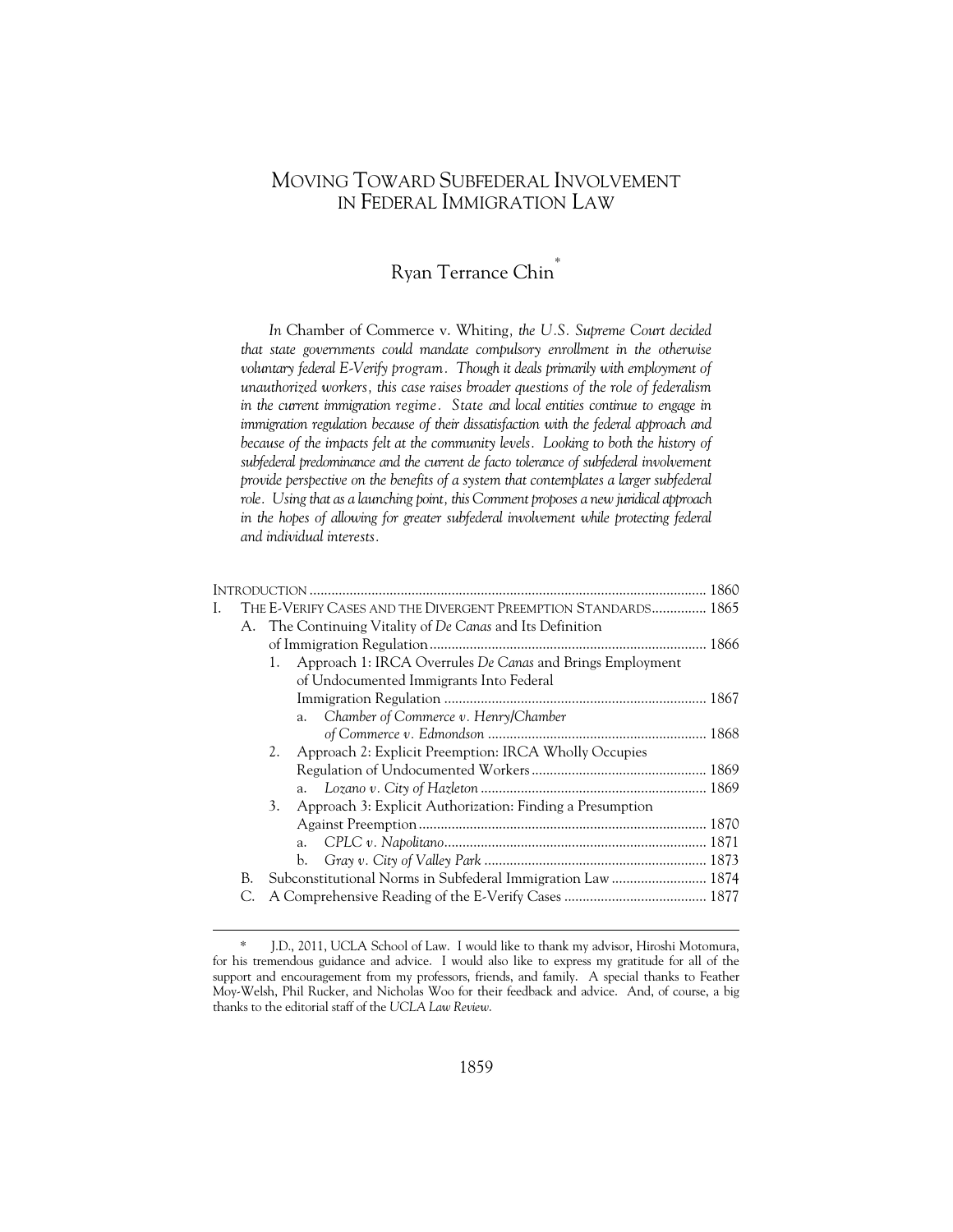| H. |                                                                      | THE HISTORY AND DEVELOPMENT OF IMMIGRATION LAWS 1881             |  |  |  |  |
|----|----------------------------------------------------------------------|------------------------------------------------------------------|--|--|--|--|
|    |                                                                      |                                                                  |  |  |  |  |
|    | В.                                                                   | The End of Slavery and the Rise of the Federal Immigration Power |  |  |  |  |
|    |                                                                      |                                                                  |  |  |  |  |
|    | III. VISIONS OF CONTEMPORARY SUBFEDERAL IMMIGRATION REGULATIONS 1889 |                                                                  |  |  |  |  |
|    |                                                                      | A. "Neutral" Regulations With an Impact on Immigration  1891     |  |  |  |  |
|    |                                                                      | 1.                                                               |  |  |  |  |
|    |                                                                      | The Federal Immigration Power in Conjunction With Local          |  |  |  |  |
|    |                                                                      |                                                                  |  |  |  |  |
|    |                                                                      | a.                                                               |  |  |  |  |
|    |                                                                      | Historical Development of the Zoning<br>b.                       |  |  |  |  |
|    |                                                                      |                                                                  |  |  |  |  |
|    | В.                                                                   |                                                                  |  |  |  |  |
|    |                                                                      | C. "Indirect" Subfederal Regulations That Implicate the Federal  |  |  |  |  |
|    |                                                                      |                                                                  |  |  |  |  |
|    |                                                                      | 1. Immigration Regulation Through Education Regulation  1903     |  |  |  |  |
|    |                                                                      | D. Understanding Our System as an Integration of Federal         |  |  |  |  |
|    |                                                                      |                                                                  |  |  |  |  |
|    |                                                                      |                                                                  |  |  |  |  |
|    |                                                                      |                                                                  |  |  |  |  |
|    |                                                                      |                                                                  |  |  |  |  |

#### INTRODUCTION

The rising frustration with the federal government's policy on immigration regulation is exemplified by the recent controversy surrounding Arizona Senate Bill 1070 (SB 1070). On April 13, 2010, the Arizona state House of Representatives passed SB 1070, which quickly became regarded as "the toughest measure in the country against illegal immigrants" because of its directive forcing local police to determine the immigration status of any individual they reasonably suspected was undocumented.<sup>1</sup> All cities and agencies are required to comply with the bill and a citizen suit provision exists to compel performance.<sup>2</sup> Many immigrants' rights advocates were concerned that the bill would effectively sanction and mandate racial profiling.<sup>3</sup> Nevertheless, Arizona state lawmakers defended the bill on the grounds that it regulated crime, kidnapping, drugs, and the use of social welfare programs.<sup>4</sup> The bill received

-

 <sup>1.</sup> Nicholas Riccardi, *Arizona Passes Strict Illegal Immigration Act*, L.A. TIMES, Apr. 13, 2010, at A1, *available at* http://articles.latimes.com/2010/apr/13/nation/la-na-arizona-immigration14-2010 apr14.

 <sup>2.</sup> *Id.*

 <sup>3.</sup> *See, e.g.*, *id.* (citing Chris Newman, legal director of the National Day Laborer Organizing Network).

 <sup>4.</sup> *Id.* (citing John Kavanagh, Representative for Arizona).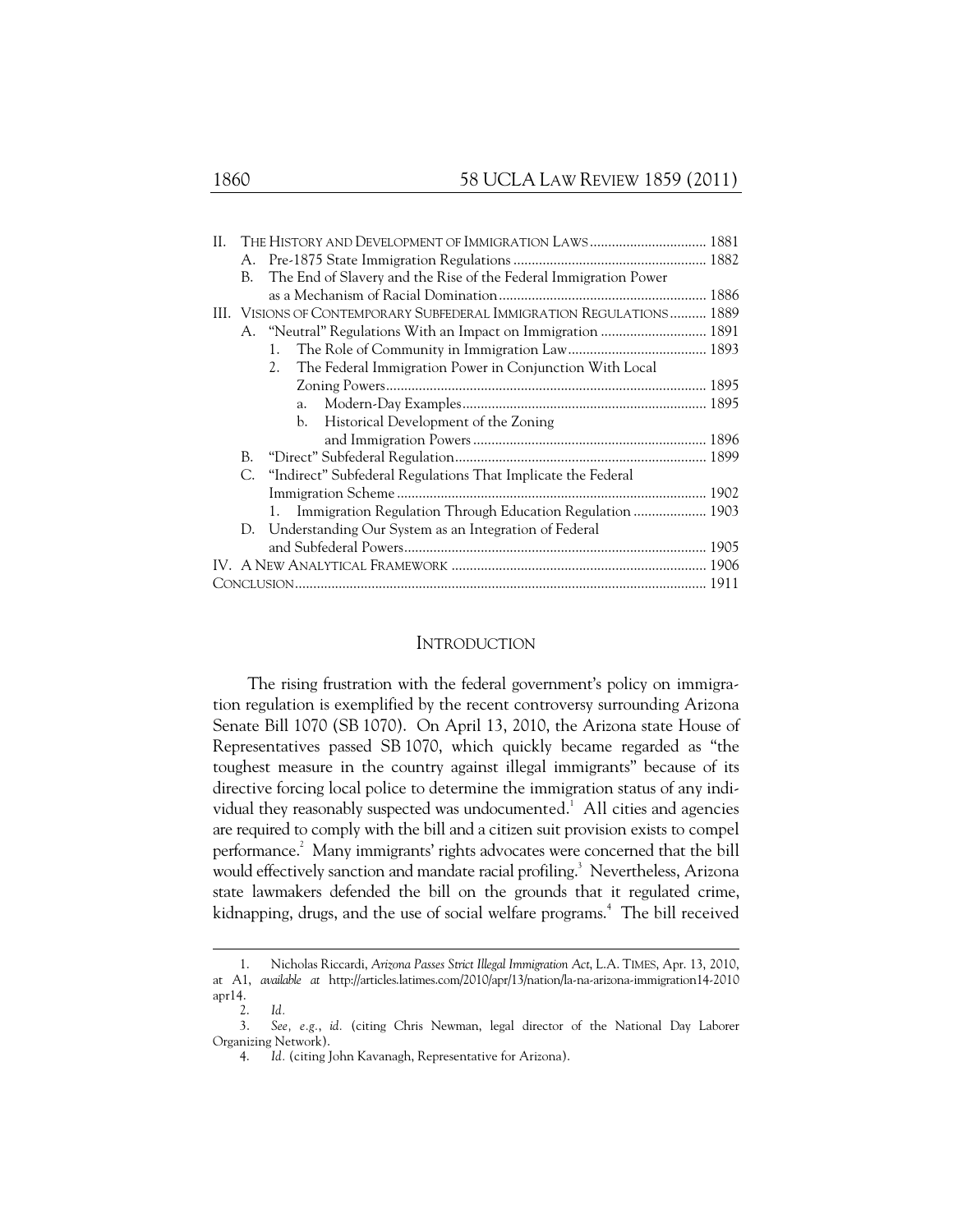1

national media attention and placed immigration reform squarely in both the legal and public discourse.<sup>5</sup> In turn, at least eighteen states and localities have considered measures similar to SB 1070.<sup>6</sup> This Comment argues that the prevalence of subfederal<sup>7</sup> involvement in immigration regulation reflects the failures of the current immigration regime to address local interests. As a response, this Comment explores ways to alter the current system to better construct a judicial model that seeks to provide greater consistency and clarity in the context of federal preemption of subfederal immigration regulation.

Since 2007, there has been a significant increase in local legislation concerning immigration.<sup>8</sup> This increased subfederal involvement in immigration regulation is a response to a federal regime that is widely believed to inadequately address local concerns.<sup>9</sup> The validity of such regulation is legally complex because the U.S. Supreme Court has traditionally granted the federal

 7. This Comment uses the word subfederal to refer to state and local government entities in contrast with the federal government.

 <sup>5.</sup> The Obama administration challenged the Arizona law in federal court. On July 28, 2010, a federal district court issued a preliminary injunction against the most controversial provisions of the law. The governor of Arizona immediately stated her intention to appeal the ruling. *See* Randal C. Archibold, *Judge Blocks Arizona's Immigration Law*, N.Y. TIMES, July 28, 2010, at A1, *available at* http://www.nytimes.com/2010/07/29/us/29arizona.html?\_r=2&scp=1&sq=judge%20arizona&st=cse. The talk surrounding the law has also been a point of national public discussion. *See, e.g.*, Huma Khan, *Immigration Debate: Number of City, State Bills Relating to Immigration Increase*, ABC NEWS, Aug. 2, 2010, http://abcnews.go.com/Politics/immigration-debate-number-city-state-bills-relatingimmigration/story?id=11220316.

 <sup>6.</sup> The Associated Press reports that as many as eighteen states have expressed a desire to enact similar measures. *See* Bob Christie, *Arizona Preparing Appeal of Immigration Ruling*, WASH. TIMES, July 29, 2010, http://www.google.com/hostednews/ap/article/ALeqM5hZ8Gy51rOgX8-wDT3iq TGWw1uLiAD9H8O1A80. The National Conference of State Legislatures similarly reports that six states—Illinois, Michigan, Minnesota, Pennsylvania, Rhode Island, and South Carolina—introduced bills similar to SB 1070. NAT'L CONFERENCE OF STATE LEGISLATURES, 2010 IMMIGRATION-RELATED LAWS AND RESOLUTIONS IN THE STATES 1 (2010), *available at* http://www.ncsl.org/documents/immig/ 2010immigrationreport.pdf.

 <sup>8.</sup> *See* NAT'L CONFERENCE OF STATE LEGISLATURES, 2009 STATE LAWS RELATED TO IMMIGRANTS AND IMMIGRATION JANUARY 1–DECEMBER 31, 2009 (2009), *available at* http:// www.ncsl.org/default.aspx?tabid=19232 (finding the number of state laws enacted growing from 84 in 2006, to 240 in 2007, to 206 in 2008).

 <sup>9.</sup> *See* Chicanos Por La Causa, Inc. v. Napolitano (*CPLC*), 544 F.3d 976, 979 (9th Cir. 2008) (stating that the challenged law reflected "rising frustration with the United States Congress's failure to enact comprehensive immigration reform"), *aff'd sub nom.* Chamber of Commerce v. Whiting, 131 S. Ct. 1968 (2011); Kris W. Kobach, *The Quintessential Force Multiplier: The Inherent Authority of Local Police to Make Immigration Arrests*, 69 ALB. L. REV. 179, 181 (2005) (advocating local enforcement because it aids federal enforcement); Cristina M. Rodríguez, *The Significance of the Local in Immigration Regulation*, 106 MICH. L. REV. 567, 575–76 (2008); Elizabeth Redden, *An In-State Tuition Debate*, INSIDE HIGHER ED, Feb. 28, 2007, http://insidehighered.com/news/2007/ 02/28/immigration ("We feel like the federal government has not stepped up and accepted its responsibility for a federal issue, and therefore states all across the country are initiating their own legislation." (quoting Virginia House of Delegates lawmaker John S. Reid) (internal quotation marks omitted)).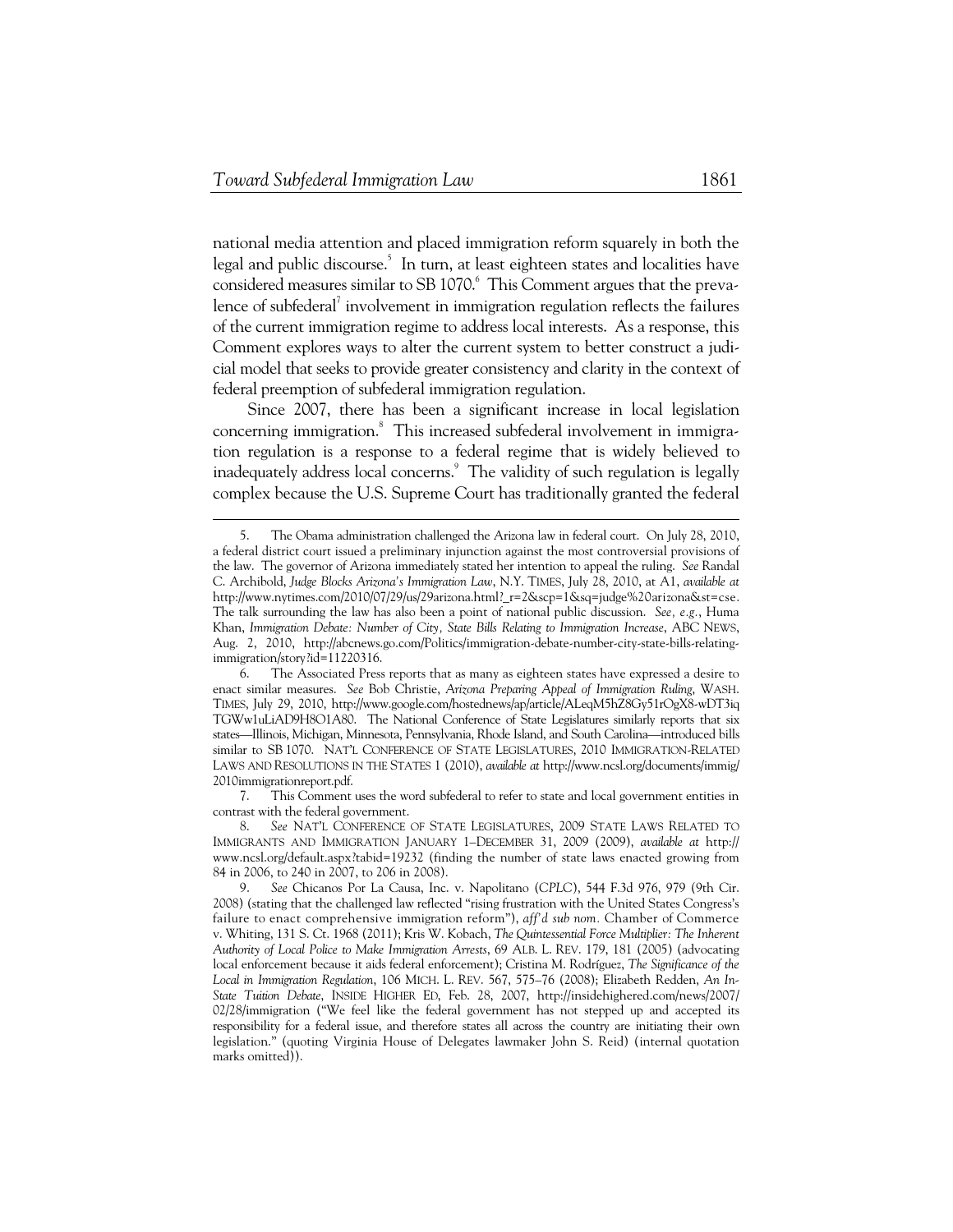government expansive and exclusive powers over the nation's immigration policy, especially as it pertains to the admission of noncitizens into the United States.<sup>10</sup> While traditional Supremacy Clause analysis requires a conflict between state and federal laws and relies heavily on congressional intent, $11$ the Court has applied the preemption doctrine to immigration law cases in a unique manner. For example, the Court has invalidated state laws using federal preemption even in cases where there was no conflict with federal  $\langle$ law, $^{12}$  and also in cases where the ordinances relied directly on federal immigration standards.<sup>13</sup> The justification for broad preemption in these examples stems from the idea that immigration regulation is traditionally thought of as a field reserved for the federal government.<sup>14</sup> But the courts are far from uniform in their application of the preemption analysis, and states and localities are often uncertain how far their immigration regulation and enforcement powers extend. Because current law establishes that states and localities are not permitted to regulate immigration, the courts are left with the choice of finding the subfederal law preempted, or preserving the subfederal law by circumventing the definition of immigration regulation altogether.

Although federal admissions schemes are concerned with issues of national security and foreign policy, arguments in favor of local legislation are frequently based on the reality that subfederal government entities often have the exclusive task of dealing with the tangible consequences of immigration. This is demonstrated by the fact that most of the recently proposed subfederal

-

 <sup>10.</sup> *See generally* Fong Yue Ting v. United States, 149 U.S. 698 (1893) (permitting the government to deport a noncitizen lawful permanent resident on the basis that he had not satisfied the congressional requirement of a white witness attesting to his residency); Chae Chan Ping v. United States (*The Chinese Exclusion Case*), 130 U.S. 581 (1889) (finding inherent congressional power to exclude or revoke membership from individuals).

 <sup>11.</sup> *See* Gibbons v. Ogden, 22 U.S. (9 Wheat.) 1, 211 (1824).

 <sup>12.</sup> *See* Hines v. Davidowitz, 312 U.S. 52 (1941) (holding that a state law concerned with alien registration was superseded by federal law because it was an obstacle to the accomplishment of the federal law's goals).

 <sup>13.</sup> In one case, the rationale behind preemption was that reliance on the Immigration and Nationality Act (INA) to define "illegal alien" implied that burdens would likely be placed on the Department of Justice (DOJ) and Department of Homeland Security (DHS), which would impede the functions of those agencies. *See* Garrett v. City of Escondido, 465 F. Supp. 2d 1043, 1057 (S.D. Cal. 2006). Conversely, another case reasoned that the reliance on federal immigration status might result in overenforcement of federal immigration laws. Lozano v. City of Hazleton, 496 F. Supp. 2d 477, 484–85 (M.D. Pa. 2007) (explaining that the federal government may not intend or desire to enforce the INA in the same manner as the Hazleton ordinances), *aff'd in part, vacated in part*, 620 F.3d 170 (3d Cir. 2010), *cert. granted*, 79 U.S.L.W. 3370 (U.S. June 6, 2011) (No. 10-772); *see also* Hiroshi Motomura, *Immigration Outside the Law*, 108 COLUM. L. REV. 2037, 2062–64 (2008) (explaining the reasoning behind the *City of Escondido* and *Hazleton* cases).

 <sup>14.</sup> *See, e.g.*, *The Chinese Exclusion Case*, 130 U.S. 581 (finding the ability to exclude or remove noncitizens to be a power incidental to national sovereignty).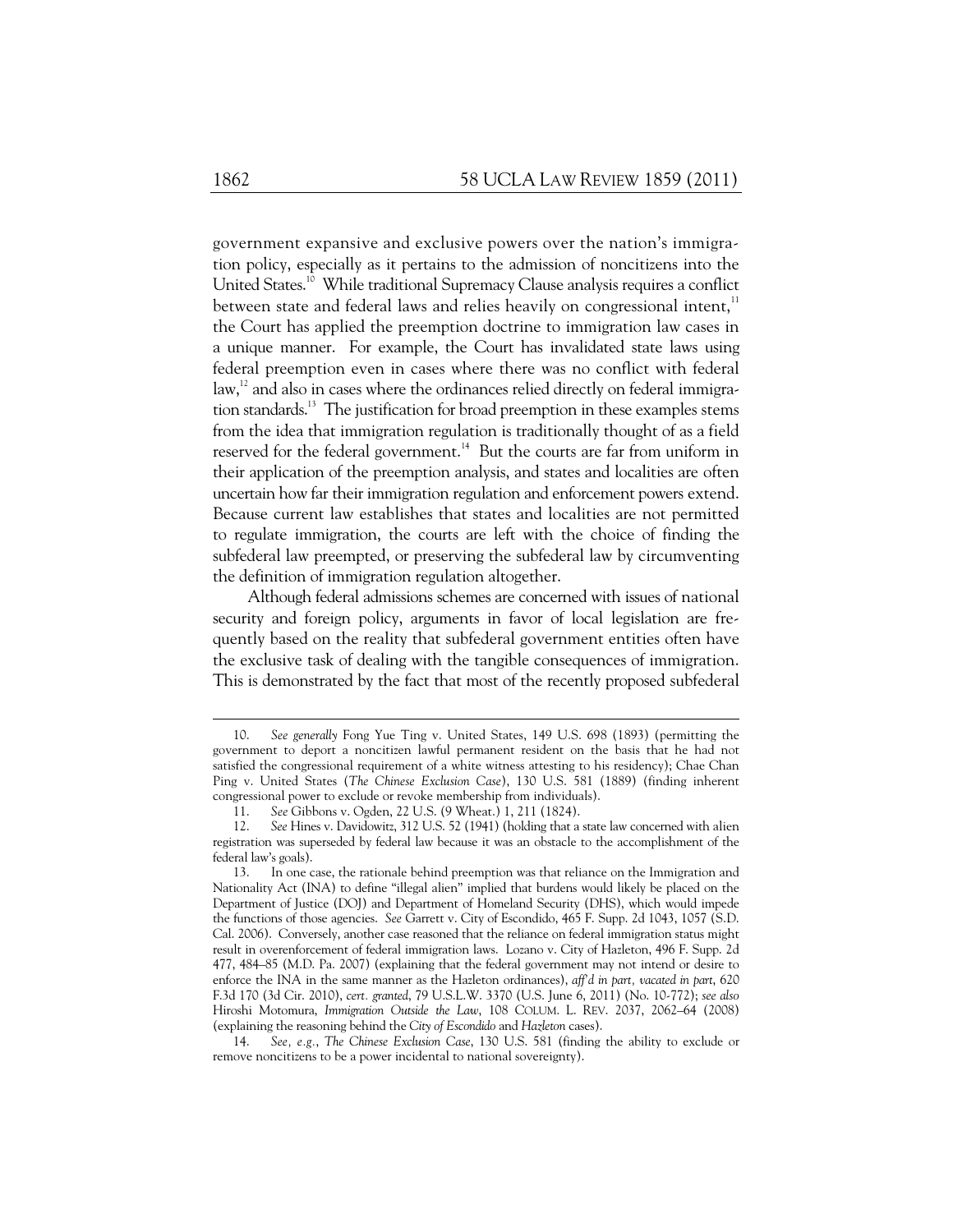-

immigration laws deal with state-funded areas that are traditionally left to state control.<sup>15</sup> This suggests that a uniform federal policy will never be able to adequately address all the complex economic effects of immigration, let alone more abstract questions of morality and integration. To be sure, there are many benefits to having a uniform federal immigration policy,<sup>16</sup> but it is apparent that the current regime of exclusive federal control does not sufficiently respond to the needs of local communities. $17$ 

Underlying this tension between federal and subfederal immigration regulation is the fundamental question of how to address the significantly increasing unauthorized population, currently estimated to be around 10.8 million.<sup>18</sup> With this number reaching record heights, public consciousness has similarly grown in magnitude. Issues of immigration and the undocumented population have become centerpieces of the political agenda, as politicians seek to win votes by incorporating immigration policy into their platforms.<sup>19</sup> As political pressure mounts, subfederal involvement in immigration regulation will continue. These regulations will likely face challenges in federal courts, and thus create the need for an applicable judicial standard.

Immigration cases need a consistent analytical framework that can properly address the contemporary challenges facing lawmakers. There is nothing per se problematic about the current framework; rather, the problem stems from confusion caused by the courts' unpredictability regarding when deference will be given to the federal government. The courts need a body of law with more clarity and consistency on preemption. A successful approach necessarily begins with a clear definition of the scope of the federal immigration power.

At its core, this Comment seeks to improve the current framework applied in resolving the federalism conflicts in subfederal immigration regulation. In that vein, Part IV of proposes a standard that advocates for continued adoption

 <sup>15.</sup> Of the 218 laws enacted in 2010, 124 fell into the categories of education, employment, health, identification cards and other licenses, or law enforcement. NAT'L CONFERENCE OF STATE LEGISLATURES, *supra* note 6, at 3.

 <sup>16.</sup> For example, Cristina Rodríguez asserts that "efficiency and coherence require federal control over the formal admissions and removal processes." Rodríguez, *supra* note 9, at 572.

 <sup>17.</sup> *See* Rick Su, *Local Fragmentation as Immigration Regulation*, 47 HOUS. L. REV. 367, 423 (2010) ("At the very least it is because the tools that we have for drawing the necessary lines simply fail to address many local aspects of the immigration regime described here.").

 <sup>18.</sup> MICHAEL HOEFER ET AL., U.S. DEP'T OF HOMELAND SEC., ESTIMATES OF THE UNAUTHORIZED POPULATION RESIDING IN THE UNITED STATES: JANUARY 2009, at 1 (2010). This was, however, a decrease from the 11.8 million mark reported in 2007. *Id.* Nevertheless, the overall increase between 2000 and 2009 was 27 percent. *Id.*

 <sup>19.</sup> To illustrate, it is believed that the 2010 Arizona state House of Representatives and state gubernatorial elections played a large role in the passing of Arizona SB 1070. *See, e.g.*, Riccardi, *supra* note 1.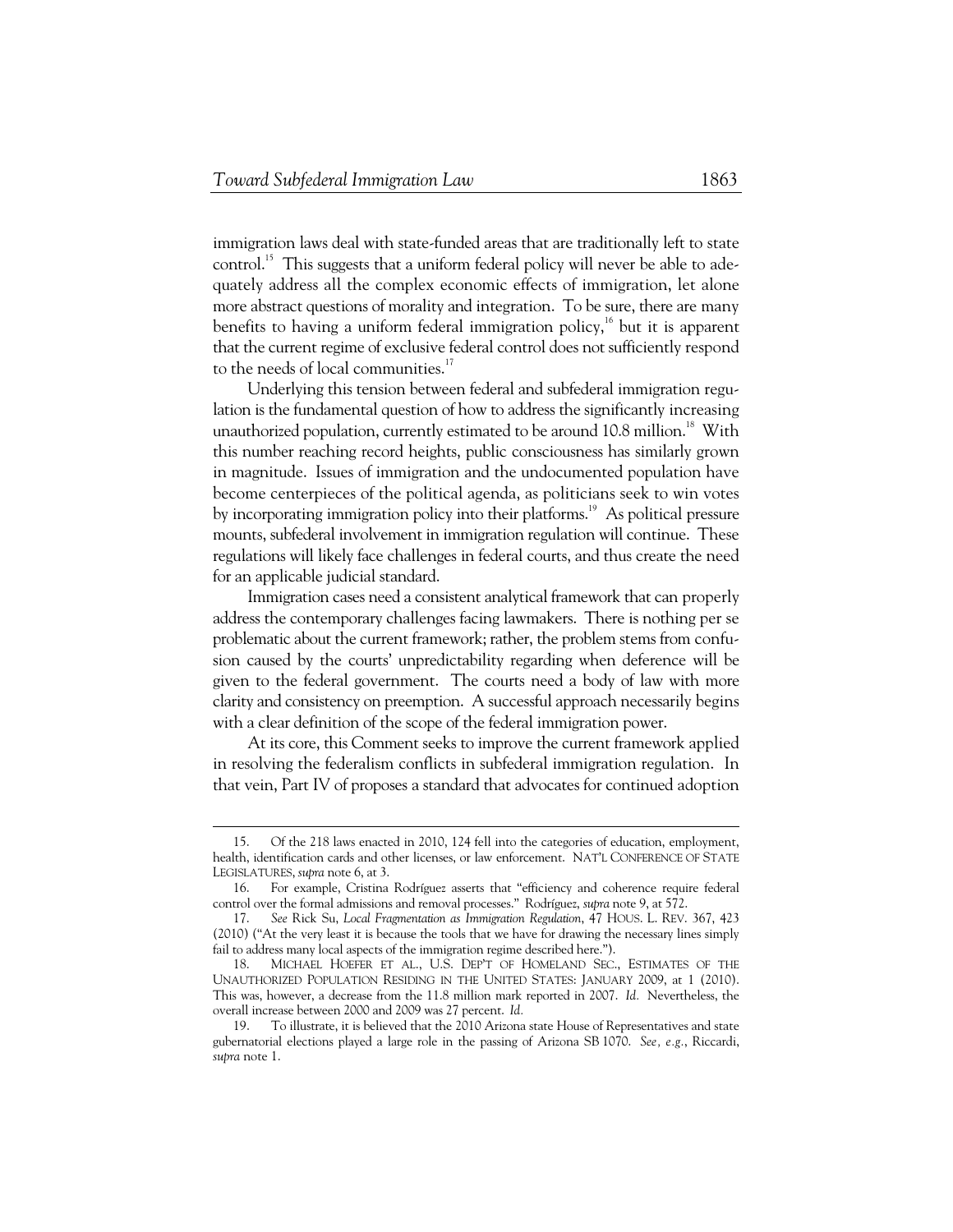of the *De Canas v. Bica*20 definition of immigration regulation as determinations of admission and removal because it opens up space for subfederal involvement without encroaching on federal powers.<sup>21</sup> Next, this approach adopts a presumption against preemption articulated along the rationale of the states' police power. Finally, potential problems arising from stronger subfederal involvement in immigration are addressed in the form of a pretext analysis. Under this approach, intermediate scrutiny applies if a prima facie case is made based on a disparate impact on immigrants or racial minorities.

This proposal is not a drastic departure from the established judicial role in these immigration regulation cases. The sheer number of enacted laws and regulations shows that there is already a considerable amount of subfederal immigration-related legislation permitted. In fact, the E-Verify cases<sup>22</sup> discussed in Part I employ a very similar analysis.<sup>23</sup> Yet, these cases end in conflicting outcomes as a result of confusion over the scope of the activities reserved for federal power. These decisions avoid questions of the subfederal role in immigration regulation by applying subconstitutional approaches to reach normative outcomes.24 Regardless of whether these outcomes are good for the national immigration policy, this approach is ultimately unsustainable because it leaves the courts without a clear standard.

Arguing in favor of greater subfederal involvement in immigration law, Part II turns to the history and development of immigration regulation to dismantle the fallacy that the federal immigration power has always been a fixture of United States law. This examination makes it possible to consider the weight of rationales in favor of subfederal regulation.

In that vein, Part III looks to the current state of federal and subfederal regulation. Local participation is now so entrenched in immigration regulation that it is simply impractical to view immigration as an exclusively federal area of the law. A closer examination of the current ways subfederal entities engage in immigration regulation is necessary to fully understand the legislators' rationales and to consider what type of subfederal involvement is desirable as a

-

 <sup>20. 424</sup> U.S. 351 (1976).

 <sup>21.</sup> *Id*. at 355.

 <sup>22.</sup> This Comment will use this term to refer to a group of cases comprised of *CPLC*, *Gray*, *Lozano*, and *Henry*. *See infra* notes 35, 37, 39–40.

 <sup>23.</sup> *See* Chicanos Por La Causa, Inc. v. Napolitano (*CPLC*), 544 F.3d 976 (9th Cir. 2008), *aff'd sub nom.* Chamber of Commerce v. Whiting, 131 S. Ct. 1968 (2011); Gray v. City of Valley Park, 2008 U.S. Dist. LEXIS 7238 (E.D. Mo. Jan. 31, 2008), *aff'd*, 2009 U.S. App. Lexis 12075 (8th Cir. June 5, 2009). *But see* Lozano v. City of Hazleton, 496 F. Supp. 2d 477 (M.D. Pa. 2007), *aff'd in part, vacated in part*, 620 F.3d 170 (3d Cir. 2010), *cert. granted*, 79 U.S.L.W. 3370 (U.S. June 6, 2011) (No. 10-772).

 <sup>24.</sup> *See infra* Part I.B.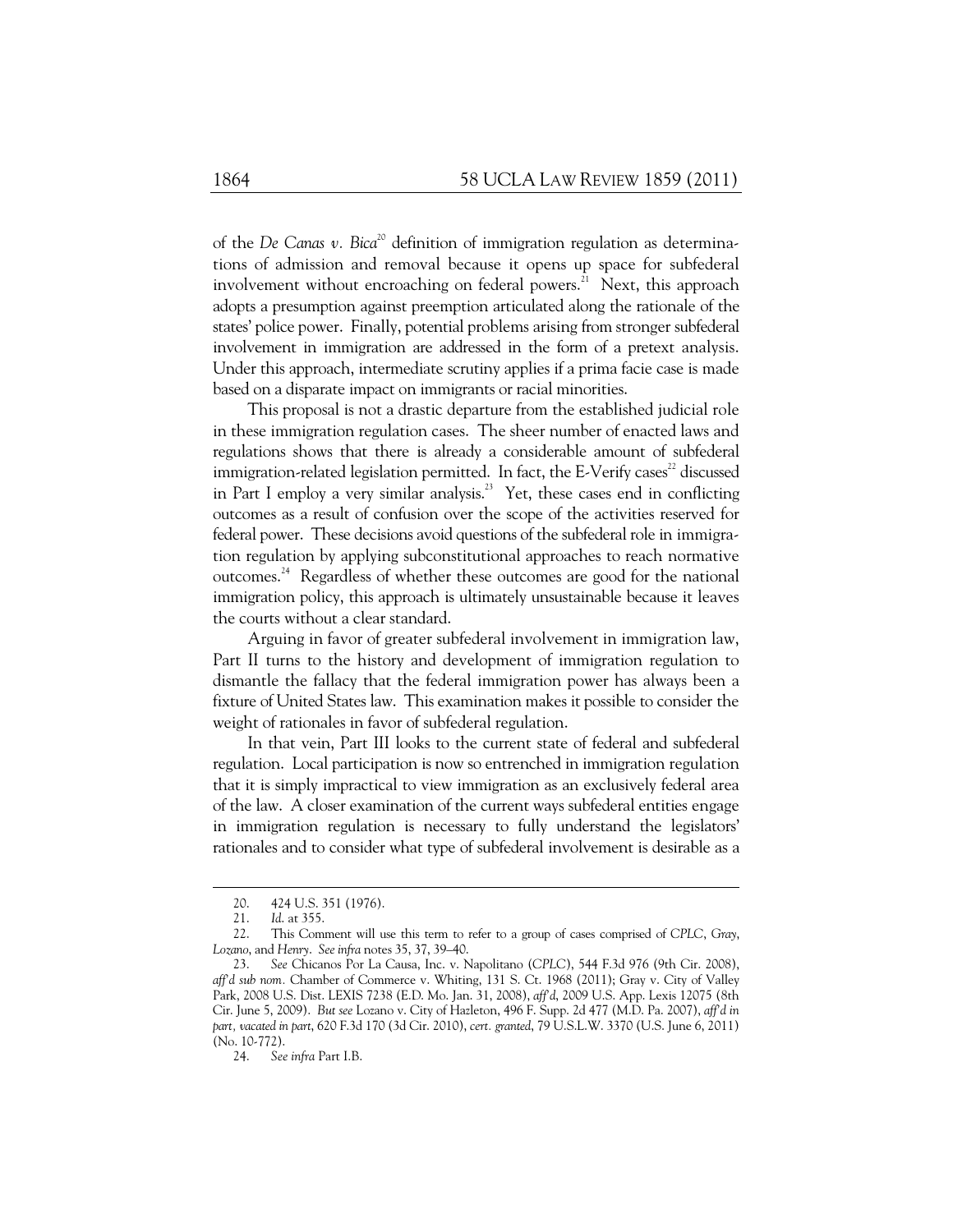policy matter. Ultimately, the current immigration regime's failure to address local interests reflects the need for change. This Comment seeks to identify ways to alter the current judicial approach in order to create space for subfederal governments to act directly, rather than be subjected to the whims of the courts.

# I. THE E-VERIFY CASES AND THE DIVERGENT PREEMPTION STANDARDS

The ambiguity over the extent to which states and localities can engage in immigration regulation leads to inconsistencies in immigration law. One arena in which this problem has become an issue is in the employment of undocumented workers. The shortcomings of the current juridical approach are exemplified by a recent set of cases concerning undocumented employment. This is only one small example of the multitude of problems with the current immigration system, but an in-depth contextual examination of the issue begins to reveal some of the underlying tensions the courts must deal with when ruling on subfederal immigration legislation.

In light of the Immigration Reform and Control Act of 1986 (IRCA)<sup>25</sup> and De Canas v. Bica,<sup>26</sup> courts have yielded opposing conclusions regarding whether states and localities can pass laws dealing with the employment of undocumented immigrants or whether federal law preempts such attempts. This is the product of outcome-driven decisions reached through the use of subconstitutional mechanisms. Specifically, the courts have split as to whether subfederal governments could mandate the use of E-Verify, a federal internetbased work eligibility verification system. The program checks I-9 forms against government records and alerts employers when there is a mismatch. Criticism of the program is largely based on its error rate and potentially inaccurate results. The question of whether there is subfederal authority to mandate enrollment in the program was eventually brought before the Supreme Court based on Arizona's E-Verify law.<sup>27</sup> In a 5–3 opinion, the Supreme Court found that neither of Arizona's two laws were preempted and upheld the Ninth Circuit's ruling permitting mandatory enrollment in  $E$ -Verify.<sup>28</sup> Though temporarily resolving the E-Verify question, this decision fails to address the deeper problems endemic to the current approach to immigration regulation as reflected in the E-Verify cases.

 <sup>25.</sup> Pub. L. No. 99-603, 100 Stat. 3359 (1986) (codified as amended in scattered sections of 8 U.S.C.).

 <sup>26. 424</sup> U.S. 351 (1976).

 <sup>27.</sup> *Whiting*, 131 S. Ct. 1968.

 <sup>28.</sup> *Id.*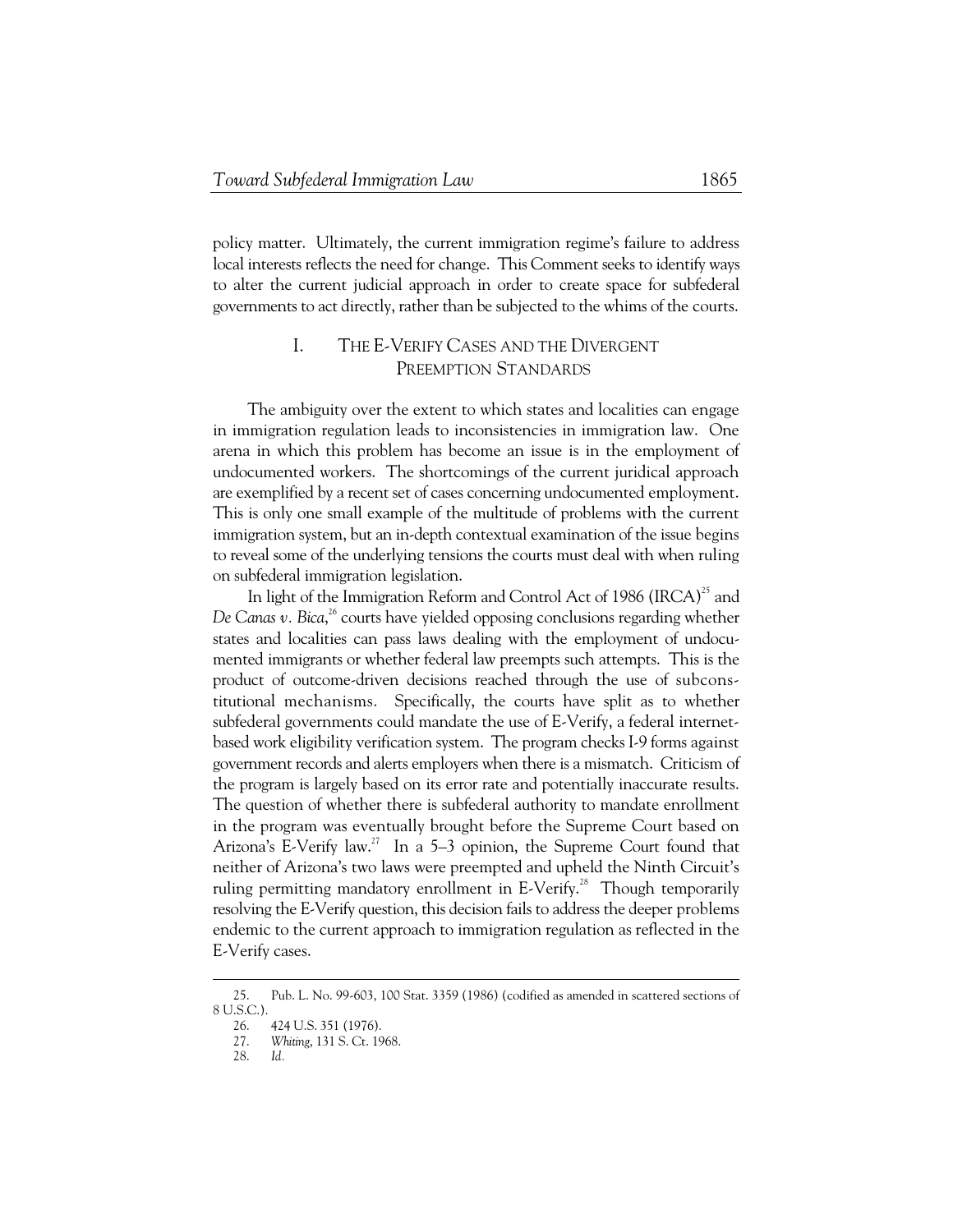# A. The Continuing Vitality of *De Canas* and Its Definition of Immigration Regulation

Prior to IRCA, in *De Canas*, the Supreme Court addressed the issue of whether California could enact a law that prohibited the employment of foreign nationals without work authorization. The Court defined immigration regulation as "essentially a determination of who should or should not be admitted into the country, and the conditions under which a legal entrant may remain."<sup>29</sup> In holding that the California law was not preempted by federal law, the Court relied on the idea that the federal immigration scheme at the time did not "draw in the employment of illegal aliens as 'plainly within . . . [that] central aim of federal regulation.'"30

When the U.S. Congress enacted IRCA in 1986, it was said to have placed the issue of employment of unauthorized workers "at the heart of the nation's immigration policy."<sup>31</sup> By bringing the employment of unauthorized aliens within the central aim of federal regulation, IRCA placed *De Canas*'s vitality into question. However, IRCA did not expressly overrule *De Canas*, and most of the subsequent E-Verify cases adopt the *De Canas* definition of immigration regulation as being a determination of admission and removal.<sup>32</sup> *De Canas*'s definition of immigration regulation creates a space for subfederal legislation not dealing with admission and removal. However, IRCA contains an express preemption clause which states, "The provisions of this section preempt any State or local law imposing civil or criminal sanctions (other than through licensing and similar laws) upon those who employ, recruit or refer for a fee for employment, unauthorized aliens."<sup>33</sup> Thus, present in the E-Verify cases is a debate surrounding the meaning and scope of the "licensing and similar laws" exception, known as the "savings clause."

The E-Verify cases have yielded three different approaches to judicial challenges to subfederal regulation of these employment practices.<sup>34</sup> One approach is seen in *Chamber of Commerce v. Henry*, 35 which ignores *De Canas* in

 <sup>29.</sup> *De Canas*, 424 U.S. at 355.

 <sup>30.</sup> *Id.* at 359 (quoting San Diego Unions v. Garmon, 359 U.S. 236, 244 (1959)).

 <sup>31.</sup> Gary Endelman & Cynthia Juarez Lange, *Preemption of State Immigration Laws After*  CPLC, 1768 PLI/CORP 289, 294 (2009).

 <sup>32.</sup> *See* Chicanos Por La Causa, Inc. v. Napolitano (*CPLC*), 544 F.3d 976 (9th Cir. 2008), *aff'd sub nom. Whiting*, 131 S. Ct. 1968; Gray v. City of Valley Park, 2008 U.S. Dist. LEXIS 7238 (E.D. Mo. Jan. 31, 2008), *aff'd*, 2009 U.S. App. Lexis 12075 (8th Cir. June 5, 2009); Lozano v. City of Hazleton, 496 F. Supp. 2d 477 (M.D. Pa. 2007), *aff'd in part, vacated in part*, 620 F.3d 170 (3d Cir. 2010), *cert. granted*, 79 U.S.L.W. 3370 (U.S. June 6, 2011) (No. 10-772).

 <sup>33. 8</sup> U.S.C. § 1324a(h)(2) (2010).

 <sup>34.</sup> *See* Endelman & Lange, *supra* note 31, at 300.

 <sup>35. 2008</sup> U.S. Dist. LEXIS 44168 (W.D. Okla. June 4, 2008).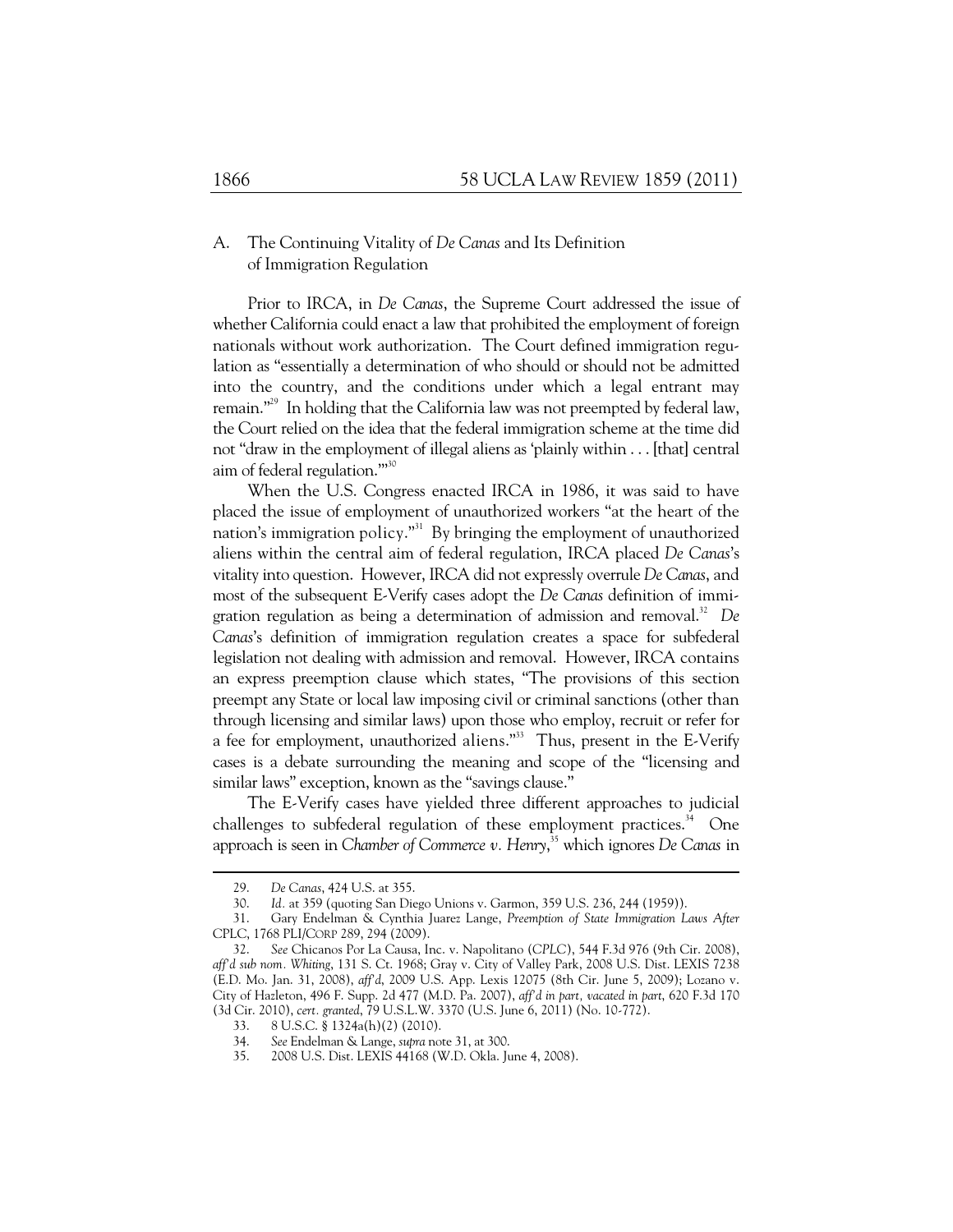finding that states could not mandate E-Verify as a compliance tool because it conflicted with IRCA.<sup>36</sup> An alternative view expressed in *Lozano v. City of Hazleton*<sup>37</sup> is that IRCA explicitly preempted states from using licensing regulation to control employment of unauthorized workers, and that Congress completely occupied the immigration field with respect to IRCA.<sup>38</sup> Finally, there is the approach seen in *CPLC*  $v$ . *Napolitano*<sup>39</sup> and *Gray*  $v$ . *City of Valley Park*<sup>40</sup> that employs a presumption against preemption and holds that IRCA explicitly authorized states to enact licensing laws even if they deal with the field of immigration.<sup>41</sup>

Ultimately, resolution of this conflict reflects a fundamental policy decision as to whether regulation of unauthorized employment should be a matter of state or federal affairs. Each of the decisions may be thought of as implicitly tipping the balance in favor of either federal or state control. But rather than addressing this difficult political question directly, the courts reach their respective outcomes based on conflicting interpretations of IRCA's savings clause. The result is that the current state of the law regarding preemption is unclear and unpredictable.

# 1. Approach 1: IRCA Overrules *De Canas* and Brings Employment of Undocumented Immigrants Into Federal Immigration Regulation

One position is that IRCA rendered *De Canas* moot. The premise of this position is that *De Canas* relied on a finding that the Immigration and Nationality Act  $(INA)^{42}$  did not plainly concern itself with federal regulation of employment of undocumented workers.<sup>43</sup> The Court considered INA provisions dealing with employment of undocumented workers at best a "peripheral concern."44 The 1974 amendments to the Farm Labor Contractor Registration Act<sup>45</sup> also suggested that Congress intended for states to regulate the

44. *Id.* at 360.

<sup>36</sup>*. See id.* at \*15–16. This is notable because the court refers to both the savings clause and *Lozano* yet makes no mention of *De Canas* despite the heavy discussion of this case in parallel cases.

 <sup>37. 496</sup> F. Supp. 2d 477.

 <sup>38.</sup> *See* Endelman & Lange, *supra* note 31, at 300.

 <sup>39. 544</sup> F.3d 976 (9th Cir. 2008), *aff'd sub nom.* Chamber of Commerce v. Whiting, 131 S. Ct. 1968 (2011).

 <sup>40. 2008</sup> U.S. Dist. LEXIS 7238 (E.D. Mo. Jan. 31, 2008), *aff'd*, 2009 U.S. App. Lexis 12075 (8th Cir. June 5, 2009).

 <sup>41.</sup> *See* Endelman & Lange, *supra* note 31, at 300.

 <sup>42.</sup> Pub. L. No. 82-414, 66 Stat. 163 (1952) (codified as Title 8 of the U.S. Code).

 <sup>43.</sup> De Canas v. Bica, 424 U.S. 351, 359 (1976).

 <sup>45.</sup> Farm Labor Contractor Registration Act Amendments of 1974, Pub. L. No. 93-518, 88 Stat. 1652–59 (amending 7 U.S.C. §§ 2041–2053 (1970)).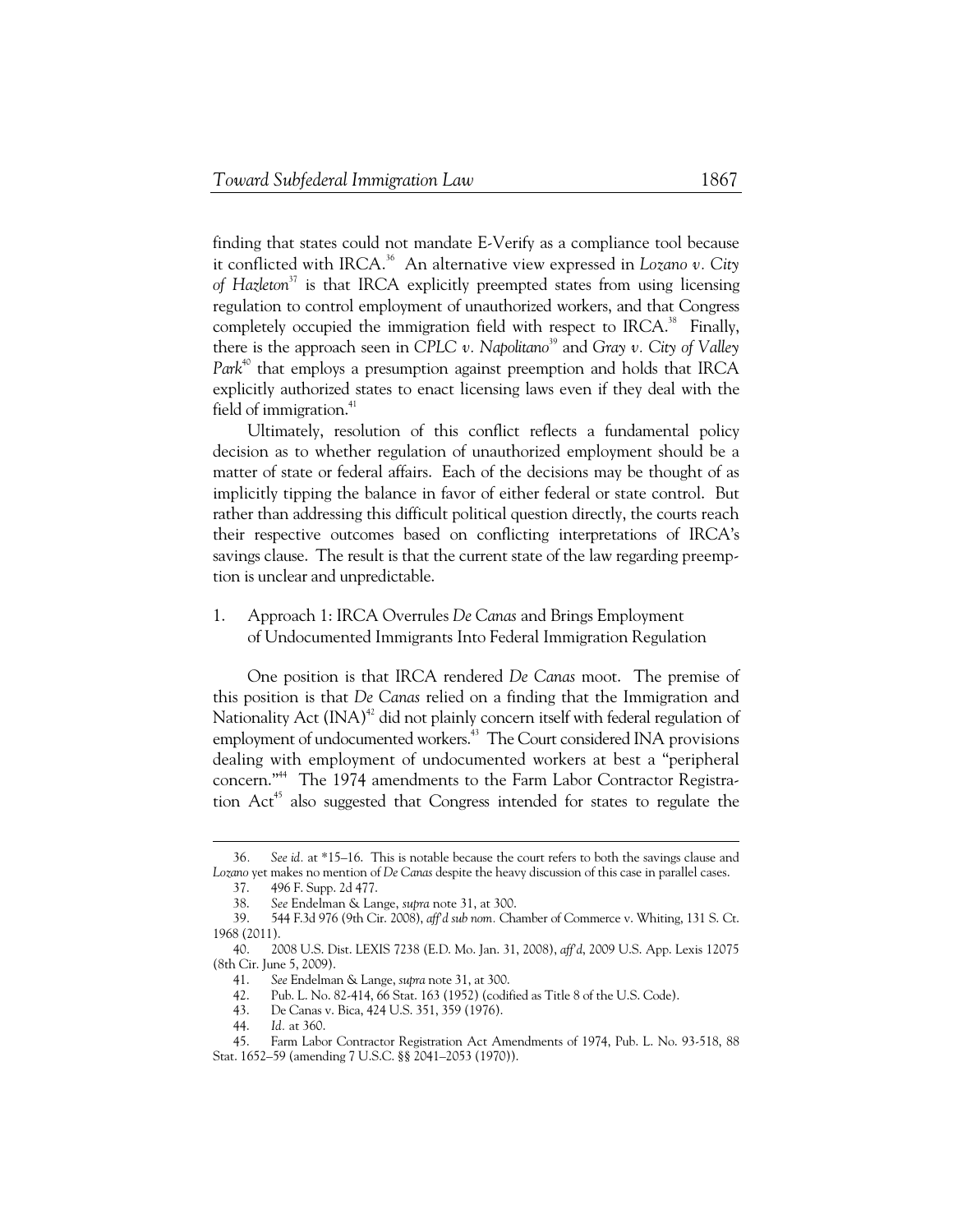employment of undocumented workers as long as the regulation was consistent with federal law.<sup>46</sup> The Court stated in a later opinion that Congress's intent to allow states to regulate the employment of undocumented workers was central to the *De Canas* decision.<sup>47</sup> IRCA, however, made employment of unauthorized workers a central issue of U.S. immigration policy and has been interpreted as such by the Court.<sup>48</sup> With this understanding, continued reliance on *De Canas* would be misguided because these employment issues were incorporated into the comprehensive federal immigration scheme via IRCA.

### a. *Chamber of Commerce v. Henry/Chamber of Commerce v. Edmondson*

In *Chamber of Commerce v. Henry*, 49 the court granted a preliminary injunction against provisions that mandated enrollment in E-Verify because the requirements were preempted by IRCA.<sup>50</sup> The court essentially read the *De Canas* holding as being based on the finding of INA not plainly dealing with the employment of undocumented workers. Presumably, the opinion never mentions *De Canas* because the court found that IRCA had made the opinion irrelevant to the analysis. The *Henry* court adopts IRCA as incorporating the employment of unauthorized workers into federal immigration regulation, which implicitly expands the scope of preemption. This decision seems to be an outlier from its companion cases. But the conclusion is supported by the fact that the impact of the *De Canas* decision was relatively limited until recently.<sup>51</sup>

The injunction as it applied to E-Verify was later repealed by the Tenth Circuit Court of Appeals in *Chamber of Commerce v. Edmondson*. 52 The Tenth Circuit, however, did not rely on *De Canas* to reach its decision.

 <sup>46.</sup> *De Canas*, 424 U.S. at 361–62.

 <sup>47.</sup> Toll v. Moreno, 458 U.S. 1, 13 n.18 (1982) ("We rejected the preemption claim [in *De Canas*] not because of an absence of congressional intent to preempt, but because Congress intended that the states be allowed, 'to the extent consistent with federal law, [to] regulate the employment of illegal aliens.'" (citation omitted)).

 <sup>48.</sup> *See* Hoffman Plastic Compounds, Inc. v. NLRB, 535 U.S. 137, 147 (2002) (finding that IRCA made the employment of unauthorized workers "central to '[t]he policy of immigration law'" (citation omitted)).

 <sup>49.</sup> Chamber of Commerce v. Henry, 2008 U.S. Dist. LEXIS 44168 (W.D. Okla. June 4, 2008), *aff'd in part, rev'd in part sub nom.* Chamber of Commerce v. Edmondson, 594 F.3d 742 (10th Cir. 2010).<br>50.

 <sup>50.</sup> *See id.*

 <sup>51.</sup> *See* Endelman & Lange, *supra* note 31, at 294 (stating that *De Canas* did not have much of an effect around the country, did not lead to copycat statutes, and received relatively little notice until recently because many thought it was of little importance after IRCA was enacted).

 <sup>52. 594</sup> F.3d 742.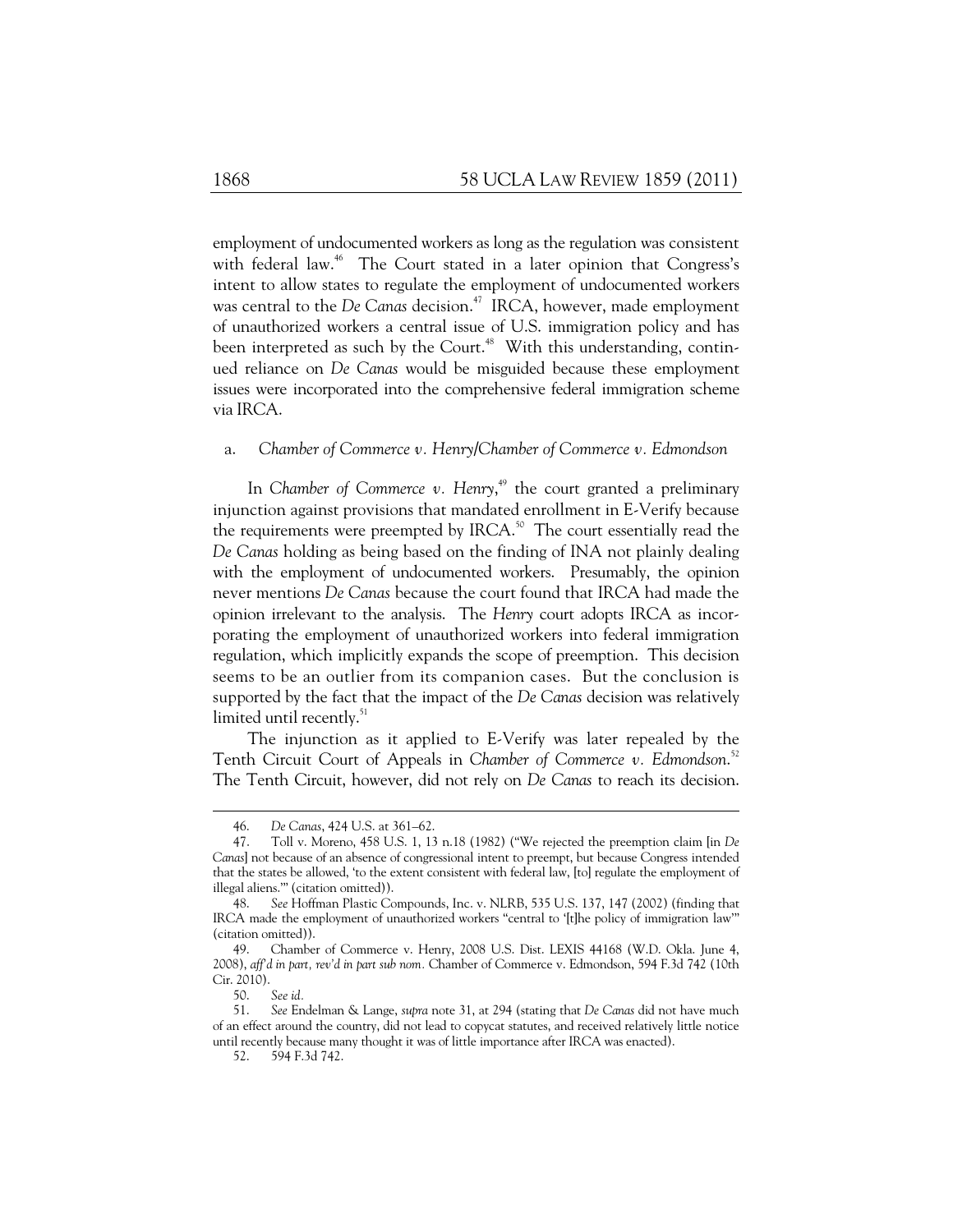Instead, the court assumed that IRCA occupied the field of regulation of undocumented workers.<sup>53</sup> And at least one judge on the panel subscribed to the belief that the regulation should have been impliedly preempted.<sup>54</sup> Thus, while the Tenth Circuit partially reversed the district court, much of the rationale that IRCA superseded *De Canas* appears to remain intact.

2. Approach 2: Explicit Preemption: IRCA Wholly Occupies Regulation of Undocumented Workers

A broader application of *De Canas* could amount to a more complicated test in which courts consider whether the regulation amounts to a practical admission decision.55 Such was the case in *Lozano*, in which the court found the city's ordinances<sup>56</sup> to be preempted even though regulation of admission was not at issue.<sup>57</sup>

# a. *Lozano v. City of Hazleton*<sup>58</sup>

In *Lozano v. City of Hazleton*, the court found preemption on the basis that IRCA was a comprehensive statutory scheme that made combating the

 <sup>53.</sup> *See id.* at 751.

 <sup>54.</sup> Judge Carlos Lucero dissented from the majority and found that implicit preemption should be applied. Crucial to Judge Lucero was the fact that IRCA was essentially the product of congressional balancing of competing goals. As a result, any divergence from IRCA could potentially disturb that balance, as it did here. *Id.* at 767–70 (Lucero, J., dissenting).

 <sup>55.</sup> While not dealing with the federalism issue, this argument can also be seen in the detainment line of cases. For example, *Zadvydas*, *Clark*, and *Kiyemba* each debate whether reading a statute to forbid indefinite detainment and require release where there is no other possible destination country amounts to de facto admission of the person into the United States. *See* Zadvydas v. Davis, 533 U.S. 678 (2001) (reading a statute to contain an implicit "reasonableness" limitation rather than construing it to allow for indefinite detainment of deportable aliens in order to avoid questions of the constitutionality of indefinite detainment); *see also* Clark v. Martinez, 543 U.S. 371 (2005) (extending the holding in *Zadvydas* to include inadmissible aliens); Kiyemba v. Obama, 555 F.3d 1022 (D.C. Cir. 2009) (addressing constitutional questions of indefinite detainment more directly because the statutes involved in *Zadvydas* and *Clark* did not apply).

 <sup>56.</sup> At issue were the Illegal Immigration Relief Act Ordinance (IIRA) and the Tenant Registration Ordinance. Of pertinence, IIRA required mandatory participation in E-Verify for all city agencies and all businesses seeking a city contract or grant. *See* Lozano v. City of Hazleton, 496 F. Supp. 2d 477, 524 n.45 (M.D. Pa. 2007), *aff'd in part, vacated in part*, 620 F.3d 170 (3d Cir. 2010), *cert. granted*, 79 U.S.L.W. 3370 (U.S. June 6, 2011) (No. 10-772).

 <sup>57.</sup> *Id.*

 <sup>58.</sup> This Comment focuses on the district court opinion because its rationale is more illustrative of the normative tensions between *Lozano* and *CPLC*. Though the result was the same at both levels, the district court opinion found express preemption where the Third Circuit did not and thus reaches a conclusion even further from that of *CPLC*. Notably, the Third Circuit upheld the finding of the employment laws being invalid on the basis of conflict preemption but overturned the district court's finding of express preemption. *See Lozano*, 620 F.3d at 207–19.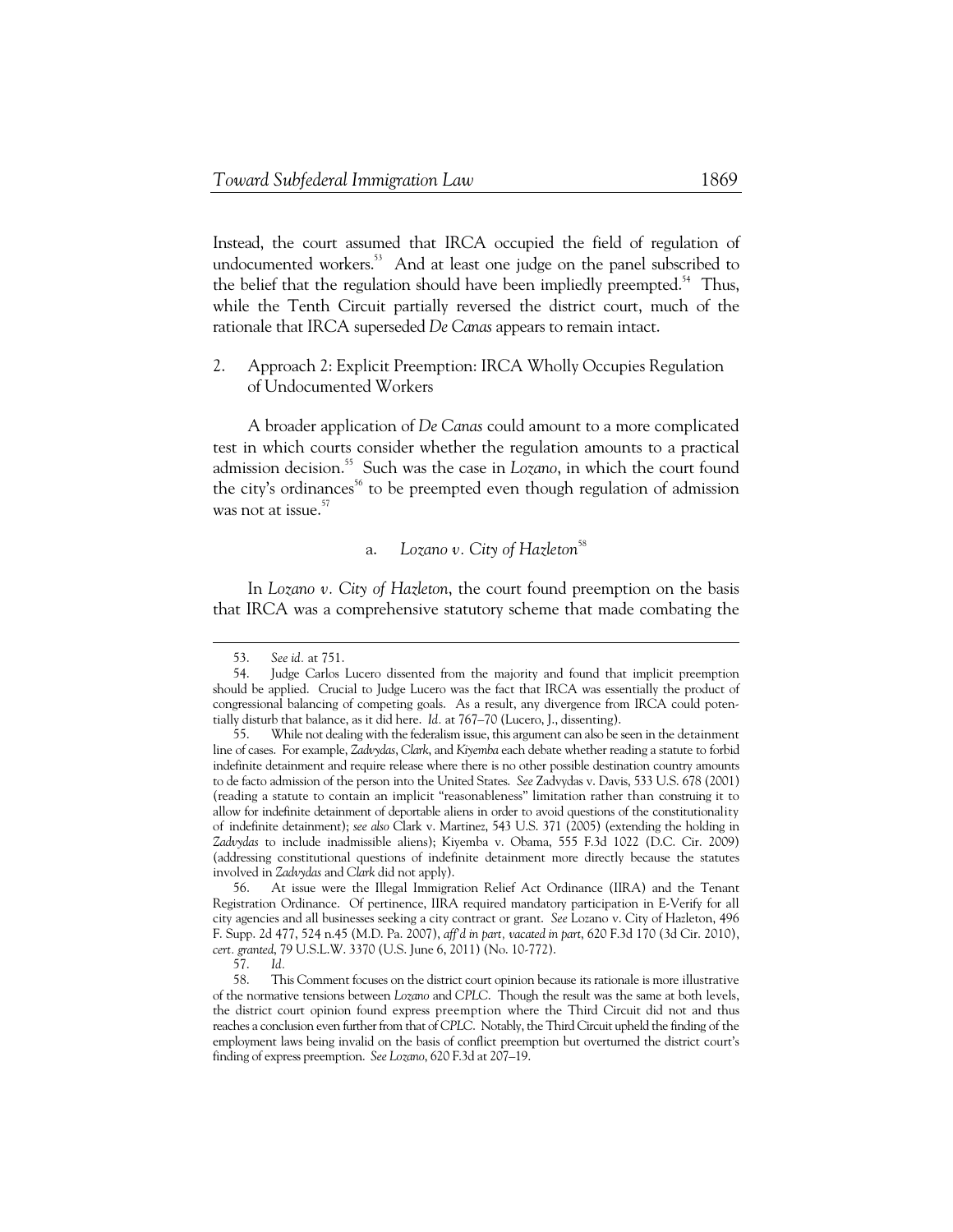employment of illegal aliens central to the United States' immigration laws. The court ignored the fact that the city ordinance did not regulate immigration under the *De Canas* definition.<sup>59</sup> Finding that the savings clause did not apply, the court reasoned that an interpretation that allowed for laws revoking business permits would result in the "'ultimate sanction'" of forcing the employer out of business, which simply did not make sense given that the states were prohibited from levying less harsh penalties. $60$  The savings clause was intended to permit business revocation for violations of federal IRCA provisions as opposed to violations of local laws.<sup>61</sup> The court went on to find that IRCA implicitly preempts any local laws because it leaves no room for state regulation and any additions would necessarily be in conflict with or duplicative of IRCA. $62$  The court also found that the Hazleton ordinance was in conflict with federal law because the law struck a different balance between "preventing the employment of persons not authorized to work in the United States while not overburdening the employer in determining whether an employee or prospective employee is an authorized worker."<sup>63</sup>

Based on the reading that IRCA disrupted the holding of *De Canas*, the court assumed Congress intended to draw IRCA in a way that established a strong, complete federal scheme that left no room for local government intervention. This is evidenced by the court's reading of the savings clause as allowing for business license regulation only for violations of IRCA.<sup>64</sup> Interpreting IRCA as implicitly superseding *De Canas* results in strong judicial deference to the federal government, which ultimately leads to a finding of preemption.

# 3. Approach 3: Explicit Authorization: Finding a Presumption Against Preemption

Finally, there is the view that *De Canas* lays the foundation for the preemption analysis in cases involving employment of undocumented workers. Under

 <sup>59.</sup> *Lozano*, 496 F*.* Supp. 2d at 518, 524.

IRCA prohibits states and localities from levying civil or criminal sanctions against employers. The *Lozano* court believed that interpreting IRCA to allow local governments to shut down businesses would be inconsistent with its prohibitions on less drastic civil and criminal sanctions. *See id.* at 519.

 <sup>61.</sup> *Id.*

 <sup>62.</sup> *Id.* at 523 (finding IRCA to be a complete and thorough regulation as it pertained to employment of undocumented immigrants).

 <sup>63.</sup> *Id.* at 528.

 <sup>64.</sup> *See id.* at 519 ("In House Report No. 99-682(I), the United States Congress provides its interpretation of the type of 'licensing' permitted under the statute. The 'licensing' that the statute discusses refers to revoking a local license for a violation of the federal IRCA sanction provisions, as opposed to revoking a business license for violation of local laws.").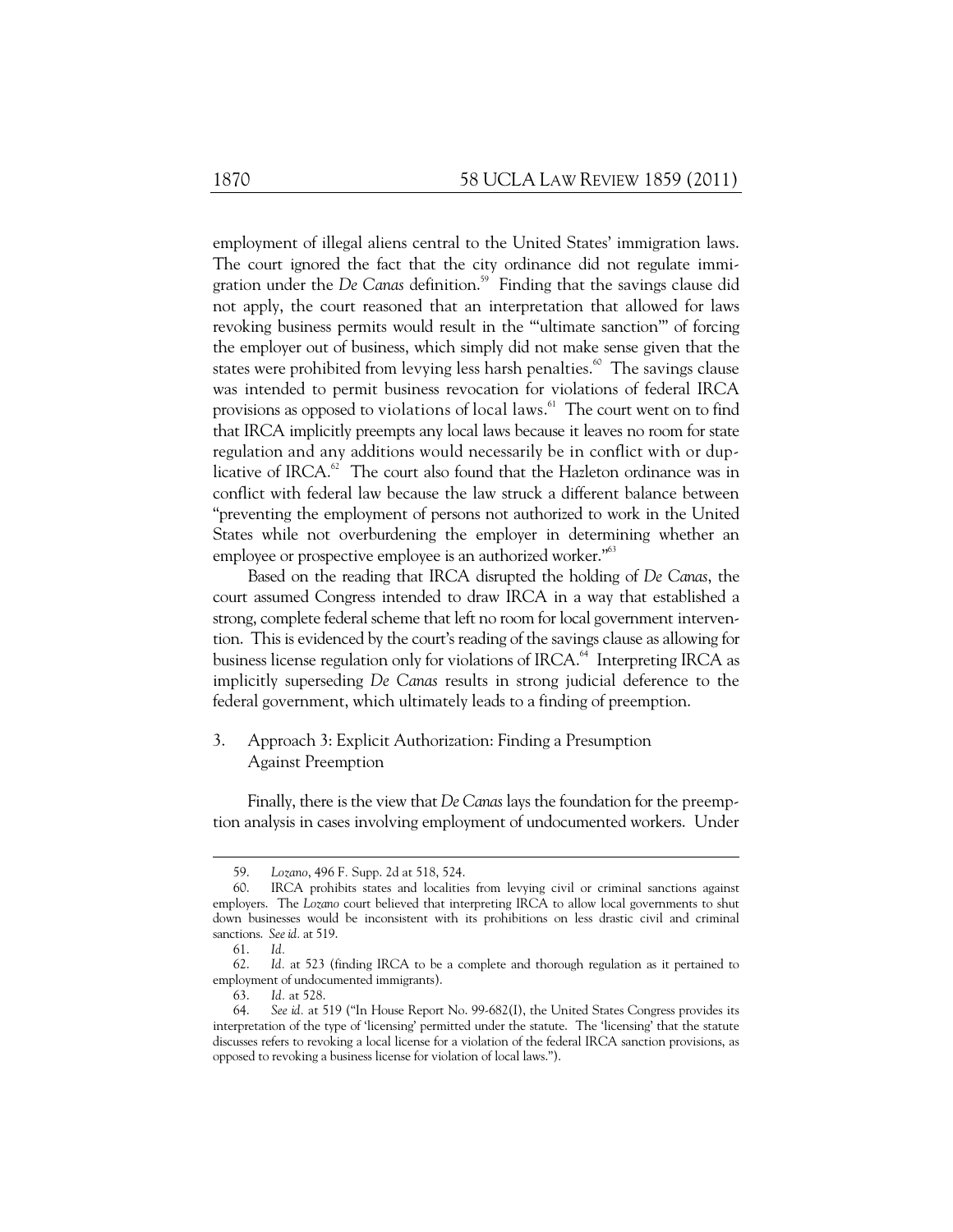a strict reading of the *De Canas* definition of immigration regulation, preemption is only at issue when a regulation involves determinations of admission into the country.<sup>65</sup> Theoretically, this definition would limit preempted ordinances to a small size since subfederal regulations very rarely engage in direct determinations of admission, as was the case in *CPLC* and *Gray*. 66

### a. *CPLC v. Napolitano*

The Ninth Circuit decision in *CPLC v. Napolitano* held that individual states could broadly regulate employment practices by requiring mandatory enrollment in the federal E-Verify work authorization verification program.<sup>67</sup> The court stated that the determination of whether the subject matter was in an area traditionally left to state or federal government was central to the case. In addressing this question, the court turned to *De Canas* and relied on its determination that "the authority to regulate the employment of unauthorized workers is 'within the mainstream' of the state's police power."<sup>68</sup> The court explicitly rejected the argument that IRCA brought the regulation of unauthorized employees within the scope of federal immigration law.<sup>69</sup> Adopting a presumption against preemption, the court went on to find that neither field nor conflict implied preemption applied.<sup>70</sup> The court ultimately found that the Arizona law fit within the scope of the savings clause and was thus expressly permitted.<sup>71</sup>

While both the district court in *Lozano* and the Ninth Circuit in *CLPC* relied on *De Canas* as precedent, the courts diverged in their interpretation of the impact IRCA had on the *De Canas* decision. The *CPLC* opinion actually mentions *Lozano* yet fails to address the conclusion that IRCA expressly preempted the local ordinances. The court instead found regulation of the employment of unauthorized workers to fall under the states' police powers despite Congress's creating IRCA and making combating the employment

 <sup>65.</sup> *See* De Canas v. Bica, 424 U.S. 351, 355 (1976) ("[T]he fact that aliens are the subject of a state statute does not render it a regulation of immigration, which is essentially a determination of who should or should not be admitted into the country, and the conditions under which a legal entrant may remain.").

 <sup>66.</sup> *See* Chicanos Por La Causa, Inc. v. Napolitano (*CPLC*), 544 F.3d 976 (9th Cir. 2008), *aff'd sub nom.* Chamber of Commerce v. Whiting, 131 S. Ct. 1968 (2011); Gray v. City of Valley Park, 2008 U.S. Dist. LEXIS 7238 (E.D. Mo. Jan. 31, 2008), *aff'd*, 2009 U.S. App. Lexis 12075 (8th Cir. June 5, 2009)*.*

 <sup>67.</sup> *See CPLC*, 544 F.3d at 983.

 <sup>68.</sup> *Id.*

 <sup>69.</sup> *See id.*

 <sup>70.</sup> *Id.* at 983–86.

 <sup>71.</sup> *Id.* at 983–85.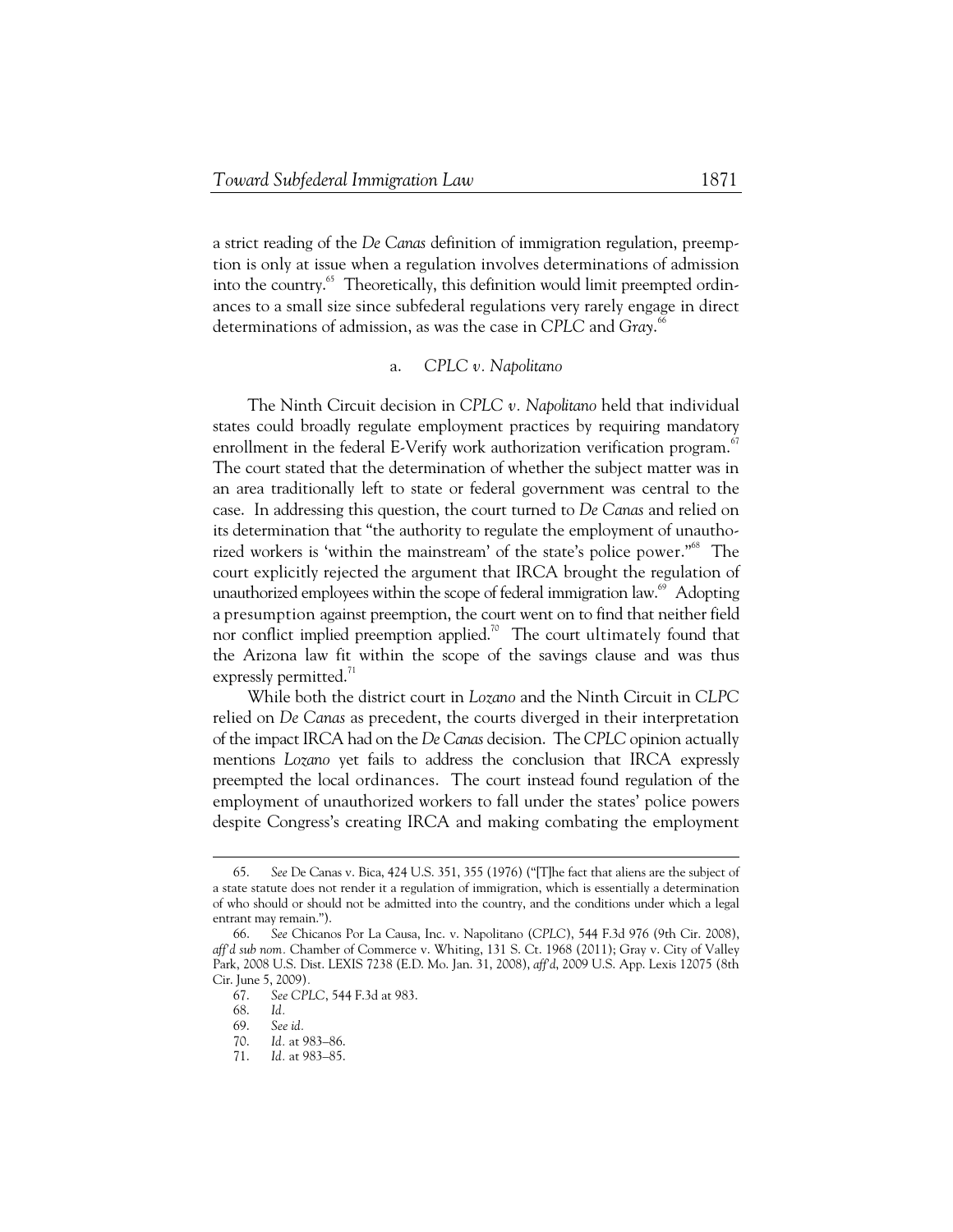of illegal aliens central to the policy of immigration law.<sup>72</sup> This conclusion is somewhat perplexing given that IRCA is a comprehensive statutory scheme that provides for sanctions against employers who hire unauthorized workers, establishes a system of checking employees' work eligibility, and provides safeguards against discrimination.

It seems unlikely that the court truly believes Congress did not intend to occupy the field of regulating unauthorized workers with IRCA. Rather, the assertion that "the power to regulate the employment of unauthorized aliens remains within the states' historic police powers"<sup>3</sup> could be viewed as a normative decision. It is of note that the first line of the opinion proclaims that the case "reflects rising frustration with the United States Congress's failure to enact comprehensive immigration reform."<sup>74</sup> At a deeper level, the court's opinion appears to reflect a belief that states should have the power to regulate immigration indirectly.

CPLC exemplifies a balancing of state and federal interests in order to obtain a practical result. Though the court conducts preemption analyses, it is skewed by the heavy reliance on *De Canas* and an assertion that IRCA does not occupy the field of regulation. Traditionally, the state police power preserves state action where the activity promotes public health, safety, or welfare. The *CPLC* decision can be read to stand for the proposition that regulating the employment of unauthorized aliens is necessary to the health, safety, or welfare of the state's citizens, and is thus in line with the police power. While this result is logically sound, it is a departure from the traditional preemption analysis in immigration.

Rather than pushing against the established norms of constitutional immigration law, the court ultimately relies upon statutory interpretation to create an express permission for the viability of the law. Functionally, this yields the same result as the police power analysis. But, it is less disruptive because it does not disturb the federal immigration power and it evades the argument that Congress intended to occupy the field of regulation of undocumented workers with IRCA. In that sense, a holding articulated along the lines of the savings clause accomplishes the same political objectives without launching into a larger debate over federal versus subfederal control.

 <sup>72.</sup> In a case discussing the issue of employment and immigration, the Court pointed out that a primary purpose of restricting immigration is to protect jobs for American citizens. The Court went on to say that "[t]his policy of immigration law was forcefully recognized most recently in the IRCA." INS v. Nat'l Ctr. for Immigrants' Rights, Inc., 502 U.S. 183, 194 n.8 (1991).

 <sup>73.</sup> *CPLC*, 544 F.3d at 984.

 <sup>74.</sup> *Id.* at 979.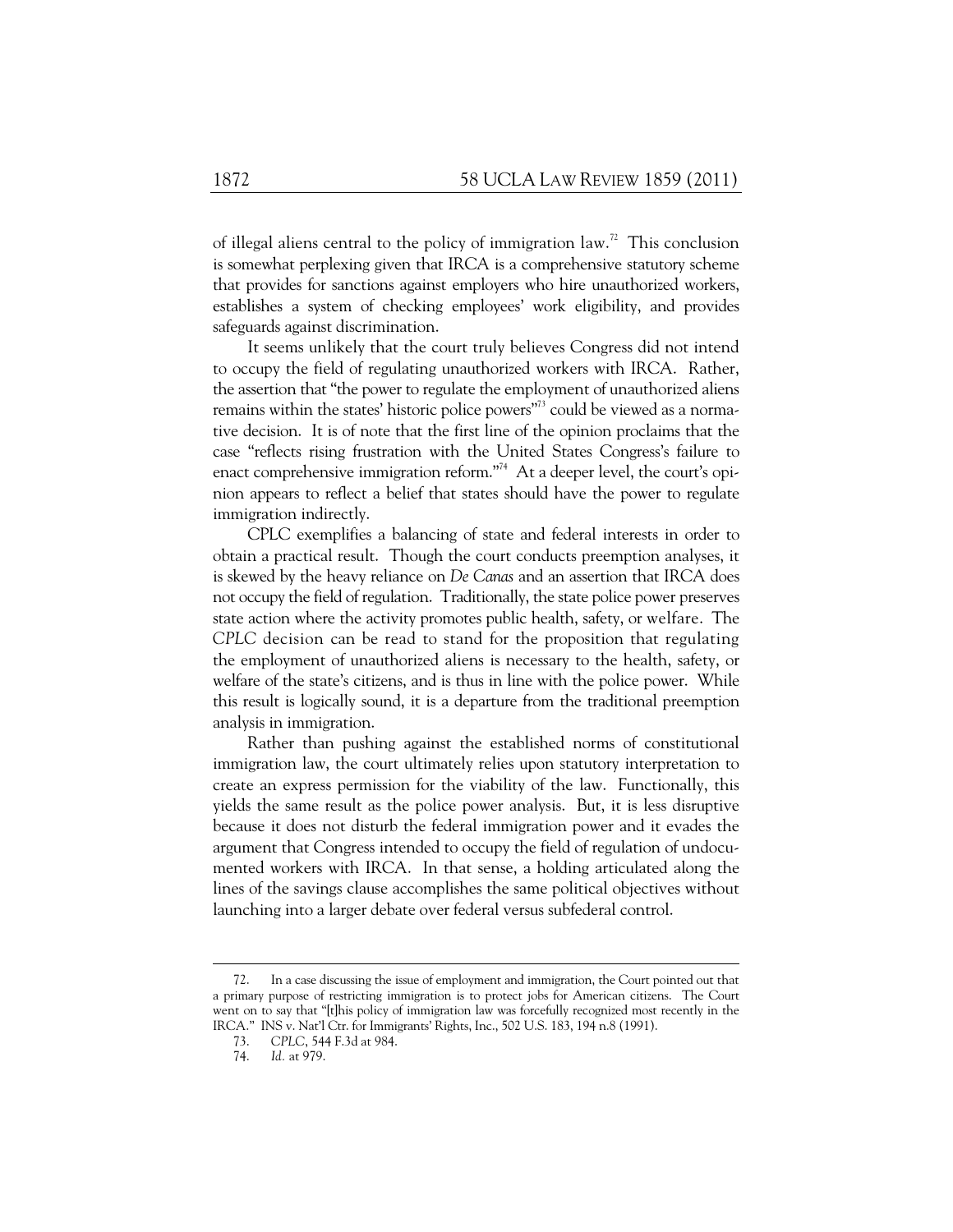## b. *Gray v. City of Valley Park*

A similar line of reasoning is found in *Gray v. City of Valley Park*. 75 The district court began by framing the issue as one of "determin[ing] whether the Ordinance in question involves an area of law traditionally governed by the states, the regulation of business licenses, or an area traditionally governed by the Federal government, immigration."76 Relying on *De Canas*, the court concluded that the ordinance dealt only with regulations of business licenses, an area of state regulation, and not with admissions. The court used this determination to find a presumption against preemption because business licensing has traditionally been a state power.<sup>77</sup> Finding that express preemption did not apply, the court reasoned that the plain meaning of IRCA clearly carved out an exception for business licensing laws like the one in the challenged ordinance, and the legislative history was too ambiguous to conclude this was contrary to the congressional intent.<sup>78</sup> The court next took up the implied field preemption question and found that Congress did not have a blanket intent to occupy the field of immigration regulation.<sup>79</sup> Conversely, the court concluded that Congress clearly did not intend to preempt the entire field of immigration regulation because IRCA allows some state licensing regulations to exist. $80$  Finally, the court found no implied conflict preemption since it was possible to comply with both the federal law and the ordinance.<sup>81</sup>

The City of Valley Park passed the ordinances to exert control over the leasing and employment of undocumented immigrants.<sup>82</sup> While the ordinance does not fit the *De Canas* definition of immigration regulation on its face, the practical effects of the ordinance are tantamount to a de facto denial of admission to the community. The court never questioned whether the ordinance was intended to regulate immigration or not. In fact, the court conceded that the purpose may very well have been to address illegal

-

 <sup>75. 2008</sup> U.S. Dist. LEXIS 7238 (E.D. Mo. Jan. 31, 2008), *aff'd*, 2009 U.S. App. Lexis 12075 (8th Cir. June 5, 2009).

 <sup>76.</sup> *Id.* at \*25.

 <sup>77.</sup> *Id.*

 <sup>78.</sup> *Id.* at \*35–37.

 <sup>79.</sup> *Id.* at \*40–41 (citing *De Canas*).

 <sup>80.</sup> By explicitly writing in provisions that allowed for exceptions, the court determined that Congress had clearly not intended to occupy the entire field of law. *See id*. at \*41.

 <sup>81.</sup> *Id.* at \*47–48 (finding that not every slight difference between local and federal law will create issues of conflict preemption).

 <sup>82.</sup> The original ordinance enacted by the City of Valley Park was entitled "An Ordinance Relating to Illegal Immigration Within the City of Valley Park, Mo." The ordinance generally prohibits all business entities in Valley Park from knowingly employing unauthorized aliens, and business entities found to be in violation of the ordinance can be required to enroll in the E-Verify program. *Id*. at \*14.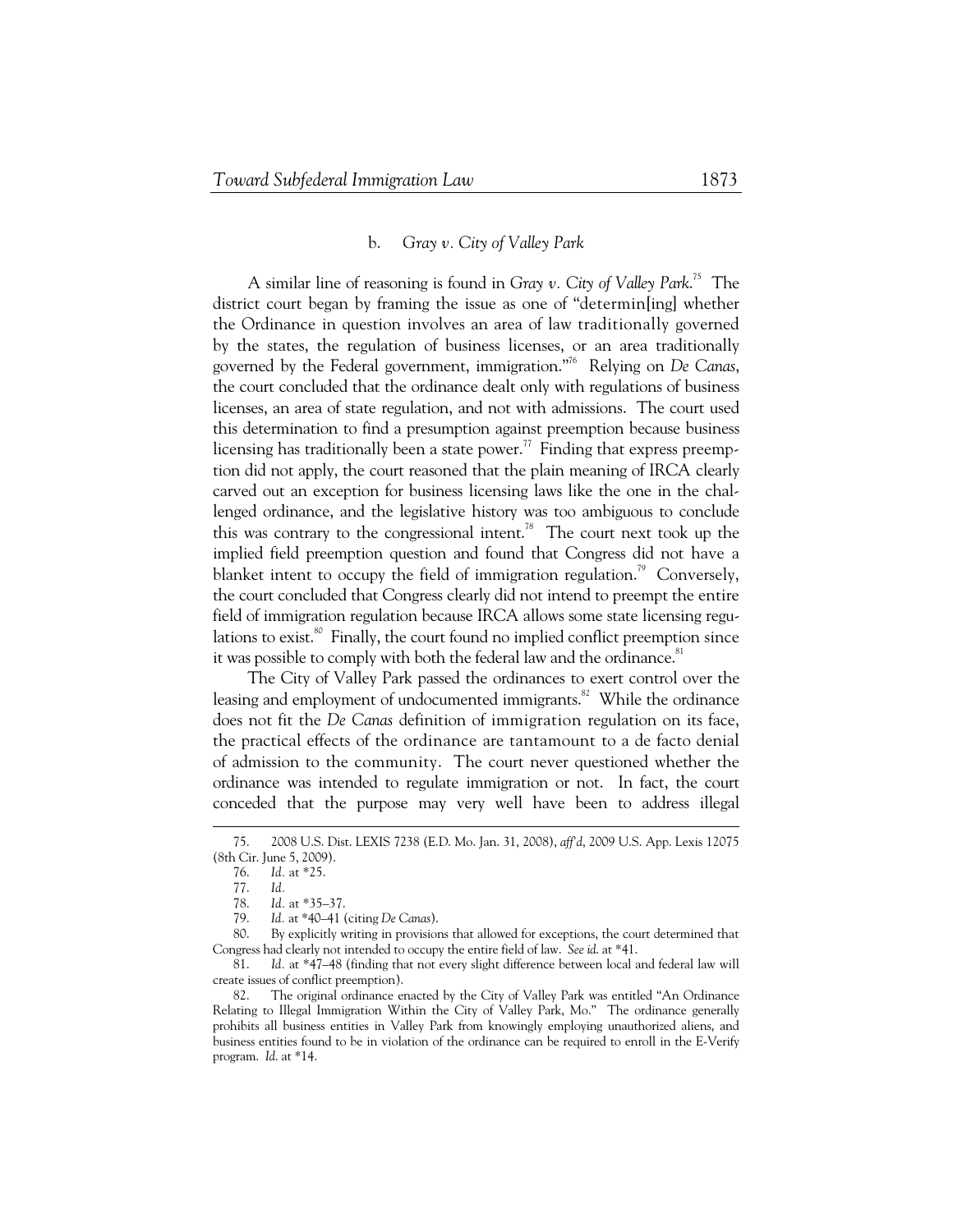immigration, as shown in the title of the law itself.<sup>83</sup> Drawing these formal distinctions allows for a clearer, more easily applied set of rules, and it avoids the fundamental conflict occurring in these cases. The court's conclusion that the challenged ordinance necessarily had to be either a law regulating business licenses or a law regulating immigration presupposes that the two areas are exclusive of each other. Most likely, this dichotomy was drawn because the classification of the law determined whether there would be a presumption against preemption as a state power or a presumption in favor of preemption given the federal exclusivity principle.

Additionally, it is curious that Judge E. Richard Webber, Jr. concluded that IRCA did not fully occupy the field of regulating unauthorized employment because of the small exception embedded in the savings clause. Because the court framed the issue as one of regulating business licenses, it would seem that the field preemption inquiry should be moot. Yet contrary to the finding that the ordinance is not involved in immigration regulation, the court tacitly acknowledges that the ordinance might engage in immigration regulation simply by conducting this analysis. It is clear that IRCA is a part of the federal immigration scheme. It is equally clear that the ordinance in *Gray* occupies the same field that IRCA does. It is undeniable that the ordinance would, at the very least, deal with immigration in the same manner as IRCA regardless of whether implied field preemption applies. Yet the court paints a very different picture: It asserts that the ordinance does not engage in immigration regulation because it does not deal with formal admissions categories. In that sense, much like in *CPLC*, the court in *Gray* grants broader subfederal control without having to articulate a rationale that would formally disturb the federal–subfederal distinction in immigration regulation.

#### B. Subconstitutional Norms in Subfederal Immigration Law

It is not uncommon for courts to employ the canon of avoidance to navigate around complex constitutional questions in the field of immigration. In the context of immigrants' constitutional rights, Hiroshi Motomura argues that courts often relied on "phantom constitutional norms" to undermine the plenary power in immigration law.<sup>84</sup> Looking at the evolution of constitutional immigration cases, a prevalent trend was for courts to address these

 <sup>83.</sup> The court stated that "[t]he purpose of the law may indeed be, as stated in the title, to address illegal immigration within the city of Valley Park, however, licensing laws may have any number of purposes." *Id.* at \*32.

 <sup>84.</sup> *See* Hiroshi Motomura, *Immigration Law After a Century of Plenary Power: Phantom Constitutional Norms and Statutory Interpretation*, 100 YALE L.J. 545, 549 (1990).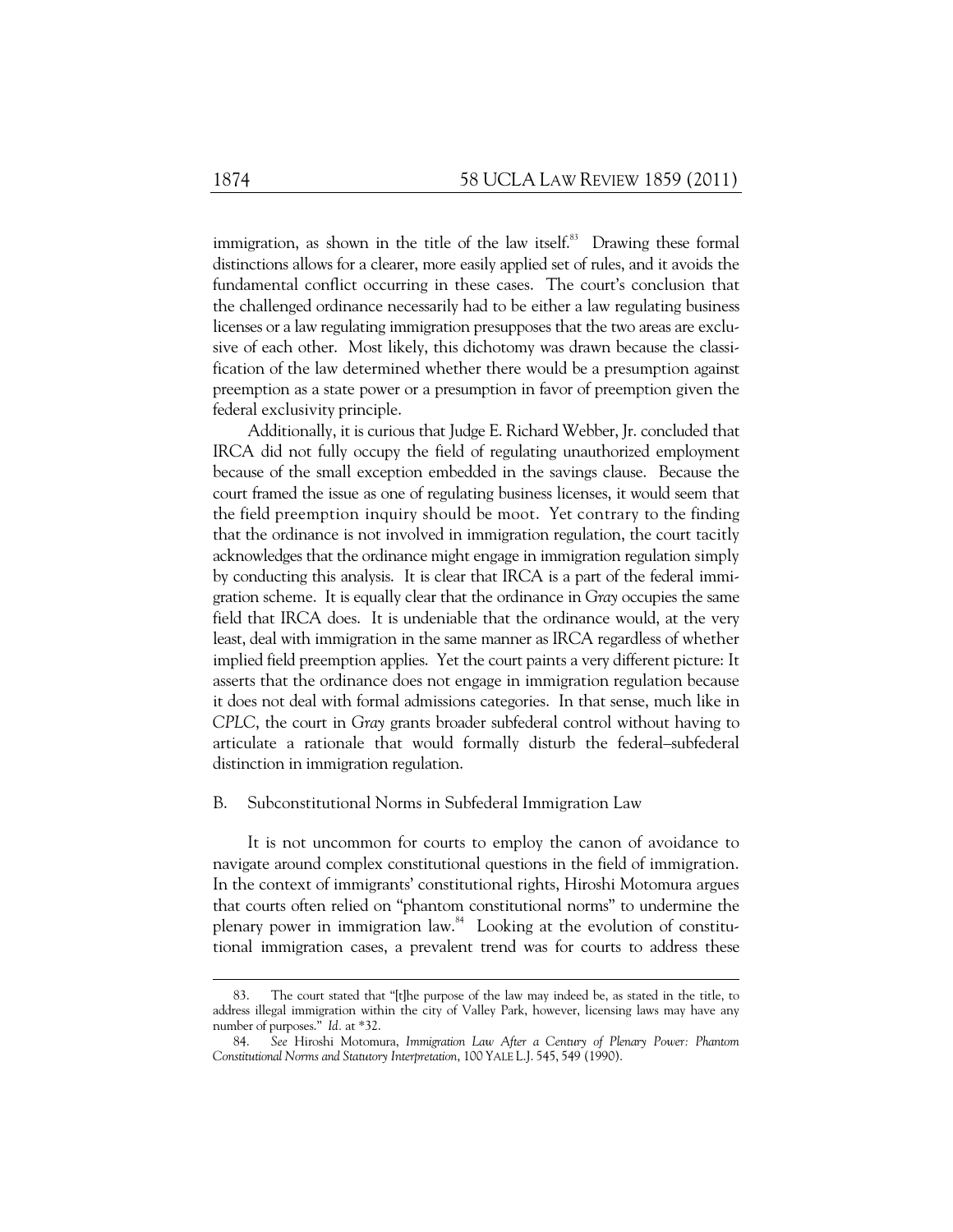constitutional issues at a subconstitutional<sup>85</sup> level to reach desired outcomes and create an "alternative body of constitutional immigration law."<sup>86</sup>

A contemporary example of this phenomenon is the 2001 Supreme Court case, *Zadvydas v. Davis*, 87 and its 2005 follow-up, *Clark v. Martinez*. 88 These cases dealt with situations that resulted in the de facto indefinite detainment of deportable and inadmissible aliens respectively. In *Zadvydas*, the Court found indefinite detainment to be impermissible by reading the immigration statute to require release within a reasonable amount of time. $\frac{89}{10}$  As a matter of statutory consistency, the Court extended this rationale to inadmissible aliens in *Clark*. 90 While both cases ultimately relied on statutory holdings, close examination of the *Zadvydas* opinion reveals that much of its reasoning was based on constitutional arguments.<sup>91</sup> The cases unavoidably raise constitutional questions as to whether indefinite detainment would be permissible. Nevertheless, consistent with the canon of constitutional avoidance, the Court used the tool of statutory interpretation to avoid the more difficult constitutional question regarding detainment.<sup>92</sup> One motivating factor for reaching this holding through statutory interpretation may have been to circumvent the prior

- 86. *See* Motomura, *supra* note 84, at 610.
- 87. 533 U.S. 678 (2001).

- 88. 543 U.S. 371 (2005).
- 89. *See Zadvydas*, 533 U.S. at 682.

 <sup>85.</sup> For the purposes of this Comment, subconstitutional law refers broadly to the interpretation and application of legal principles addressing the validity of laws in ways that do not directly involve questions of substantive constitutionality. To illustrate, a question about the substantive admissions criteria addresses constitutional questions of legislative sovereignty over admissions. However, the *Zadvydas* and *Clark* opinions might be thought of as subconstitutional opinions because they rely on statutory interpretation to avoid addressing the questions of admission. *See infra* text accompanying notes 87–94.

 <sup>90.</sup> This was arguably the primary reason that Justice Scalia went from being in favor of allowing the indefinite detainment in *Zadvydas* to authoring the majority opinion in *Clark* that extended the holding of *Zadvydas*. The Court made this determination on the basis that the immigration statutes did not differentiate between the two classes and that they should therefore be treated equally. *See Clark*, 543 U.S. at 378 ("The operative language of § 1231(a)(6), 'may be detained beyond the removal period,' applies without differentiation to all three categories of aliens that are its subject. To give these same words a different meaning for each category would be to invent a statute rather than interpret one.").

 <sup>91.</sup> In discussing the Fifth Amendment's Due Process Clause, the *Zadvydas* Court stated that "[f]reedom from imprisonment—from government custody, detention, or other forms of physical restraint—lies at the heart of the liberty that Clause protects." *Zadvydas*, 533 U.S. at 690.

 <sup>92.</sup> *See generally Constitutional Law: Canon of Avoidance*, 119 HARV. L. REV. 169, 386–95 (2005) (discussing *Zadvydas* and *Clark* as cases avoiding the constitutional questions by relying instead on principles of statutory interpretation).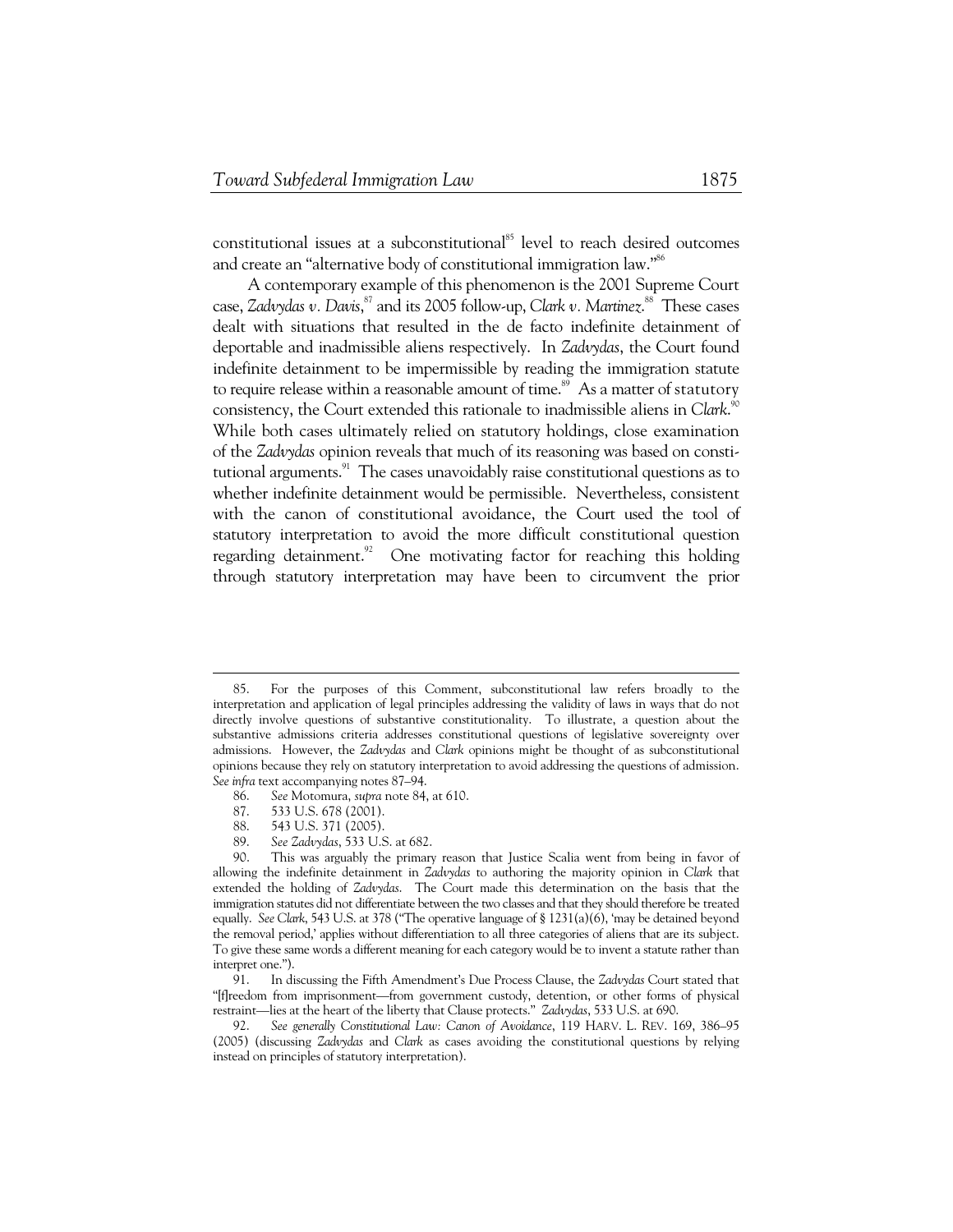Supreme Court precedent announced in *Mezei*,<sup>33</sup> which permitted indefinite detainment of a returning lawful permanent resident.<sup>94</sup>

While Motomura's article focuses on immigrants' constitutional rights, this same principle is present in the context of state and local control of immigration regulations. Consistent with the mechanism described in Motomura's article, the E-Verify cases also apply subconstitutional reasoning to achieve desirable outcomes on what are essentially constitutional issues. The E-Verify cases boil down to interpretations of the savings clause in IRCA, but they fundamentally implicate decisions of whether the power to regulate employment of undocumented immigrants should vest in the federal government or in subfederal entities. Established doctrine typically errs on the side of granting power to the federal government, but there is also recognition that state and local governments should be afforded some role in immigration control.<sup>95</sup> CPLC and *Gray* can be read to rely on statutory interpretation to grant subfederal entities authority to regulate the employment of undocumented workers, while avoiding the federal exclusivity principle and preemption issues. As noted, there is considerable pushback against the federal immigration regime.<sup>96</sup> By using the mechanism of constitutional avoidance, courts are able to strike a compromise by granting greater local control over immigration regulation without formally disrupting the established constitutional doctrine of federal control over immigration.

This would help to explain why the savings clause has resulted in differing outcomes. Further, it might help explain why the opinions in the E-Verify cases are so complex despite the existence of an express preemption clause and exception. For example, *CPLC* and *Gray* rely on the narrow definition of immigration in *De Canas* despite the existence of IRCA, and they characterize the challenged regulations as being outside of immigration regulation in areas that are traditionally under state control. $97$  These outcomes

 <sup>93.</sup> *See* Shaughnessy v. United States *ex rel.* Mezei, 345 U.S. 206 (1953).

See *id.* at 215 (finding that despite Ignatz Mezei's inability to obtain entrance into any other country, his resulting de facto indefinite detention at Ellis Island did not violate any of his rights).

 <sup>95.</sup> For example, consider zoning laws and the strong police power deference they receive. While most of these permissions do not grant any direct authority over immigration matters, they essentially can serve as tools by which local governments can control the type of people that can come into the community through housing costs, minimum lot sizes, and so forth.

 <sup>96.</sup> *See supra* note 9.

 <sup>97.</sup> *See* Chicanos Por La Causa, Inc. v. Napolitano (*CPLC*), 544 F.3d 976, 983 (9th Cir. 2008) (relying on *De Canas* to find that the state law dealt in areas that were traditionally reserved to the states), *aff'd sub nom.* Chamber of Commerce v. Whiting, 131 S. Ct. 1968 (2011); Gray v. City of Valley Park, 2008 U.S. Dist. LEXIS 7238, at \*25 (E.D. Mo. Jan. 31, 2008) ("The Ordinance in question does not address the question of who may or may not enter the United States, and therefore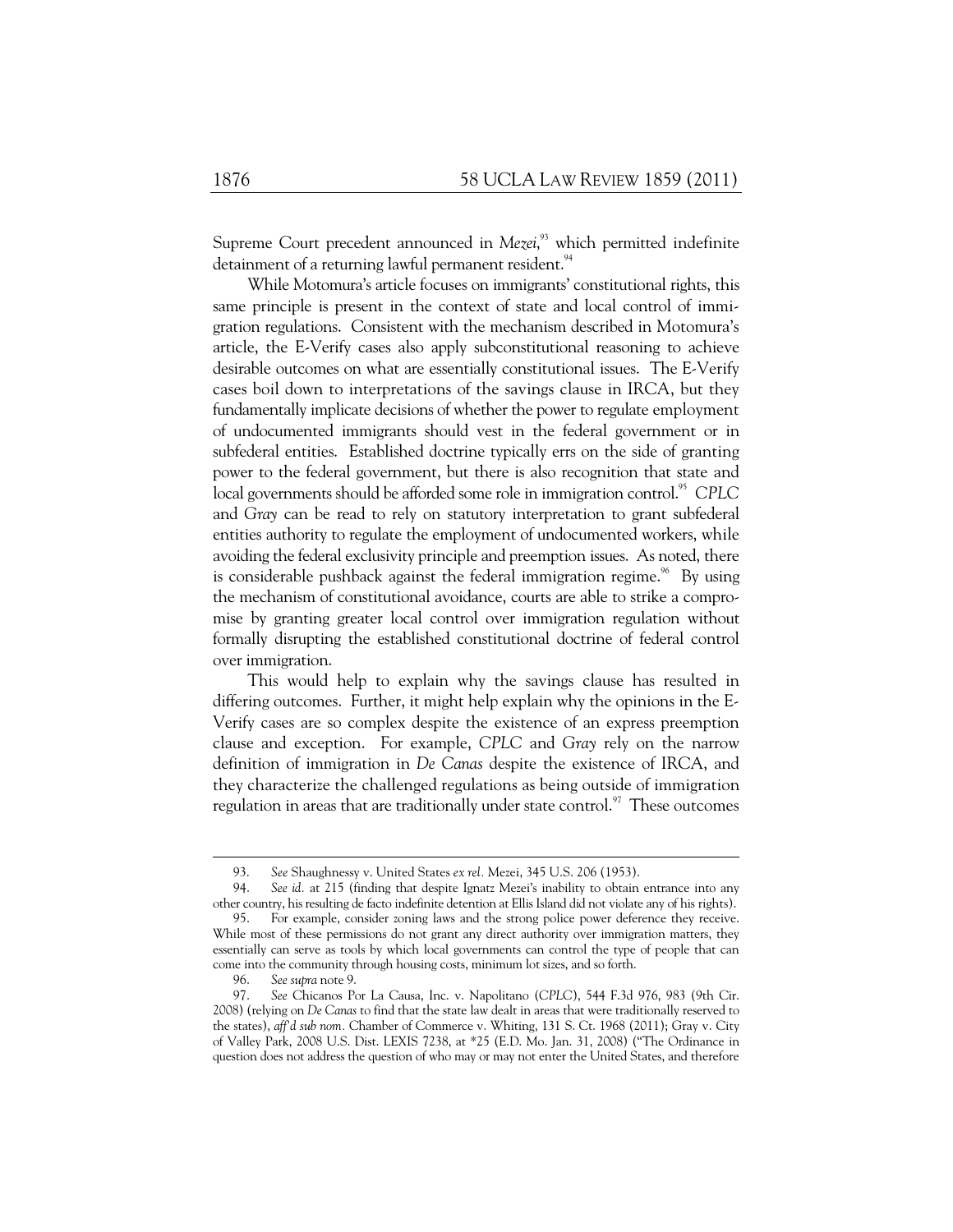reflect the policy decision that state and local governments are better suited to address questions concerning undocumented workers, or at least deserve stronger control in such areas. But the federal exclusivity principle could make such control impermissible. Thus, interpretation of the savings clause serves as a vehicle to accomplish these objectives without raising constitutional questions of the federal–subfederal relationship.

## C. A Comprehensive Reading of the E-Verify Cases

A complete reading of the E-Verify cases in light of Motomura's phantomnorms argument reveals several important threads prevalent in all these cases. First, despite having facts that are virtually indistinguishable on their face, courts are reaching divergent outcomes using the same analytical tools. Embedded in these decisions is the recognition that different subfederal entities will have different interests at stake. The problem with incompatible state and federal balances regarding immigration also highlights some of the problems of having a purely federal immigration system and provides context for the rise of state and local governments legislating in this area. Finally, despite the de facto tolerance of subfederal involvement in immigration regulation, the courts are still unwilling to expressly recognize these rationales as justifications for allowing subfederal regulation.

The *De Canas* Court's definition of immigration regulation in the E-Verify cases, when considered alongside IRCA, accentuates the tension between federal and subfederal immigration regulation. As it stands, it is impossible to predict when regulations will be preempted for engaging in immigration regulation or saved because they only indirectly touch on immigration. The result is an ineffective system that fails to adequately incorporate both the federal and subfederal needs, and a complete absence of any formal realizability.<sup>98</sup> It should come as no surprise that in addressing employment of unauthorized workers under *De Canas* and IRCA, courts have come down divided on the issue despite the presence of an express preemption clause. While these cases turn largely on the courts' respective interpretations of IRCA's savings clause exempting state "licensing and similar laws" from preemption, <sup>99</sup> it is also apparent that the opinions differ in their reliance on *De Canas* for their preemption

the Court concludes that the Ordinance is a regulation on business licenses, an area historically occupied by the states."), *aff'd*, 2009 U.S. App. Lexis 12075 (8th Cir. June 5, 2009).

Formal realizability is defined as "the facility and certainty of applying the abstract rule to concrete cases." Robert Heidt, *The Avid Sportsman and the Scope for Self-Protection: When Exculpatory Clauses Should Be Enforced*, 38 U. RICH. L. REV. 381, 470 (2004).

 <sup>99. 8</sup> U.S.C. § 1324a(h)(2) (2006).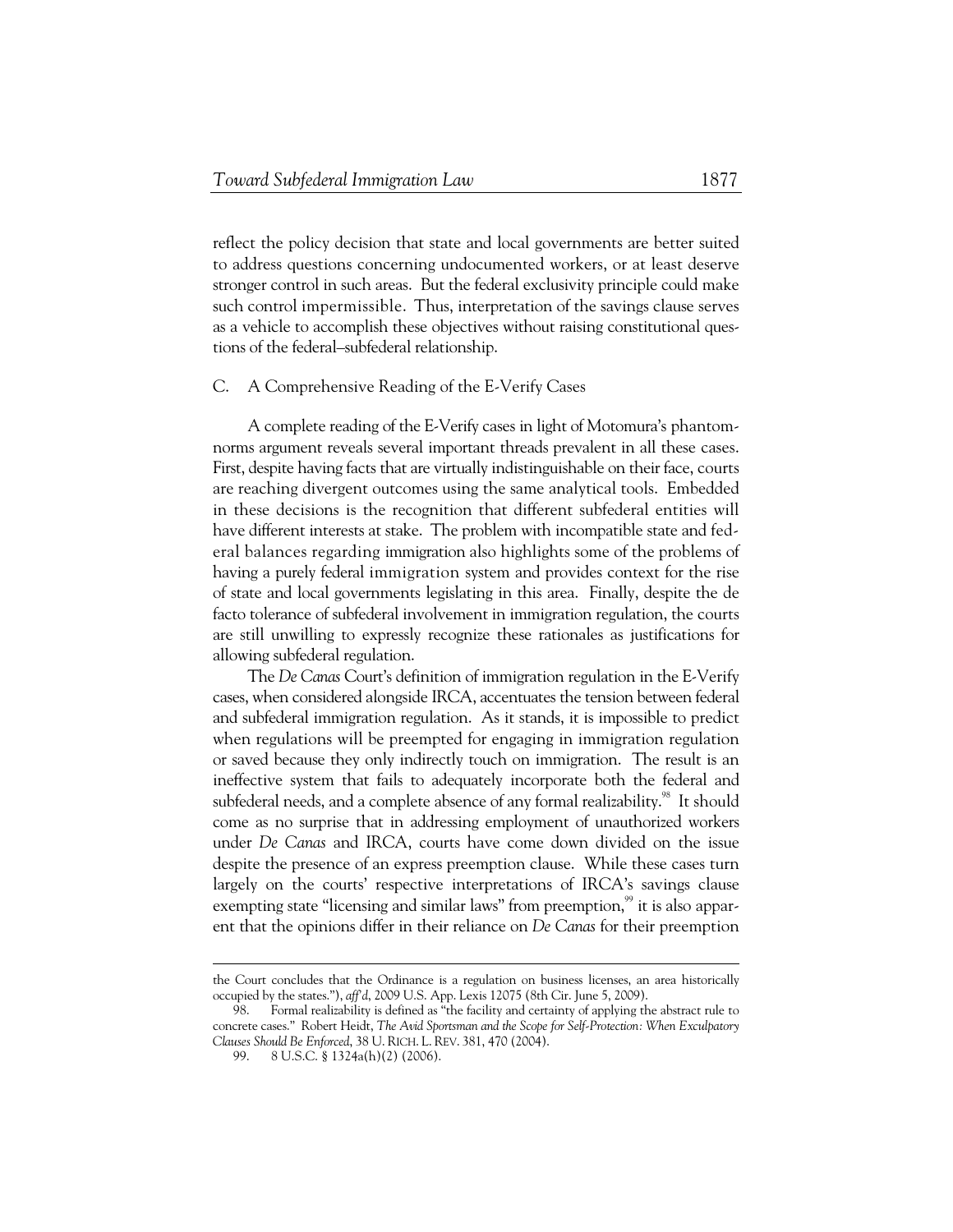analyses, and this reliance is often determinative.<sup>100</sup> Certainly, *De Canas* is a primary consideration in these cases as it is considered "[a] leading case involving the employment of illegal aliens."101 As discussed above, however, the courts may simply be relying on these subconstitutional arguments to reach outcomes allowing subfederal presence in immigration regulation.

Both the *Lozano* and *Gray* opinions relied on the preemption test as laid out by *De Canas* and both relied on the definition of immigration regulation as determining who can or cannot be admitted to the country and the conditions under which they can remain.<sup>102</sup> Facially, the opinions diverge in their interpretations of the savings clause.<sup>103</sup> Where *Lozano* found that the savings clause should not apply because the results would run afoul of the overarching purpose of IRCA, *Gray* found the challenged ordinance to fall squarely inside of the savings clause and thus outside the scope of preemption.<sup>104</sup> As noted, the legislative history behind the savings clause is somewhat ambiguous and the reach of the clause is unclear. It is clear, however, that regulations that do not fit into this exception are expressly preempted by IRCA. Yet a broad reading of the savings clause would carve out a very large exception to the preemption provision, and arguments that Congress did not intend to occupy the field entirely could be made to find no implied preemption. In sum, these cases help to illuminate how courts can reach divergent outcomes while interpreting the same clause based on policy considerations.

Accepting this recognition, we can evaluate some of the logic in the arguments behind federal and subfederal regulations. The *Lozano* court frames the different balances between federal and subfederal governments in these cases.<sup>105</sup> While efficiency and uniformity may dictate the need for federal supremacy, there remains a compelling argument that local government is being better suited to reach the proper balance. It is clear that different communities

 <sup>100.</sup> The conflict is accurately captured by the framing of E-Verify in *Gray*: "The Ordinance in question does not address the question of who may or may not enter the United States, and therefore the Court concludes that the Ordinance is a regulation on business licenses, an area historically occupied by the states." *Gray*, 2008 U.S. Dist. LEXIS 7238, at \*25. Inherent in this statement is the recognition that regulation of business licenses is an area traditionally left to state control because of the necessity and convenience of responding to the specific local needs and requirements. But embedded in the first part of the rationale is a qualification that the ordinance does not fall under the *De Canas* definition of immigration regulation that would render the ordinance vulnerable to federal preemption.

 <sup>101.</sup> *CPLC*, 544 F.3d at 983.

 <sup>102.</sup> *See supra* note 97 and accompanying text.

See *supra* note 97 and accompanying text.

 <sup>104.</sup> While this Comment argues primarily based on the preemption analysis, it is important to note that the preemption and savings clause analyses are independent but interconnected at the same time.

 <sup>105.</sup> *See supra* note 63 and accompanying text.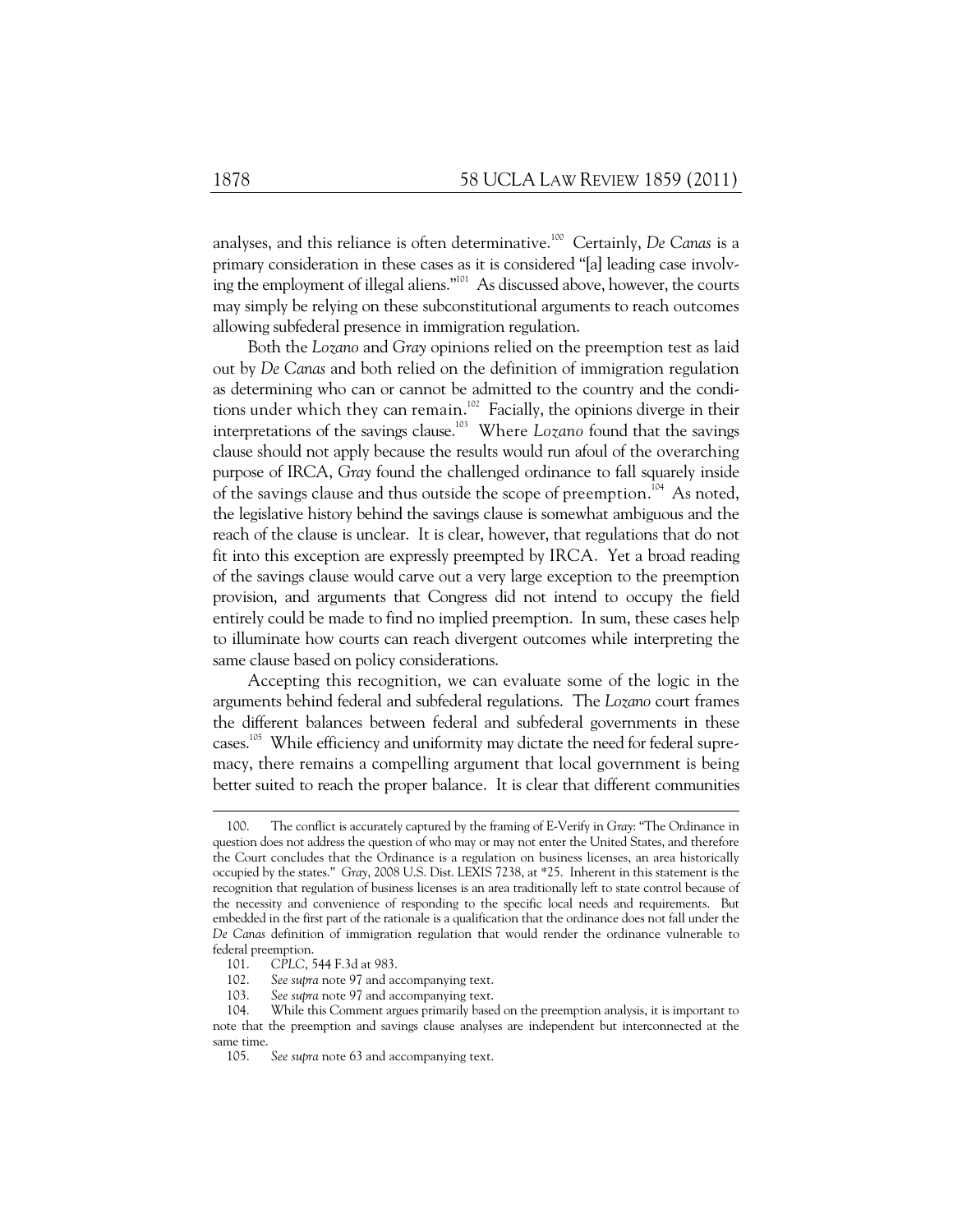are impacted differently and face different pressures from immigration. For example, the revival in the North Carolina economy has been attributed to the influx of immigrant workers.<sup>106</sup> As a result, one would expect North Carolina to be more receptive to immigrants than other states that face higher traffic and do not have the same labor needs.<sup>107</sup> There are certainly risks of discrimination, racial profiling, and displacing externalities onto neighboring communities in granting broader subfederal power. But to the extent that the proposed laws in these cases rely on federal programs and determinations, that risk can be mitigated to a degree. In fact, it is the frustration of local governments with the perceived failure of the federal government to adequately regulate immigration that leads to this type of lawmaking.<sup>108</sup>

The conflict highlighted by *CPLC* and its brethren is just one example of how the federal immigration scheme fails to adequately address the needs of states and localities. Even with guidance from the Supreme Court via *De Canas* and Congress through IRCA, the courts are still not clear how cases involving the employment of undocumented workers should come out, as demonstrated by the E-Verify cases. Though the Supreme Court has subsequently intervened on this issue, the emphasis on the savings clause in the decision will limit the opinion's impact on the broader issue of federal preemption.<sup>109</sup> Still, the 5–3 split demonstrates the division regarding the role envisioned for subfederal governments. It is baffling that this conflict does not reflect fundamental differences in political ideology at the judicial level, but rather stems from divergent interpretations of an ambiguous legislative history. Further, the confusion surrounds a question of the extent to which states and localities may rely on and institute federal rules and procedures. None of these cases features a departure from the federal procedure. In fact, all of the challenged ordinances were challenged on the basis that they go too far in enforcing the federal system. The outcomes of these cases reflect decisions that move immigration law in favor of or against subfederal involvement.

 <sup>106.</sup> North Carolina's tech-rich economy was largely in need of labor, which was found in the form of immigrants. *See* Marcia A. Yablon-Zug & Danielle R. Holley Walker, *Not Very Collegial: Exploring Bans on Undocumented Immigrant Admissions to State Colleges and Universities*, 3 CHARLESTON L. REV. 421, 431–32 (2009). Looking to the actual financial statistics, one report determined that North Carolina's Latino population, 45 percent of which is undocumented, was responsible for contributing more than 9 billion dollars to the state while only costing approximately 61 million dollars in state funds. *See id.* at 434.

 <sup>107.</sup> Consider the strict legislation passed in Arizona seeking to restrict and, in some cases, criminalize undocumented immigration. Being on the border of Mexico, Arizona is one of the main points of entry and thus faces much greater influxes of undocumented immigration.

 <sup>108.</sup> *See supra* note 9 and accompanying text.

 <sup>109.</sup> *See* Chamber of Commerce v. Whiting, 131 S. Ct. 1968 (2011).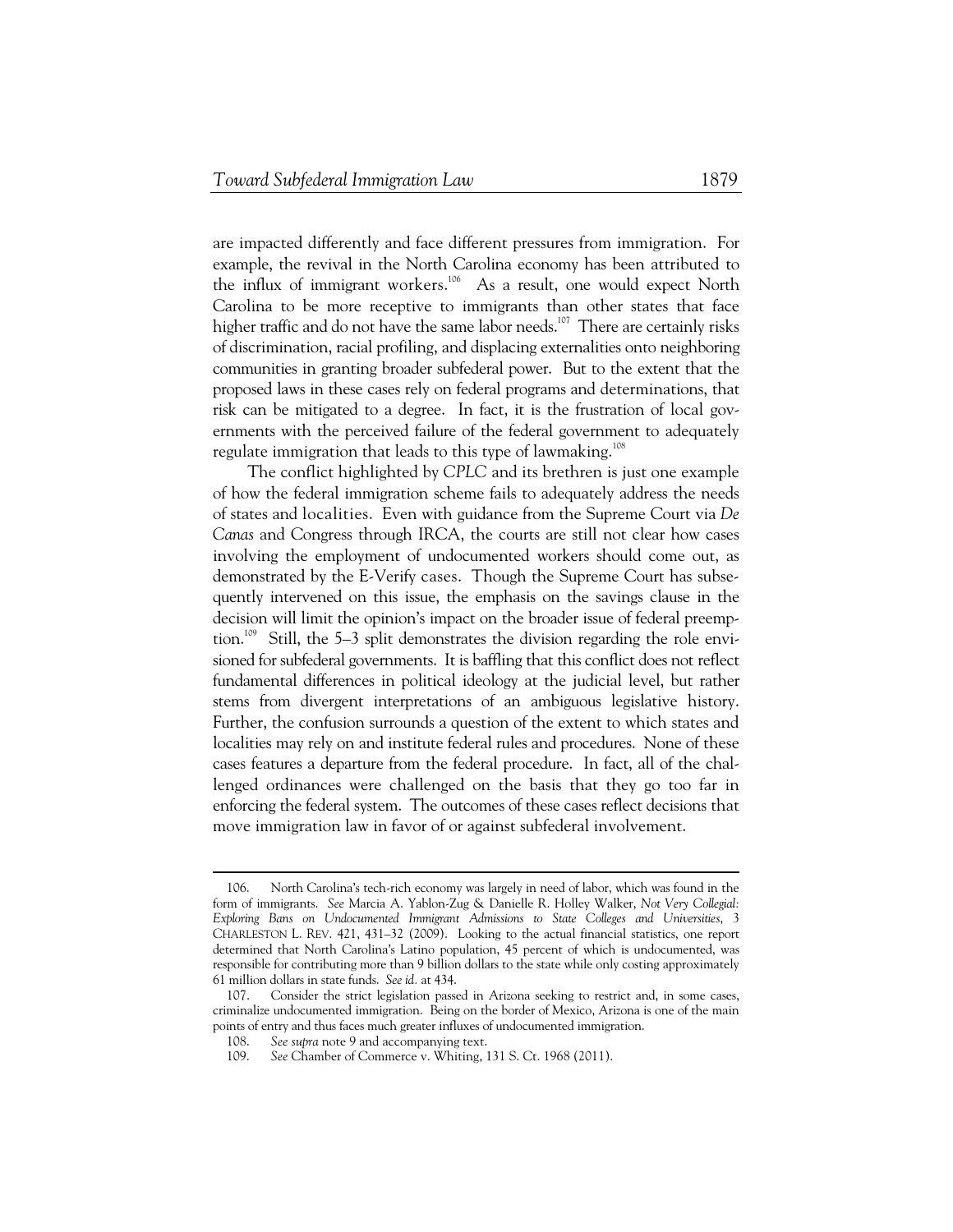For example, the *Lozano* court, in finding that preemption applies, noted that the city ordinance would simply conflict with the federal balance between not overburdening the rights of authorized workers and curtailing undocumented workers.<sup>110</sup> This balancing process is undoubtedly a prominent feature of immigration law and at stake in these cases is whether local or federal government should be responsible for this balance. Curiously missing from all of the opinions is any sort of claim that the local governments are simply in a better position to strike that balance in their communities. The state police power's presumption against preemption effectively stands as a proxy for this argument. Because the local communities will have to deal exclusively with the costs and effects of an undocumented population, local governments can best balance the interests of all parties involved to achieve the most favorable outcome.

The *Gray* and *CPLC* decisions attempt to make a policy shift by extending the constitutional power to regulate employment of undocumented workers to subfederal governments. By framing the holdings as concerning the savings clause and by characterizing the enactments as outside of immigration regulation, these opinions seek to make that change at a subconstitutional level. One consequence is that this system has created a visage of formal categories discerning between direct and indirect immigration regulation, when the reality is that courts are simply making policy decisions based on practicality and efficiency. If the shift in power to subfederal governments does not root in more firmly established doctrine, then these types of problems with consistency and predictability will continue to arise. In that vein, this Comment proposes an approach that courts can apply directly to these questions without departing too far from established norms of constitutional immigration law.

In order to accomplish this goal, a fuller examination of the federal immigration power is required. Historically, subfederal entities played a large role in regulating the movement of individuals. Understanding the subfederal role in immigration is important because it provides a frame to imagine a subfederal immigration power and pushes back against the perceived necessity of federal supremacy in the immigration context. Furthermore, the federal immigration power's legitimacy and neutrality is challenged based on its racially motivated origins. Part II thus seeks to create space for a subfederal role in immigration regulation by using the history of immigration law in the United States to push back against the idea of a traditional, objective federal immigration power.

110. *See supra* note 63 and accompanying text.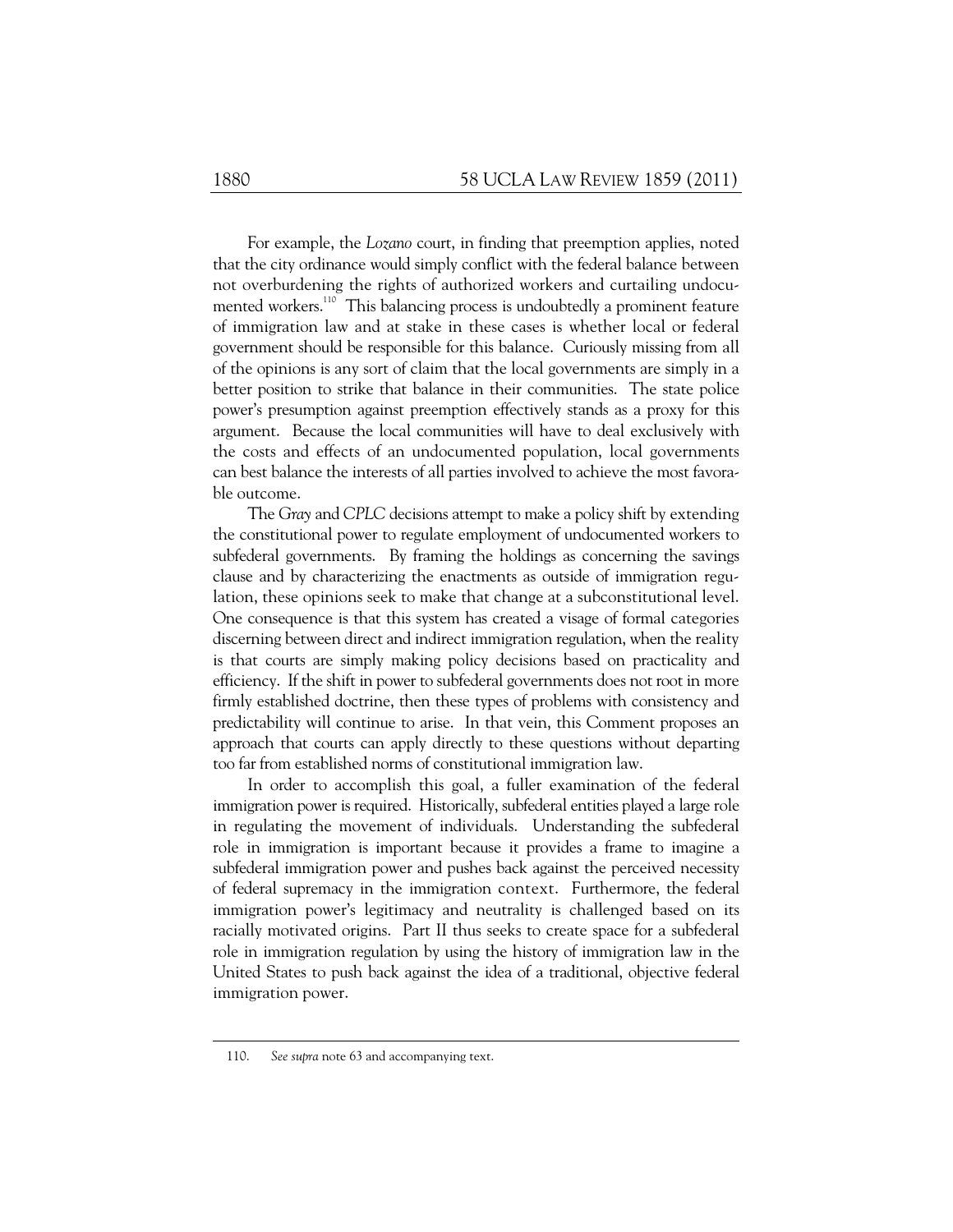## II. THE HISTORY AND DEVELOPMENT OF IMMIGRATION LAWS

It is important to begin by noting that there is no express grant of immigration authority in the Constitution.<sup>111</sup> The broad federal immigration power is often justified on the basis that it has been a longstanding principle of this country's history. But a closer examination of that history reveals that the ability to regulate immigration has not always been exclusively a federal power. Prior to 1875, there was a considerable number of subfederal laws regulating the movement of people.<sup>112</sup> Many of these laws declined to draw distinctions between citizens and noncitizens and instead applied to all people.<sup>113</sup> In this sense, they do not fit within our contemporary understanding of what constitutes immigration regulation.<sup>114</sup> However, recalling the evolution of state migration controls brings into question the idea that immigration has always been an exclusively federal issue. In reality, the Court often left these areas free from federal interference because they were legal exercises of the states' police power.<sup>115</sup>

Attempting to truly reconcile the federal exclusivity principle with our current de facto system of subfederal enforcement, an eye to the past is beneficial as it provides a historical context in which courts allowed and encouraged subfederal regulation. Looking at the history of state migratory controls can help us reimagine a regulatory system in which the states retain the ability to regulate certain areas of migration under their police power authority. Further, looking at the contextual evolution of the federal immigration power disrupts the notion that the federal power to regulate immigration has always been neutral and apolitical. A more scrutinizing examination of this country's immigration regulations invites a more robust debate over uniform,

 <sup>111.</sup> *See, e.g.*, Michael J. Winshie, *Laboratories of Bigotry? Devolution of the Immigration Power, Equal Protection, and Federalism*, 76 N.Y.U. L. REV. 493, 532 (2001) ("The power to regulate immigration is not enumerated in the Constitution. Over the years, the Supreme Court has located the power as deriving 'from various sources'" (citation omitted)).

 <sup>112.</sup> *See* Motomura, *supra* note 13, at 2056–57; Gerald L. Neuman, *The Lost Century of American Immigration Law (1776–1875)*, 93 COLUM. L. REV. 1833, 1834 (1993).

 <sup>113.</sup> *See* Motomura, *supra* note 13, at 2056 (referring to quarantine ordinances, criminal bars, and restrictions against the poor that "governed citizens and noncitizens alike").

 <sup>114.</sup> *See supra* note 29 and accompanying text.

 <sup>115.</sup> *See* Smith v. Turner (*The Passenger Cases*), 48 U.S. (7 How.) 283, 385 (1849) (suggesting that the state retained the authority to justify exclusion of certain classes of people, such as those dangerous to public health and safety); Prigg v. Pennsylvania, 41 U.S. (16 Pet.) 539, 625 (1842) (reserving a state's right to exclude runaway slaves as well as "idlers, vagabonds, and paupers"); Mayor of New York v. Miln, 36 U.S. (11 Pet.) 102, 142–43 (1837) (finding precautionary measures against "paupers, vagabonds, and possibly convicts" to be within the state police power); Gibbons v. Ogden, 22 U.S. (9 Wheat.) 1, 203 (1824) (stating that health and quarantine laws remained in the realm of state control).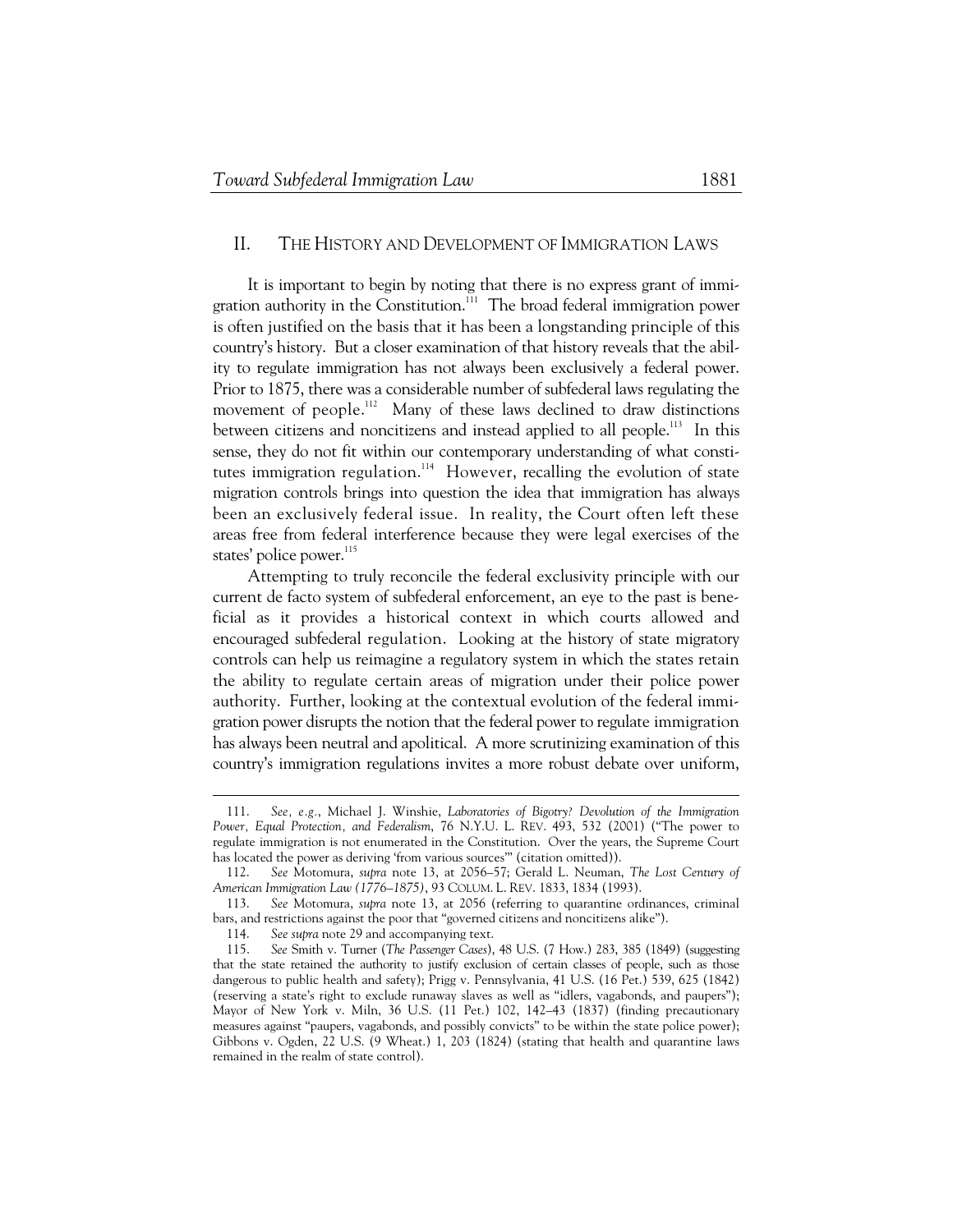federal control versus deference to the states' police powers. By pushing back against a presumption that the federal government should oversee immigration regulation, the analytical space is created to determine how to create the most effective judicial approach to immigration regulation.

### A. Pre-1875 State Immigration Regulations

Until 1875, the United States did not have an official, uniform federal immigration policy. Historical accounts of immigration before 1875 suggest that this was a feature of open borders and a generally pro-expansionist policy, but this is an inaccurate portrayal of the United States's legal policy.<sup>116</sup> Gerald L. Neuman suggests that this very sentiment can be found written on the Statue of Liberty, which "welcomed the 'tired and poor' and the 'wretched refuse' of teeming shores."117 In reality, most states controlled their borders by regulating areas such as the movement of criminals, movement of the poor, public health, and slavery.<sup>118</sup> These laws were not aimed purely at preventing the movement of noncitizens; they were intended to control the movement of unwanted people generally and thus do not fit under the traditional definition of immigration regulation.<sup>119</sup> This type of legislation gave communities a stronger ability to shape their identities and to avoid absorption of the external costs associated with integration and sustainment of unwanted people. Many contemporary examples of immigration regulation reflect these very same principles, but this is no longer accepted as a justification for a broader subfederal immigration power. It is thus appropriate to examine the history of subfederal regulation for the purpose of evaluating the ability of states and localities to balance the interests implicated in immigration regulation. Specifically, this section looks at pre-1875 state regulations concerning movement of criminals, movement of the poor, and public health.

Regulation of the movement of criminals began as early as the colonial period when colonies resisted the shipment of felons to America.<sup>120</sup> After the Revolutionary War, the states finally had the power to exercise their sovereignty and prohibit the entrance of certain classes of people. In 1788, the Congress of the Confederation adopted a resolution recommending that the states pass

 <sup>116.</sup> *See* Neuman, *supra* note 112, at 1833–34; *see also* Kleindienst v. Mandel, 408 U.S. 753, 761 (1972) ("Until 1875 alien migration to the United States was unrestricted.").

 <sup>117.</sup> *See* Neuman, *supra* note 112, at 1835 n.8 (citing JOHN HIGHAM, SEND THESE TO ME: IMMIGRANTS IN THE URBAN AMERICA 71–80 (rev. ed. 1984)).

 <sup>118.</sup> *See id*. at 1841.

<sup>119</sup>*. See* Motomura, *supra* note 13, at 2056 (finding that "[m]any of these early laws do not fit our modern conception of immigration law because they governed citizens and noncitizens alike").

 <sup>120.</sup> *See* Neuman, *supra* note 112, at 1841.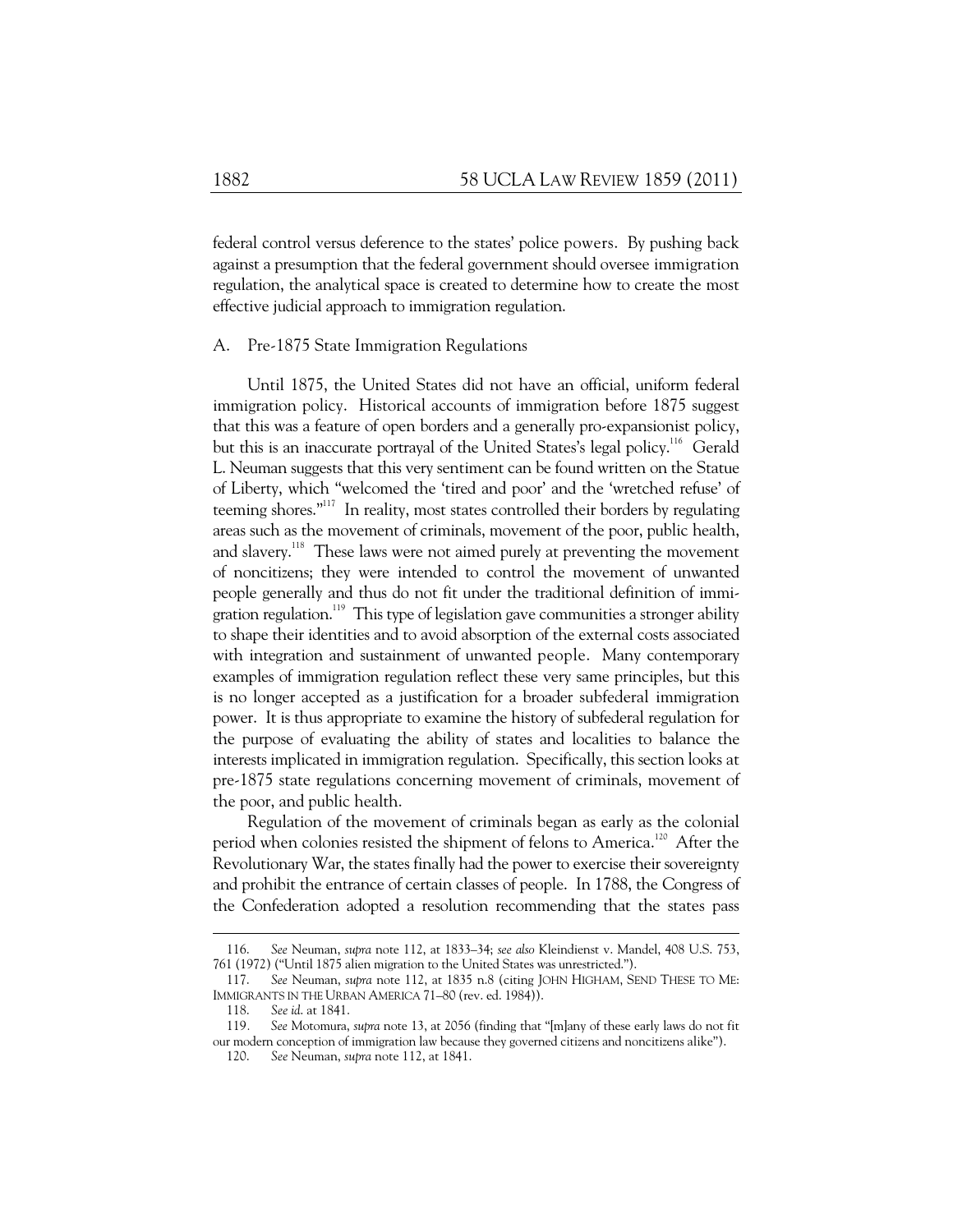laws preventing the entrance of foreign nationals convicted of crimes into the United States.121 Connecticut, Massachusetts, Pennsylvania, South Carolina, and Virginia all passed such legislation within a year, which paved the way for many subsequent states to pass similar legislation.<sup>122</sup> In 1875, a prohibition against persons with criminal convictions was included in a federal statute restricting immigration.<sup>123</sup> Nevertheless, it is important to note that at the outset, the Congress of the Confederation only recommended that the states pass these immigration bans on criminals entering into the United States.

This reflects two underlying themes. First, the recognition that it was in the country's best interest for all the states to uniformly adopt this ban on convicts as a matter of national policy. Second, that the inherent power of sovereignty to exclude these convicts rested in the hands of the states.<sup>124</sup> In the context of admission of criminals, the government formally advocated for a uniform policy but chose to leave regulation and enactment to the states themselves. Congress did nothing to amend this until nearly ninety years later in 1875. At minimum, it appears that prior to *The Chinese Exclusion Case*'s announcement of a strong federal immigration power, $125$  state engagement in immigration regulation was encouraged, and perhaps even protected as a state police power. So while cases like *CPLC* might seem like a departure from contemporary norms, the rationale of granting limited subfederal power to regulate immigration is not a new one. Removing the presumption of federal supremacy raises the question of which approach might address these issues best and how the ideology behind current jurisprudence in immigration law has changed since the pre-1875 immigration era.

Another area in which there has been considerable subfederal regulation is the right of the poor to move between communities. The United States continued the heritage of the English Poor Laws, making care of the poor the responsibility of the community where they were legally "settled."<sup>126</sup> The limitation on the rights of the poor was made explicit in Article IV of the Articles

 <sup>121. 13</sup> J. CONG. 105–06 (Sept. 16, 1788).

 <sup>122.</sup> *See* Act of Oct. 1788, 1788 Conn. Acts & Laws 368; Act of Feb. 14, 1789, ch. 61, § 7, 1789 Mass. Acts 98, 100–01; Act of Mar. 27, 1789, ch. 463, 1788–89 Pa. Acts 692; Act of Nov. 4, 1788, No. 1542, 1788 S.C. Acts 5; Act of Nov. 13, 1788, ch. 12, 1788 Va. Acts 9.

 <sup>123.</sup> *See* Act of Mar. 3, 1875, ch. 141, § 5, 18 Stat. 477, 477.

 <sup>124.</sup> In that vein, some of the states extended the ban against convicts to include persons coming from other states. *See* Mass. Act of Feb. 14, 1789, ch. 61, § 7.

 <sup>125.</sup> Chae Chan Ping v. United States (*The Chinese Exclusion Case*), 130 U.S. 581 (1889).

 <sup>126.</sup> This was accomplished by mechanisms including placing financial obligations on the community of legal settlement and allowing for removal of individuals to their place of legal settlement. *See* Neuman, *supra* note 112, at 1846 (citing DAVID J. ROTHMAN, THE DISCOVERY OF THE ASYLUM: SOCIAL ORDER AND DISORDER IN THE NEW REPUBLIC 20–25, 46–48 (1971)).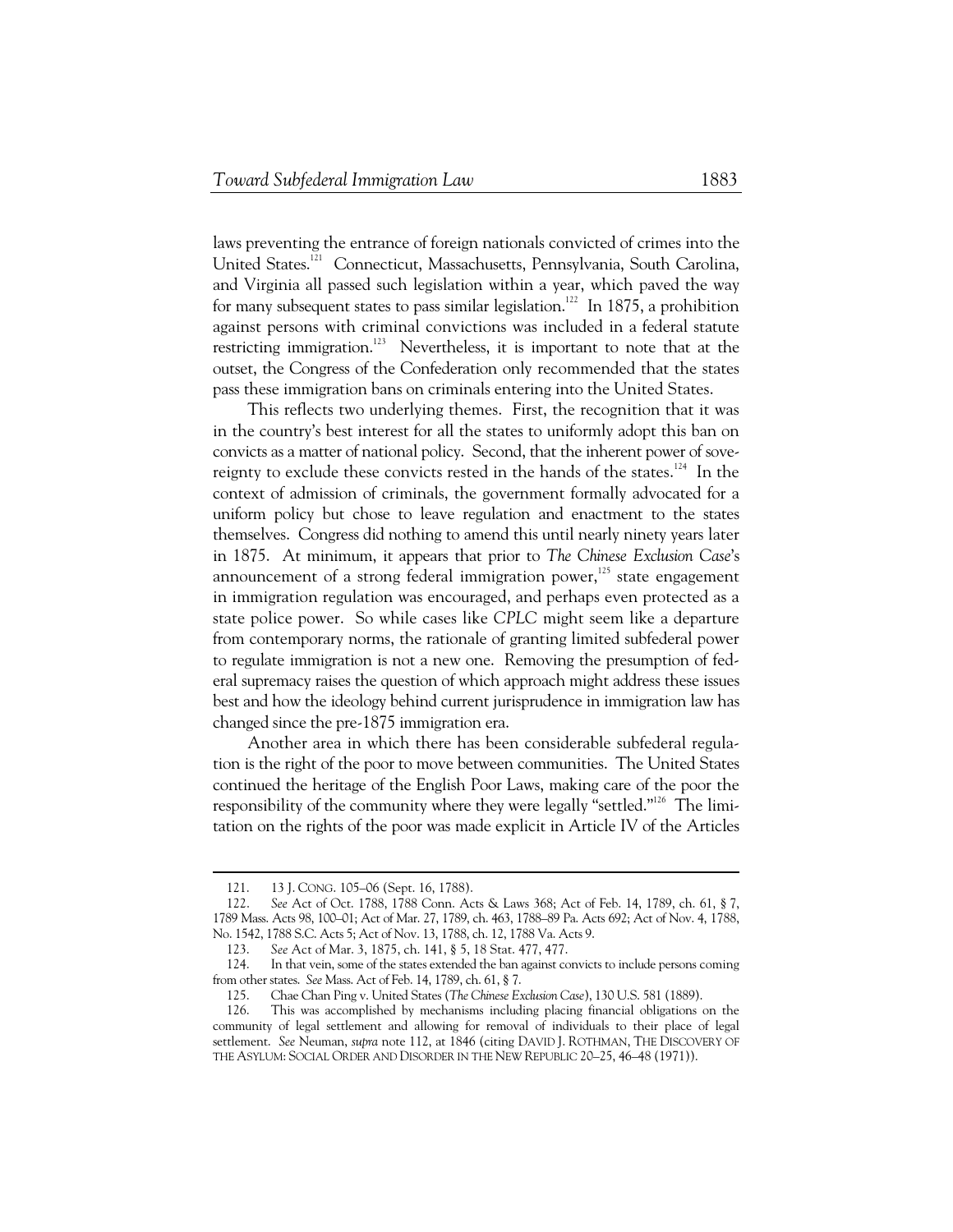of Confederation,<sup>127</sup> but the exception against the poor was omitted from the Constitution's Privileges and Immunities Clause.<sup>128</sup> States and localities continued to control the movement of the poor by preventing the settlement of persons expected to become public charges and by removing them from where they were legally settled.<sup>129</sup> For example, Massachusetts enacted legislation that allowed newly arriving persons to become settled inhabitants of a town only if they met certain statutory criteria or received express permission to settle.<sup>130</sup> Towns that took care of poor people could seek reimbursement from the town where the person was legally settled, or from Massachusetts if the person was not legally settled somewhere in the state.<sup>131</sup> The legislation also included measures to try to prevent the poor from entering Massachusetts entirely by establishing penalties for parties who knowingly brought such people into the state, charging bonds to masters of vessels for people who were likely to become public charges, and eventually establishing mandatory bonds for all entering nonresidents.<sup>132</sup>

The rationale behind these forms of legislation was based on a theory of the communities' fiduciary duties to the poor. The poor were seen as a group with limited rights that placed a burden on any receiving community. As a result, the community had a justified interest in regulating the movement of such people. This is visible in Massachusetts' legislation that sought to hold communities financially responsible for any poor person legally settled within its borders while externally encouraging a system that sought to exclude these classes of people.

A similar thread can be traced in contemporary arguments advocating for broader state and local power in the field of immigration. Supporters of state and local control often reiterate the idea that subfederal regulation is more adept at responding to the effects of immigration that are felt primarily at the local level. At the level of the judiciary, courts have expressly recognized that federal and subfederal governments balance different interests to varying

-

 <sup>127.</sup> *See id*. at 1846–47 (explaining that the Articles of Confederation excepted "'paupers, vagabonds and fugitives from justice' from the equal enjoyment of the privileges and immunities of citizens" (citation omitted)).

 <sup>128.</sup> *See* U.S. CONST. art. IV, § 2, cl. 1; Neuman, *supra* note 112, at 1847.

 <sup>129.</sup> *See* Neuman, *supra* note 112, at 1846.

 <sup>130.</sup> *See* Act of Feb. 11, 1794, ch. 8, § 2, 1794 Mass. Acts & Laws 347.

 <sup>131.</sup> *See* Act of Feb. 26, 1794, ch. 32, §§ 9, 13, 1794 Mass. Acts & Laws 375, 379, 383.

 <sup>132.</sup> *See id.* § 15; Act of Feb. 25, 1820, ch. 290, 1820 Mass. Laws 428; Act of Mar. 20, 1850,

ch. 105, § 1, 1850 Mass. Acts & Resolves 338, 339. *But see* Smith v. Turner (*The Passenger Cases*), 48 U.S. (7 How.) 283 (1849) (invalidating a two-dollar payment as an impermissible head tax and thus bringing into question the constitutional validity of some of these measures).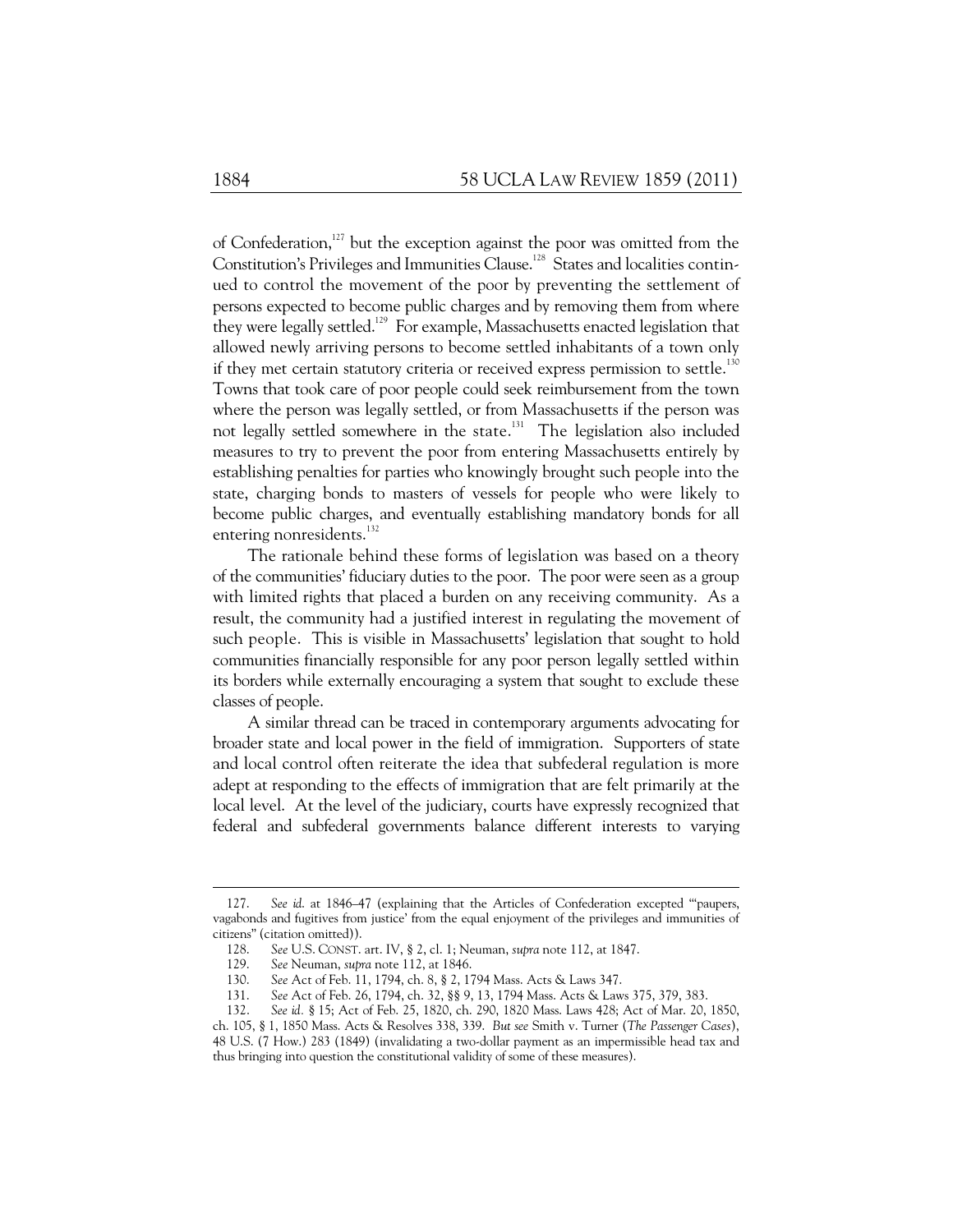extents in the immigration context.<sup>133</sup> On its face, it might be said that the same pressures that justified reserving the states' right to regulate movement of the poor are prevalent in the contemporary justification for allowing de facto subfederal enforcement of direct and indirect immigration regulation.

The field of public health has also historically been reserved to the states' police powers, despite its direct effect on immigration. This was primarily achieved through the quarantine system, which retained its force even after the federal government adopted immigration provisions on public health.<sup>134</sup> In fact, state authority over quarantine legislation often enjoyed the endorsement of Congress.<sup>135</sup> Additionally, the idea that quarantine and health-related grounds are immune from federal preemption in the courts is well established.<sup>136</sup> Even when the country moved to a national quarantine enforcement system, the legislation did not preempt the preexisting state laws. Instead, the states were invited to make voluntary transfers of their quarantine establishments to the federal government.<sup>137</sup> The federal government could have assumed plenary control in this arena. Instead, it deferred to the states' power and implicitly acknowledged that the states were best suited to make determinations concerning quarantine and its relationship to public health. In that sense, the decisions reached in the E-Verify cases are actually fairly consistent with the immigration regime as seen in the initial transition toward a strong federal power.

By placing immigration power in subfederal governments, localities had authority to determine who had a right to join the community. Contextually, this was based on the idea that these communities would be held responsible for the health, safety, and welfare of their members. Accordingly, they were afforded the right to deny membership to individuals deemed to be detrimental to the community. Essentially, determining who could be a part of the local community might have been thought of as being inherent to the sovereignty of the states and localities. This same logic was used to justify the denial of

 <sup>133.</sup> *See, e.g.*, Lozano v. City of Hazleton, 496 F. Supp. 2d 477, 527–28 (M.D. Pa. 2007) (discussing the inherent differences in factors used to balance the interests at the federal and subfederal level), *aff'd in part, vacated in part*, 620 F.3d 170 (3d Cir. 2010), *cert. granted*, 79 U.S.L.W. 3370 (U.S. June 6, 2011) (No. 10-772).

 <sup>134.</sup> *See* Neuman, *supra* note 112, at 1860 (citing Compagnie Francaise de Navigation a Vapeur v. La. State Bd. of Health, 186 U.S. 380, 396 (1902)).

 <sup>135.</sup> When a bill was proposed in 1796 to give the President power to regulate the quarantine of foreign vessels arriving in United States ports, it provoked debates over whether this should be a federal power on the grounds of regulating commerce or a state policing power. The bill ultimately was rejected by a large majority of votes. *See* 5 ANNALS OF CONG. 1227, 1347–59, 1348, 1358, 1359 (1796).

 <sup>136.</sup> *See, e.g.*, Gibbons v. Ogden, 22 U.S. (9 Wheat.) 1, 203 (1824) (stating that "quarantine laws [and] health laws of every description" form part of the "immense mass of legislation, which embraces everything within the territory of a State, not surrendered to the general government").

 <sup>137.</sup> *See* Neuman, *supra* note 112, at 1865.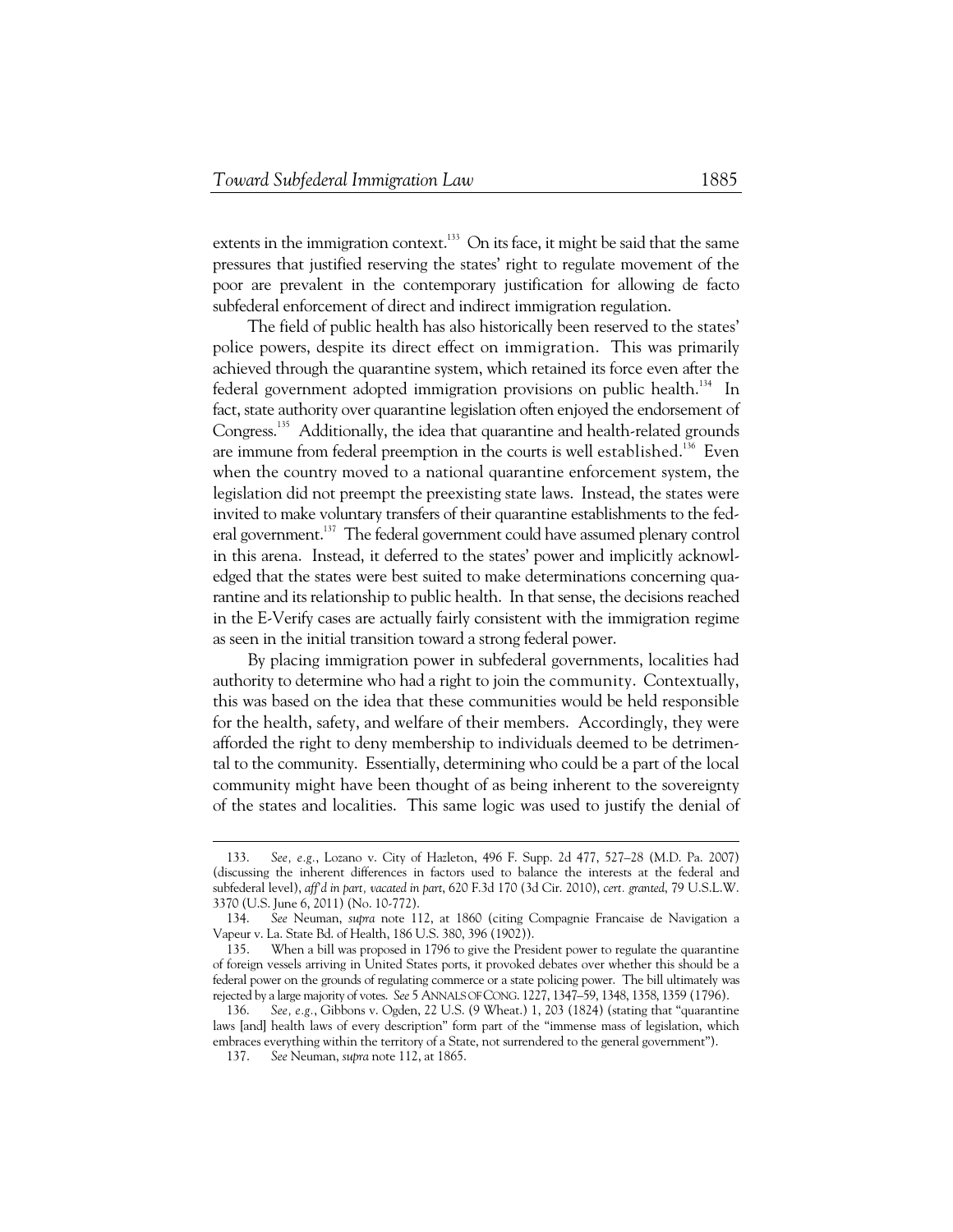admission in *The Chinese Exclusion Case* discussed later.<sup>138</sup> One might at least consider extending, based on ideas of sovereignty, the right to determine admission to the individual states. This is especially resonant given that the most immediately visible effects of immigration impact education, healthcare, public services, and other programs that are promulgated in pursuit of the states' police power interests in protecting public safety, health, and general welfare. Admittedly, it would be difficult to fathom complete decentralization of immigration admissions succeeding on a practical level.<sup>139</sup> Looking to the past at least raises the question of why the federal government should have presumed control in the field of immigration rather than finding a balance between the interests of states and the federal government. Cases like *CPLC* reflect a motivation to move toward granting state powers in certain areas of immigration regulation. As discussed above, it may be the case that the courts are using subconstitutional mechanisms to accomplish the shift towards subfederal regulation in order to circumvent difficult constitutional questions of the validity of such a move. Undoubtedly, the states' police powers will be a strong and obvious component in articulating any attempt to accomplish such a shift.

# B. The End of Slavery and the Rise of the Federal Immigration Power as a Mechanism of Racial Domination

It is important to note that the absence of any formal federal immigration laws before 1875 may very well have been because the federal government wanted to avoid questions concerning slavery.<sup>140</sup> From the Constitution to the cases dealing with slavery, it is clear that the federal government was reluctant to address this question directly.<sup>141</sup> Since immigration deals with the movement of people in and out of the country, federal laws would have definitely implicated the slave trade, which would have forced the federal government to address

 <sup>138. 130</sup> U.S. 581, 609 (1889) (describing the power of exclusion as being "incident to sovereignty").

 <sup>139.</sup> For example, Rodríguez argues that a strong and unified federal immigration system is necessary for the sake of efficiency. *See* Rodríguez, *supra* note 9, at 572.

 <sup>140.</sup> *See, e.g.*, Renee C. Redman, *From Importation of Slaves to Migration of Laborers: The Struggle to Outlaw American Participation in the Chinese Coolie Trade and the Seeds of United States Immigration Law*, 3 ALB. GOV'T L. REV. 1, 55 (2010) ("It has been noted that federal control over immigration became possible only after slavery was abolished and because the federal government sought to limit the immigration of Chinese laborers.").

 <sup>141.</sup> Consider that slavery is never explicitly mentioned in the Constitution. The most direct reference is the Three-Fifths Clause. As a result, there is the Fugitive Slave Act, but there was no constitutional power to enforce it until the *Prigg* Court read it in as an implied power. Prigg v. Pennsylvania, 41 U.S. (16 Pet.) 539 (1842) (finding the Supremacy Clause to demand enforcement of the Fugitive Slave Act despite the state law forbidding such action).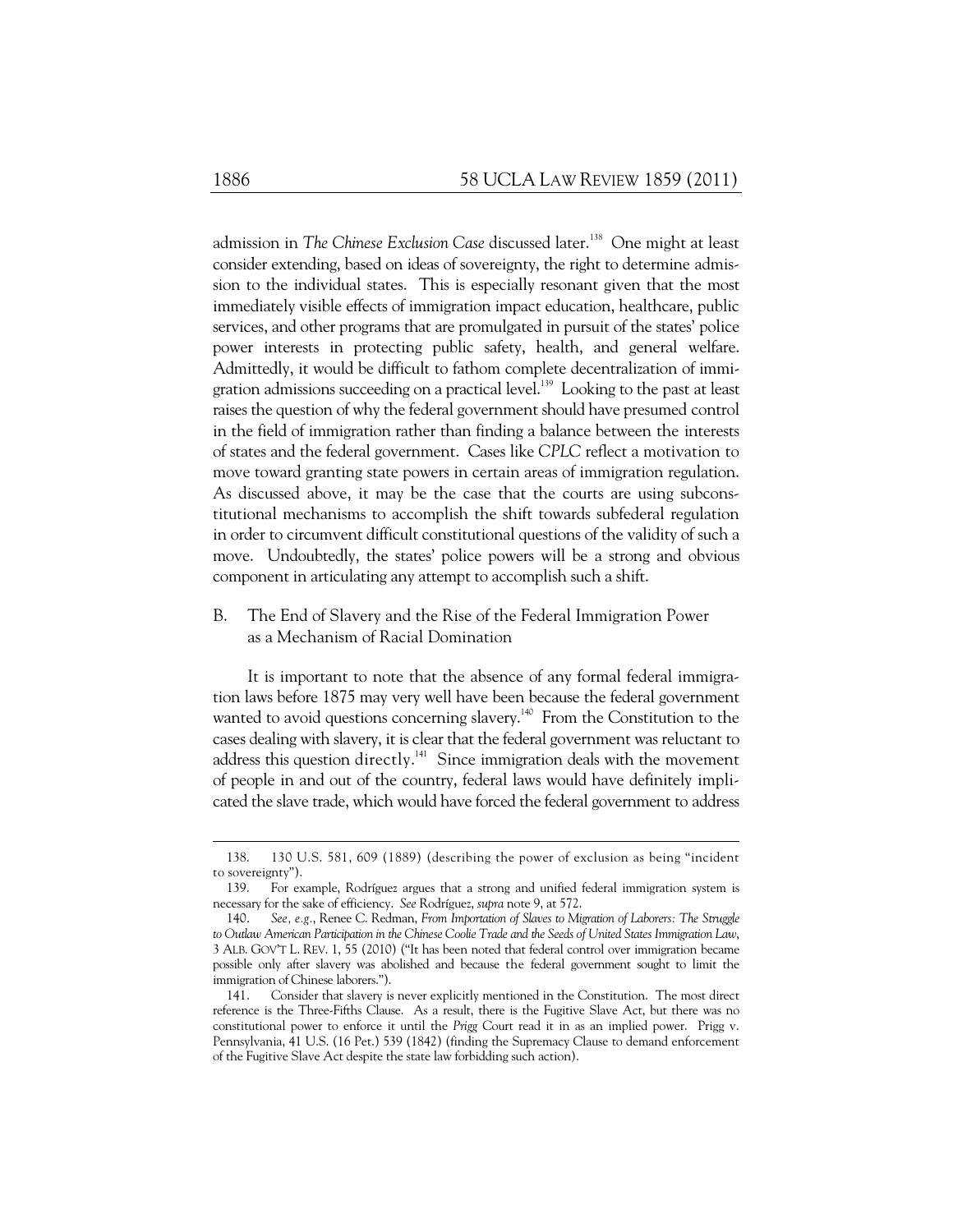some very difficult questions.<sup>142</sup> With slavery coming to a formal end with the passage of the Thirteenth Amendment in 1865, the temporal alignment with the rise of the federal immigration power certainly suggests a connection. When read in conjunction with the existence of subfederal regulations in the pre-1875 period, it can be inferred that the federal government had contemplated a strong, inherent immigration power but deferred to local control due to the political pressures to maintain slavery. Following the slaveryinduced silence on federal immigration power, it is then striking that many of the first federal immigration laws were enacted in an effort to exclude Chinese nationals from entering the country.<sup>143</sup>

The plenary power doctrine, a central principle in immigration law affording strong deference to executive and legislative decisionmaking, was first announced by the Supreme Court in *The Chinese Exclusion Case* when it upheld a statute barring Chinese laborers from entering the country.<sup>144</sup> Since then, the Court has taken the position that the judicial branch should generally not interfere in the constitutional aspects of immigration cases. The logic behind the plenary power doctrine was that the power to exclude foreigners was an "incident of sovereignty belonging to the United States."<sup>145</sup> Even accepting that sovereign nations have inherent authority to exclude individuals, there still remains a question as to why state governments should not have that same power.

When the development of our current immigration system is read in the context of the history of subfederal governance over admissions, the desire to avoid the slavery issue, and the exclusion of Chinese nationals, the immigration power loses its objective, nondiscriminatory image. While it may be true that the ideology supporting this power stems from the nature of sovereignty, it is important to recognize that much of the underlying logic had an undeniably racist and political component. Rather than simply relying on the establishment of this broad federal power, we should evaluate the political interests present in the construction of that power. To be sure, legal precedent and practicality still dictate that the power to control immigration is a natural

 <sup>142.</sup> For example, to circumvent immigration laws, there would have to be either an express exception for the slave trade, which would have represented official state approval of the practice, or some implication that slaves were not people and therefore the immigration laws were completely inapplicable.

 <sup>143.</sup> *See, e.g.*, Redman, *supra* note 140, at 4 ("The Act's distinction between slave and free labor demonstrates that it was not accidental that Chinese migrants were the first targets of raciallydiscriminatory federal immigration laws.").

 <sup>144.</sup> *See* Chae Chan Ping v. United States (*The Chinese Exclusion Case*), 130 U.S. 581, 609– 11 (1889).

 <sup>145.</sup> *Id.* at 609.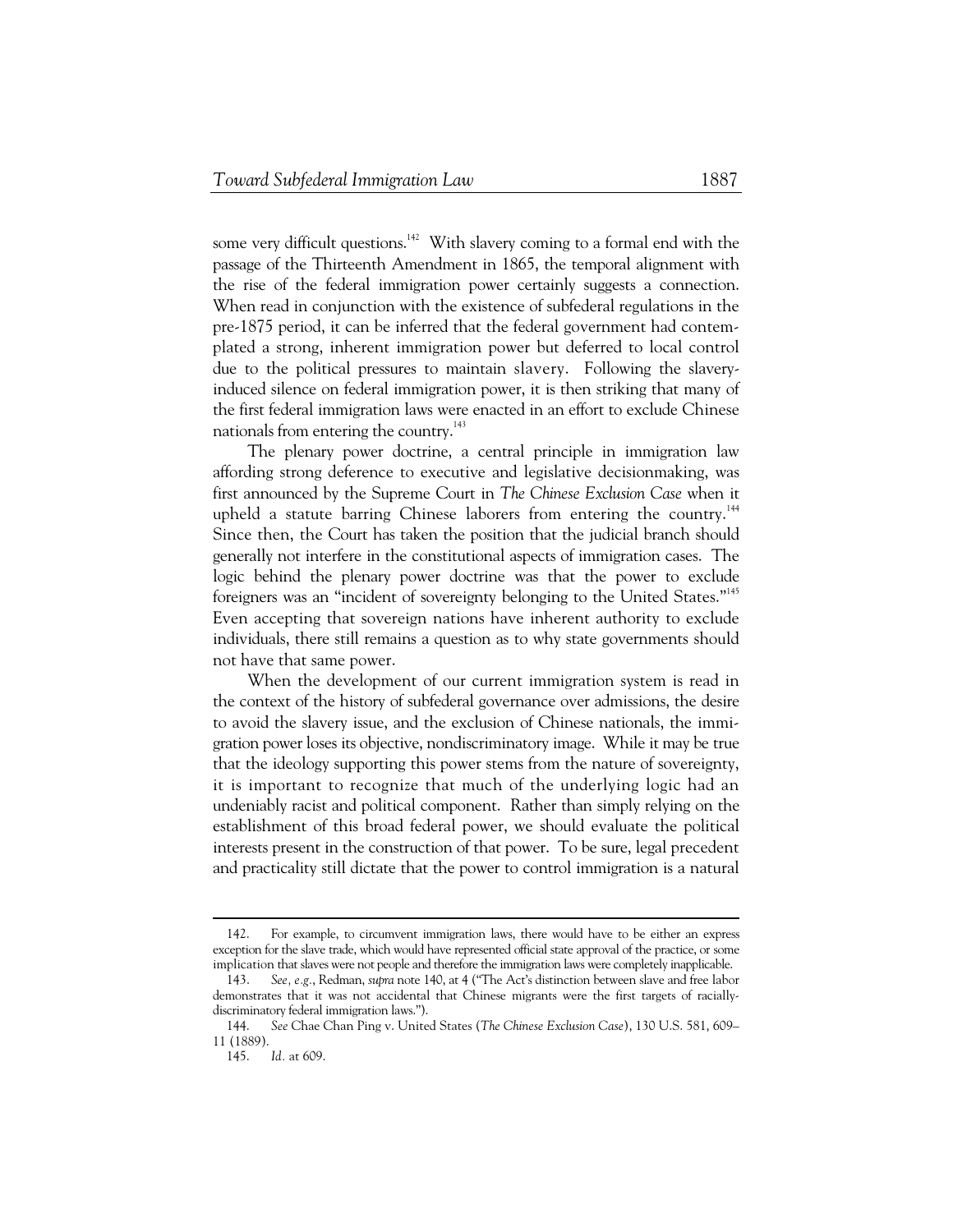product of sovereignty. However, it is less clear why that power must be vested exclusively in the federal government.<sup>146</sup>

This argument is not advanced to advocate for the overturning of over a century of jurisprudence in the immigration context. Rather, it is made to recognize that the federal immigration power was a politicized tool employed by the Supreme Court to construct an exclusionary mechanism with intent to deploy it in a racist manner. When the immigration power is viewed through this historical and contextual lens, the rationalization of continuing to operate under a presumption of federal control seems less justified. If the development of federal exclusivity is instead seen as furthering a political agenda centered around avoiding the slavery question and excluding Chinese nationals, it makes less sense to defer to this power when there is obvious frustration and dissatisfaction with this system. The relevance of such a system must be evaluated on its own merits for its legitimacy and rationale.

Looking at the past also helps expose the fallacy that immigration law has always been an exclusively federal power. Recognition that immigration regulation was heavily engaged in at the subfederal level for a significant portion of United States history provides an alternative account of how the immigration power might be viewed. The state laws discussed in this section were as much a product of necessity and functionality as federal admission categories are today. In that light, exploration of pre-1875 subfederal regulations and their rationales can provide invaluable insight into the kinds of roles states and localities could and should play in an immigration regime that expressly carves out space for subfederal regulation. This also suggests that the move being made in the E-Verify cases is not an entirely new one. An emerging sentiment that states and localities may be better suited to address certain aspects in immigration regulation can actually be reconciled with the logic behind state-controlled immigration regulations from the past.

The federal government's express support of quarantine laws and regulations on the mobility of the poor suggests that immigration policy had long been imagined as a system that tolerated, and sometimes encouraged subfederal regulation via the states' police powers. Applying this in a contemporary manner is much more complicated than it might seem, however. Drawing back on the E-Verify cases, for example, demonstrates that the line between immigration regulation and state police power is no longer demarcated along such clear boundaries. Since presumably all forms of immigration regulation can be advanced along a state police power rationale like public welfare, the definition of what constitutes immigration regulation can be determinative. In fact,

 <sup>146.</sup> *See supra* notes 138–139 and accompanying text.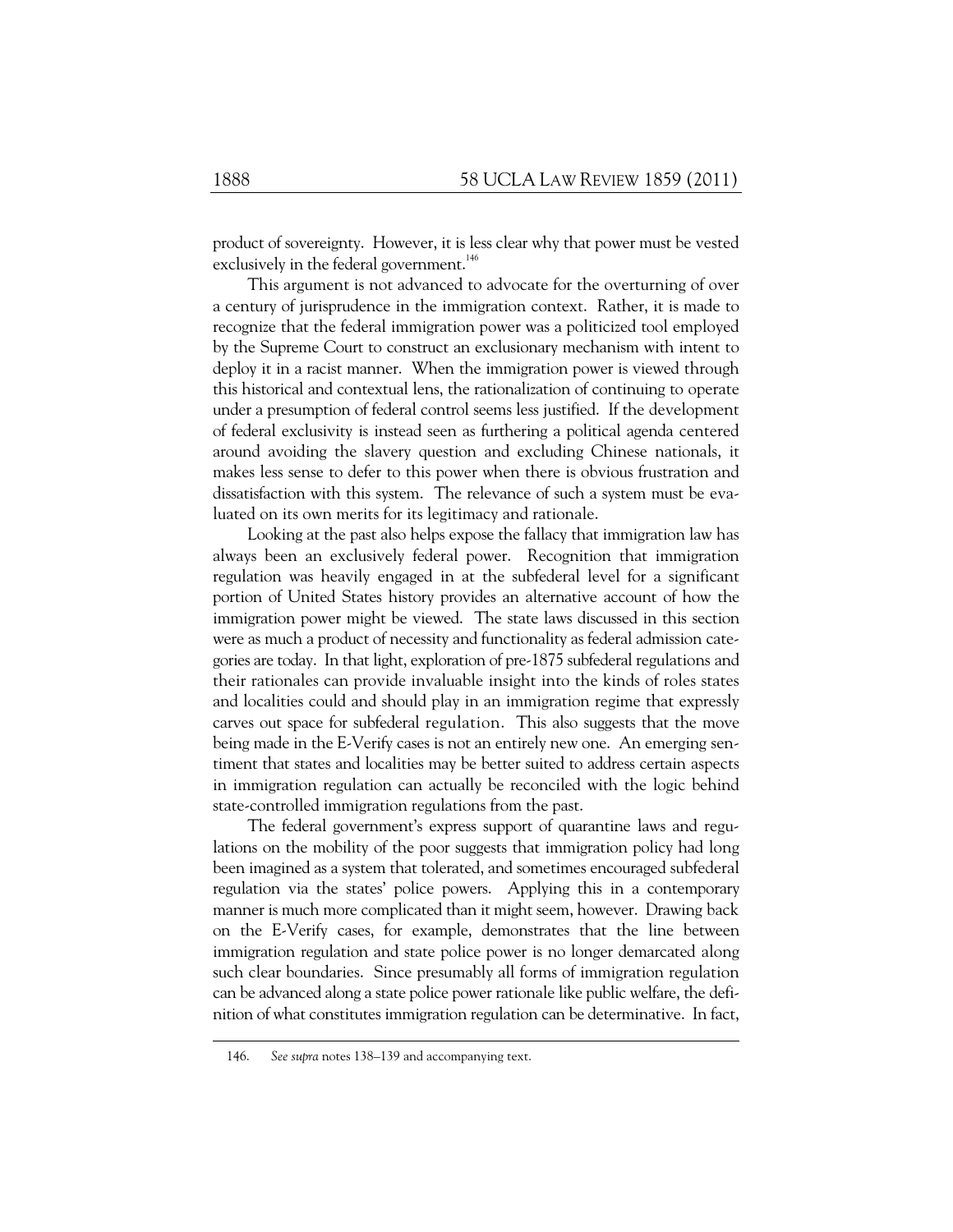this may be the very tension that opened a seam for widespread subfederal engagement in immigration regulation. The challenge is to determine how the federal government should interact with these subfederal regulations. A thorough examination of the history and development of this country's immigrations laws casts a shadow on presumed federal supremacy, which is often an afterthought in immigration cases. This Comment argues that we should work toward a more pragmatic approach that balances federal interests in controlling substantive admissions categories with the local communities' interests in promoting the public good.

# III. VISIONS OF CONTEMPORARY SUBFEDERAL IMMIGRATION REGULATIONS

Scholars have recognized that states and localities already play a significant role in the current immigration regime, which has increasingly created space for subfederal immigration regulation.<sup>147</sup> In 2010, legislators in forty-six states and the District of Columbia combined to consider more than 1400 immigration-related bills.<sup>148</sup> In total, 208 laws were enacted and 138 resolutions were adopted for a total of 346 laws and resolutions nationwide.<sup>149</sup> The prevalence of immigration-related legislation illustrates subfederal dissatisfaction with the current federal regime's inability to address the local interests involved in immigration regulation. Most of these recent state legislative proposals and resolutions have focused on law enforcement, education, employment, health, public benefits, and identification documents.<sup>150</sup>

Courts have supplemented this legislation by categorizing immigration motivated legislation as either immigration regulations presumptively controlled by federal authority, $151$  or legislation that does not directly engage in immigration regulation and is considered permissible.<sup>152</sup> This characterization ignores the

 <sup>147.</sup> *See generally* Motomura, *supra* note 13; Rodríguez, *supra* note 9; Rick Su, *A Localist Reading of Local Immigration Regulations*, 86 N.C. L. REV. 1619, 1634 (2008); Su, *supra* note 17.

 <sup>148.</sup> *See* NAT'L CONFERENCE OF STATE LEGISLATURES, *supra* note 6, at 1. The four states not included in this figure are Montana, Nevada, North Dakota, and Texas, as they were not in regular session in 2010. *Id.*

 <sup>149.</sup> *See id.*

 <sup>150.</sup> *See supra* note 15.

 <sup>151.</sup> *See, e.g.*, Lozano v. City of Hazleton, 496 F. Supp. 2d 477, 525 (M.D. Pa. 2007) ("Congress has in fact enacted a comprehensive legislative scheme with regard to the employment of unauthorized aliens and occupies the field to the exclusion of state law."), *aff'd in part, vacated in part*, 620 F.3d 170 (3d Cir. 2010), *cert. granted*, 79 U.S.L.W. 3370 (U.S. June 6, 2011) (No. 10-772).

 <sup>152.</sup> *See* De Canas v. Bica, 424 U.S. 351, 355–56 (1976) ("[E]ven if such local regulation has some purely speculative and indirect impact on immigration, it does not thereby become a constitutionally proscribed regulation of immigration that Congress itself would be powerless to authorize or approve.").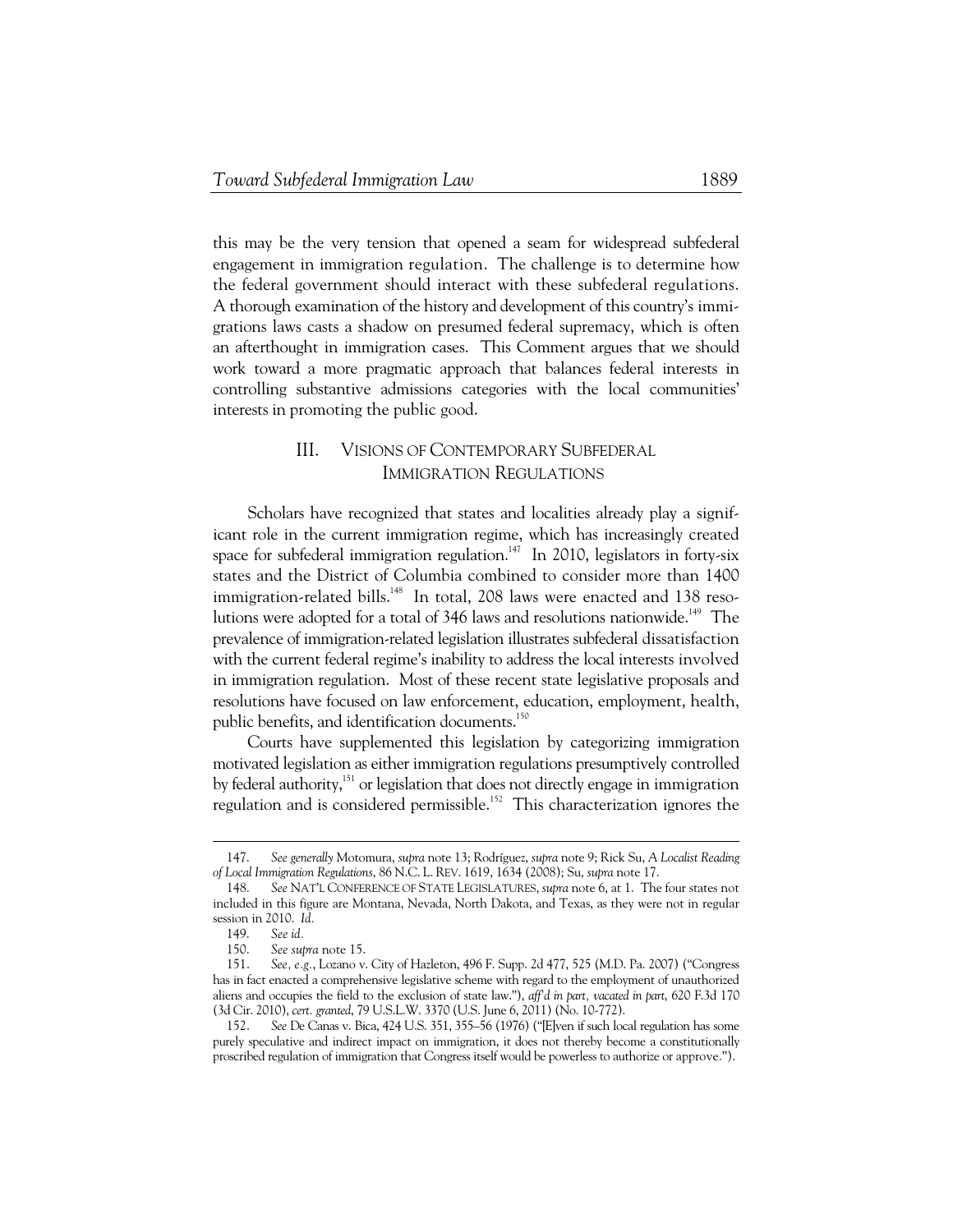intentions and impacts of such legislation and has allowed subconstitutional reasoning to expand the scope of subfederal control over immigration matters.<sup>153</sup> But reaching an acceptable balance between federal and subfederal control over immigration remains the fundamental issue. Unpredictability in the courts only exacerbates local frustrations with a federal immigration system already considered unsatisfactory.

Adding to the problem is the fact that it is not always clear what the intent of the subfederal laws are or what role subfederal governments are to play. Under the current regime, immigration regulation presupposes federal supremacy in cases of direct control of admissions, but in practice that control is complemented by subfederal legislation that touches upon immigration. Cristina M. Rodríguez argues that this system greatly relies on states and localities to respond to the economic and social consequences of the federally controlled immigration policy.<sup>154</sup> When people complain that the immigration system is broken or inadequate, this relationship is likely the main cause of frustration. Due to the federal exclusivity principle and the threat of preemption, these subfederal efforts are necessarily framed as outside the definition of immigration regulation, allowing for subfederal involvement. But as discussed above, these legal conclusions are a result of the application of subconstitutional norms. This relationship runs deeper than states and localities using their police powers. The boundaries are not always cleanly delineated, and there is often a gray area regarding where the regulation falls. Lawmakers thus must be able to engage in a delicate balance of responding to the practical realities of immigration without venturing into the arena of immigration regulation.

Essentially, the tolerance afforded subfederal governments in immigration enforcement and in controlling the mechanisms of integrating immigrants into the community implicitly recognize that purely federal regulation does not and cannot fully address all of the accompanying social and economic pressures associated with immigration. The failure of the federal government to do enough combined with near-uniform dissatisfaction with the status quo is alone sufficient to suggest that there should be greater tolerance for subfederal

 <sup>153.</sup> I argue in this Comment that the courts in *CPLC* and *Gray* essentially used statutory interpretation of IRCA's savings clause in order to accomplish the broader goal of increasing local governments' role in immigration, while at the same time avoiding the constitutional implications of such an expansion of power. *See supra* Part I.B.

 <sup>154.</sup> Rodríguez argues that states and localities play a major role in the integration process for immigrants, authorized and unauthorized alike. In many ways, the role that states and localities play is a practical response to the effects of federal enforcement policy. The actual mechanisms that result in order to integrate immigrants into the communities sometimes resemble immigration control or enforcement. As a result, successful integration of immigrants into society requires flexibility and tolerance of policies that are often in conflict. *See* Rodríguez, *supra* note 9, at 609–10.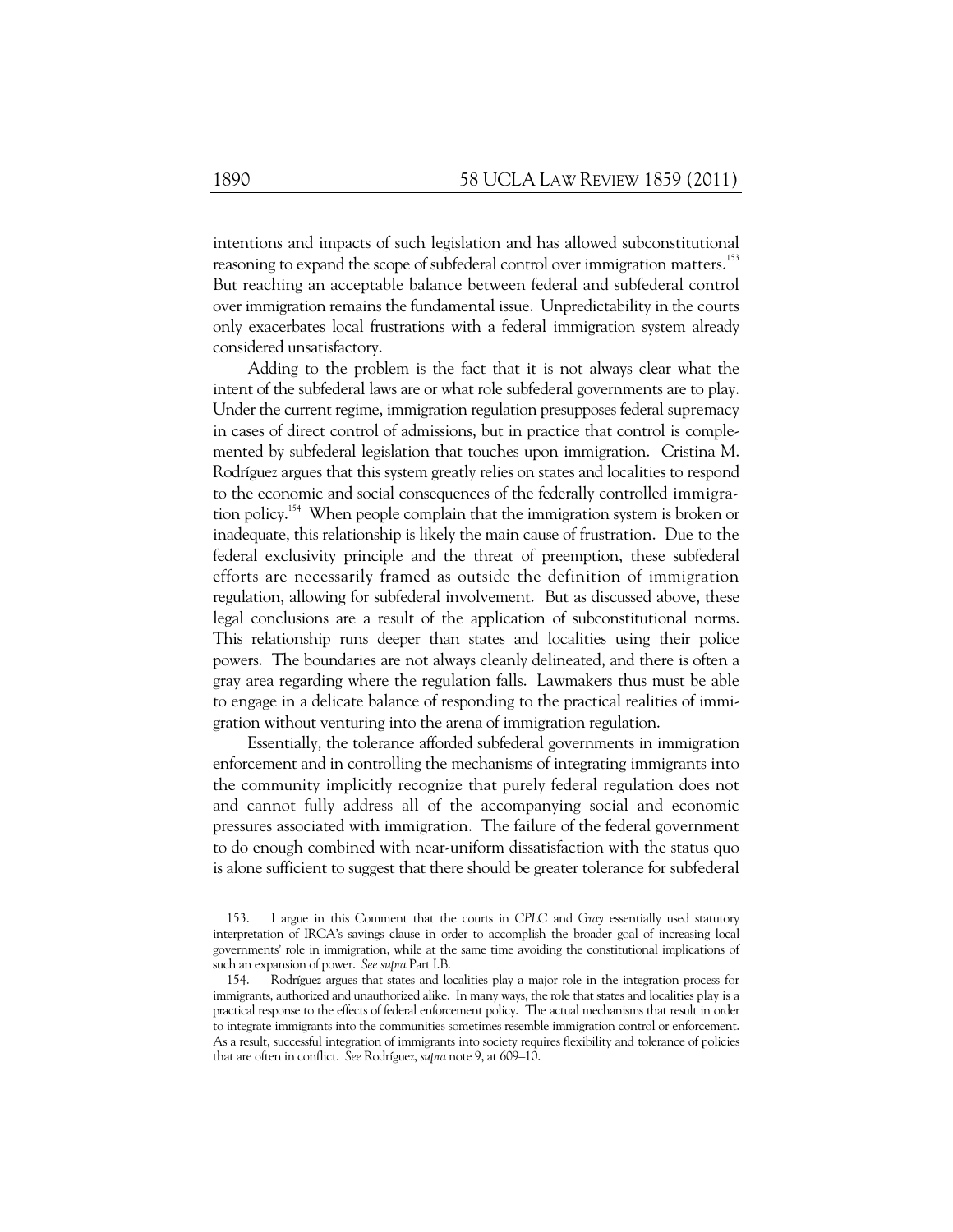involvement. However, having scrutinized the historical rationale for greater local involvement and the limited existing tolerance articulated along the lines of state police powers, it appears that states and localities may indeed be better suited to try and tackle these problems. It is necessary, as a practical matter, to reshape our immigration law to be able to address these needs without the concerns over conflict or preemption. The ways in which our current system engages in this type of legislation will help reveal the specific ways in which subfederal regulation and enforcement can supplement the existing federal laws.

There are many ways in which states and localities already engage in immigration regulation, and they can be roughly broken down into three conceptually different categories: (1) regulations which do not explicitly rely on federal immigration laws but appear to be measures aimed at the immigrant community; (2) direct regulation; and (3) indirect regulation that incorporates the federal immigration scheme in some fashion.<sup>155</sup> The three categories are fluid in that they all seek to exert some degree of control over immigration. They differ, however, in that the courts sometimes treat the categories as being drawn along clear lines and the classification can be determinative. As shown by the E-Verify cases, these lines are anything but clear and the distinctions may be the product of normative decisionmaking. But if the ultimate goals and desired outcomes are the same, then it remains worthwhile to explore the differing rationales and articulations of these categories.

### A. "Neutral" Regulations With an Impact on Immigration

One form of local response to immigration can be seen in what Rick Su refers to as "neutral regulations on immigration."156 These types of regulations do not involve federal immigration laws or statuses but tend to have a disproportionately strong effect on immigrants. In some cases, these regulations are enacted for the very purpose of affecting immigrants and discouraging them from moving or remaining in the community.<sup>157</sup> A prominent example is the application of the San Francisco ordinance during the 1880s in *Yick Wo v. Hopkins*. 158 In *Yick Wo*, the Court evaluating the application of an ordinance requiring permits for the purposes of operating a laundry business in a wooden

-

 <sup>155.</sup> *See* Su, *supra* note 147, at 1633.

 <sup>156.</sup> *See id.* at 1649.

 <sup>157.</sup> Consider the Texas law challenged in *Martinez v. Bynum* that restricted eligibility for tuition-free education to bona fide residents and had the practical effect of denying education to certain classes of undocumented immigrants. 461 U.S. 321 (1983). Given the importance of education in child development, this denial of education essentially may be viewed as de facto deportation.

 <sup>158. 118</sup> U.S. 356 (1886).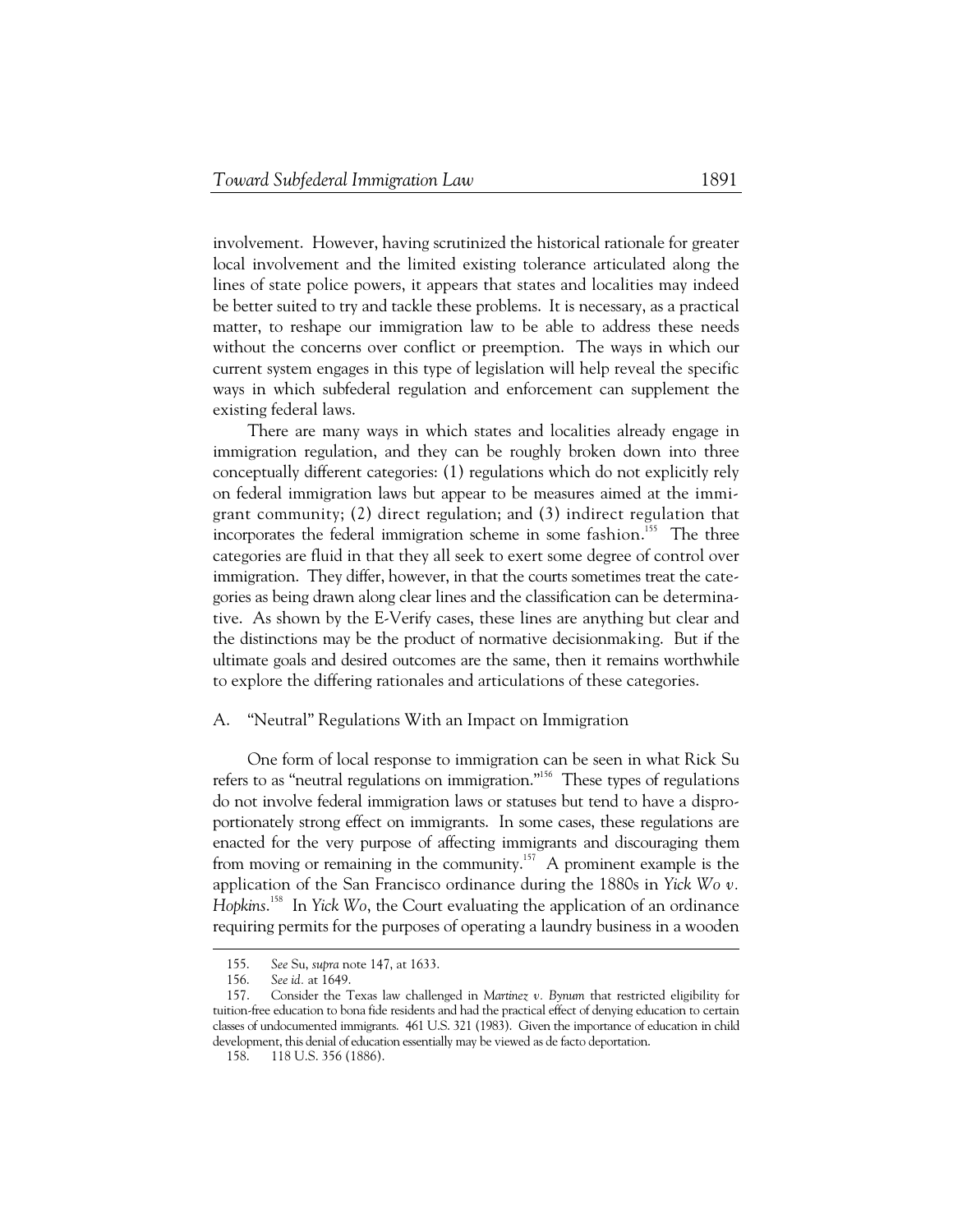building.<sup>159</sup> While the ordinance was neutral on its face, permits were denied to virtually all Chinese applicants, while granted to most non-Chinese applicants.<sup>160</sup> The ordinance was ultimately struck down on equal protection grounds, but *Yick Wo* represents a sparse collection of cases where the Court has found such regulations to be "with a mind so unequal and oppressive as to amount to a practical denial by the state of that equal protection of the laws which is secured to the petitioners."<sup>161</sup> But most instances of neutral laws being used to regulate immigration will not yield such extreme results despite presumptively being used for discriminatory purposes.

Barring facts demonstrating extremely prejudicial application like those found in *Yick Wo*, the traditional approach to determining the constitutionality of a facially neutral law with a disparate impact is the intent doctrine as articulated in *Washington v. Davis.*<sup>162</sup> Under the *Washington v. Davis* rule, a finding that a facially neutral law engages in unconstitutional discrimination must contain two elements: (1) a disparate impact upon the specific group, and (2) a discriminatory intent on the part of the actor.<sup>163</sup> Plaintiffs challenging a law that has no explicit mention of immigration status but has a discriminatory impact on unauthorized immigrants would have to show that the law was drafted with an intent to discriminate against unauthorized immigrants as a class. Furthermore, that showing alone may not require the government to show anything beyond a rational reason for enacting the law since the Court in *Plyler v. Doe*<sup>164</sup> determined that undocumented status is not a suspect classification that triggers strict scrutiny.<sup>165</sup> It is not hard to imagine that most of these laws would have some rational basis for their enactment, especially considering that many of these regulations deal with areas such as land use or other areas implicating local resources. Even if it did not have a legitimate purpose to begin with, the law will be upheld so long as there is any reasonably conceivable legitimate purpose for the law.166 The upshot is that states and localities can

 <sup>159.</sup> *See id*. at 366–68.

 <sup>160.</sup> The Court pointed to the fact that over two hundred Chinese launderers were denied permits while the eighty non-Chinese applicants were all granted permits. *Id.* at 374.

 <sup>161.</sup> *Id.* at 373.

 <sup>162. 426</sup> U.S. 229 (1976).

 <sup>163.</sup> *See id.* at 239–40.

 <sup>164. 457</sup> U.S. 202 (1982).

 <sup>165.</sup> *Id.* at 223.

 <sup>166.</sup> The rationale behind this is that once a law is struck down for lack of an adequate actual purpose, Congress simply could reenact the law and assert a permissible legitimate purpose. *See, e.g.*, U.S. R.R. Ret. Bd. v. Fritz, 449 U.S. 166, 179 (1980) ("Where, as here, there are plausible reasons for Congress' action, our inquiry is at an end. It is, of course, 'constitutionally irrelevant whether this reasoning in fact underlay the legislative decision,' because this Court has never insisted that a legislative body articulate its reasons for enacting a statute. This is particularly true where the legislature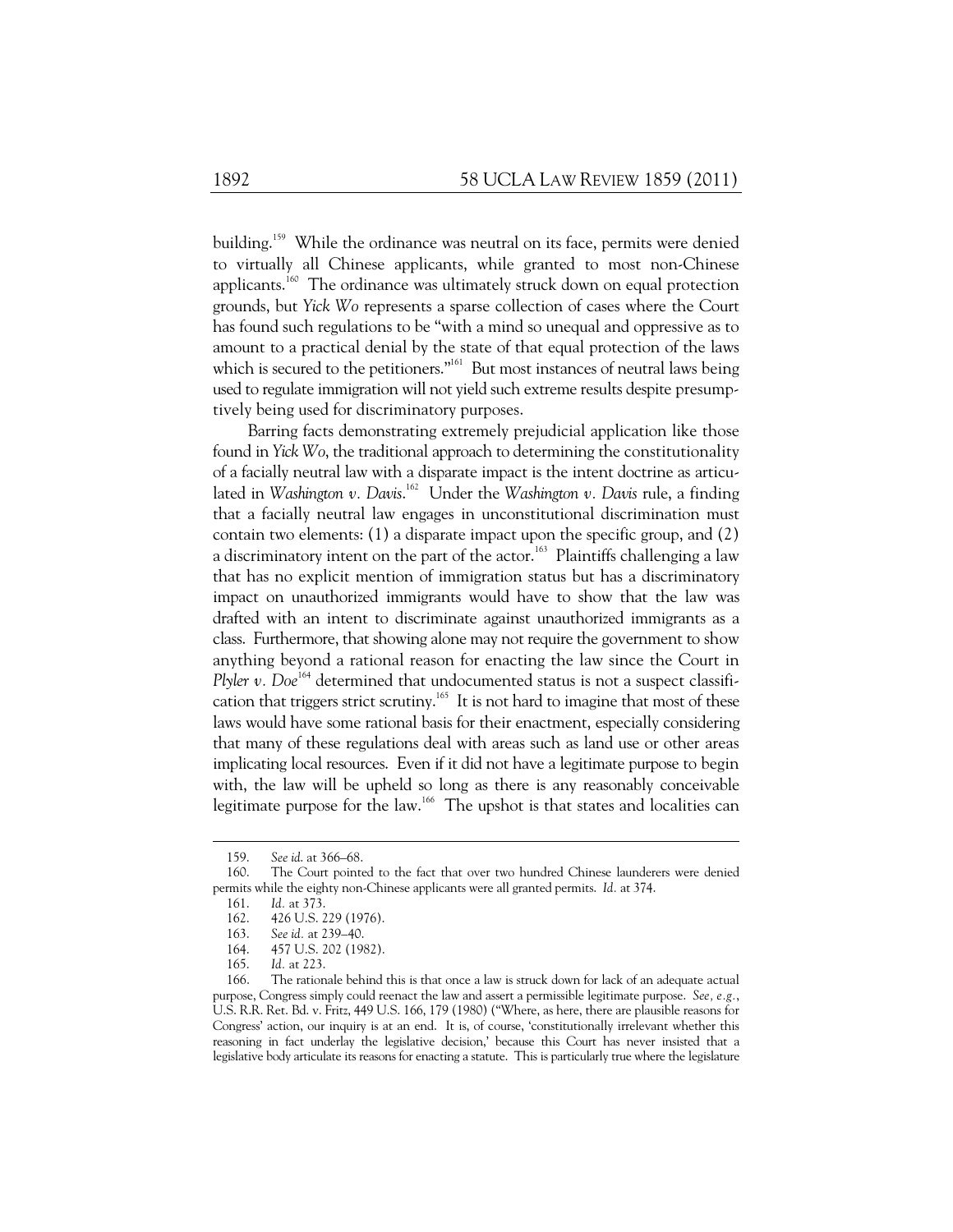enact laws with the purpose of influencing immigration and, so long as they have conceivably legitimate purposes and do not directly implicate the federal immigration power, the laws will be upheld by the Court.<sup>167</sup>

This type of subfederal legislation is explored in the following Subparts by examining (1) the role that community plays in immigration law, and (2) the federal immigration power in connection with local zoning powers. Both of these areas provide examples in which federal interests sometimes yield to subfederal interests. As such, understanding the reasons why subfederal interests are incorporated in these contexts is an important step in thinking about the rationale and costs and benefits of allowing for subfederal involvement.

## 1. The Role of Community in Immigration Law

One possible reading of federal immigration law centers on whether, and to what extent, Americans are willing to accept immigrants in their lives.<sup>168</sup> The role of community in immigration admission is a particularly strong example of state and local entities affecting federal policy. While social belonging is not an explicit requirement for admission, it is contemplated in the form of economic and familial tie requirements in immigration law. This seems to be based on a theory that the subfederal need to protect the community is already satisfactorily balanced against the immigrant's desire to enter the community. In that sense, because the local government will have implicitly consented to the admission, the federal admission will not adversely impact the local entity. In a sense, the built-in federal consideration of the role of the local community in admissions is impliedly consistent with allowing subfederal entities to engage in neutral regulation. This is because both forms of tolerance emphasize the power of self-definition and preserve local power to control certain areas related to this power.

Reinforcing this role of community in immigration law is the treatment of immigrants' rights in cases of constitutional protection.<sup>169</sup> The courts have

-

must necessarily engage in a process of line-drawing." (citation omitted)). Generally, any goal that is not forbidden by the Constitution will be deemed sufficient to meet the rational basis test. *See* ERWIN CHEMERINSKY, CONSTITUTIONAL LAW: PRINCIPLES AND POLICIES 681 (3d ed. 2006) (citing Berman v. Parker, 348 U.S. 26, 32 (1954)).

 <sup>167.</sup> *See, e.g.*, *infra* notes 207–210 and accompanying text.

 <sup>168.</sup> *See* Su, *supra* note 17, at 393 (referring to findings in a Senate Judiciary Committee report from 1983).

 <sup>169.</sup> Hiroshi Motomura has explained that current jurisprudence concerning constitutional protection of immigrants generally depends on (1) whether the plaintiffs are considered constitutionally "here" or "there" and (2) whether the claim is challenging the procedures granted or the substantive categories identified in the laws. But also factoring into the equation are community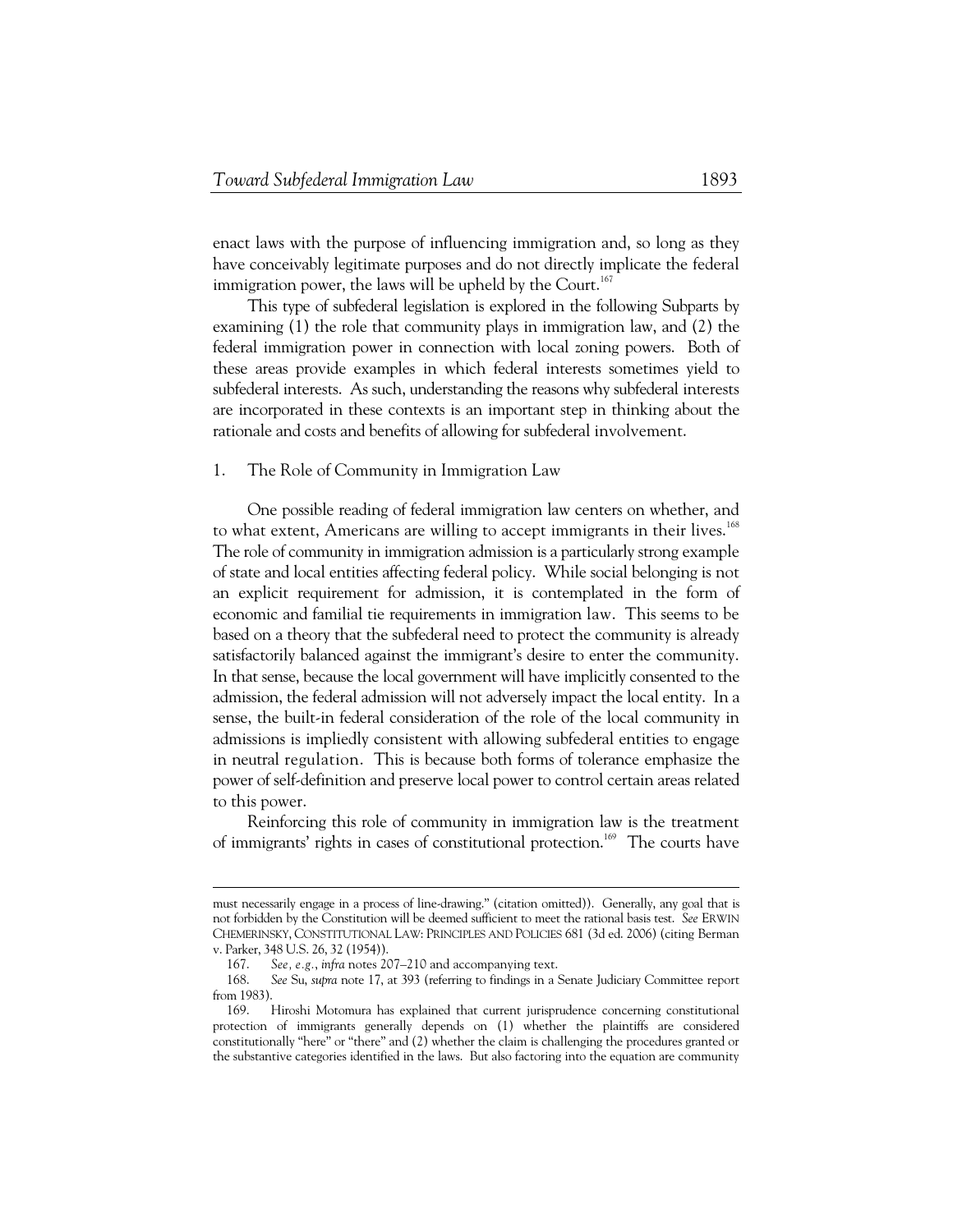generally been reluctant to grant a great deal of constitutional protections to noncitizen litigants, but when they have granted protection, ties to the United States have often been considered.<sup>170</sup> This has played a role in courts' application of the *Mathews v. Eldridge*<sup>171</sup> test, which balances: (1) the interest of the individual seeking admission or fighting removal; (2) the interest of the government; and (3) the added protection or accuracy the procedure will bring.<sup>172</sup> Specifically, when evaluating the individual's interests, the strength of the individual's ties to the country, as well as the extent to which the individual has established a settled life here are critical factors.<sup>173</sup> It is also important to realize that the immigration statutes have explicitly incorporated statutory requirements regarding connections to the country. For example, cancellation of removal, $174$  naturalization, $175$  adjustment of status, $176$  family-based immigration categories, $177$  and other parts of the immigration statute require connections via residency or family ties. In addition, there are several exceptions to the normal rules of naturalization, exclusion, and removal whereby discretionary waivers can be granted upon a showing of great hardship against the alien's citizen or lawful permanent resident (LPR) family member.<sup>178</sup> If our

171. 424 U.S. 319 (1976).

172. *See* Landon v. Plasencia, 459 U.S. 21, 34 (1982).

 173. *See id.* (finding Plasencia's interest to be "without question, a weighty one" on the basis that "she may lose the right to rejoin her immediate family, a right that ranks high among the interests of the individual").

 174. To apply for cancellation of removal as an LPR, there is a residency requirement of seven years, five of which must be as an LPR. Immigration and Nationality Act (INA) § 240(a) (2006).

 175. Naturalization generally requires five years of residency with half that time spent physically present inside of the country. *Id.* § 316(a)(1). This requirement is reduced for applicants who have been married to a U.S. citizen for at least three years. *See id.* § 319.

 176. When considering an application for adjustment of status, the secretary of DHS will generally consider factors such as family ties, hardship in traveling abroad, length of residence, and preconceived intent to remain. *See id.* § 245.

 177. Of the three ways to obtain an immigrant visa, one is pure lottery, one requires various showings of employment eligibility and actual job availability, and the last requires actual familial ties. The categories are limited to sons, daughters, parents, and siblings. *See id.* §§ 201(b)(2)(a), 203(a).

 178. *See, e.g.*, *id.* § 212(h)(1) (permitting a discretionary waiver of the requirement that the alien has committed no crime involving moral turpitude for purposes of naturalization if the alien shows that removal would result in extreme hardship to the alien's citizen or LPR spouse, parent, son, or daughter); *id.* § 212(i) (permitting a discretionary waiver of inadmissibility on the grounds of immigration fraud or misrepresentation with a showing that the alien's removal would result in

-

ties. *See* HIROSHI MOTOMURA, AMERICANS IN WAITING: THE LOST STORY OF IMMIGRATION AND CITIZENSHIP IN THE UNITED STATES 102 (2006).

 <sup>170.</sup> *Compare* Kwong Hai Chew v. Colding, 344 U.S. 590 (1953) (finding that the Attorney General did not have authority to deny the alien, a returning lawful permanent resident (LPR), an opportunity to be heard in opposition to an order for his permanent exclusion and consequent deportation), *with* United States *ex rel*. Knauff v. Shaughnessy, 338 U.S. 537 (1950) (permitting the exclusion of the alien residing in another country, the wife of a U.S. citizen, on the basis of confidential, undisclosed information).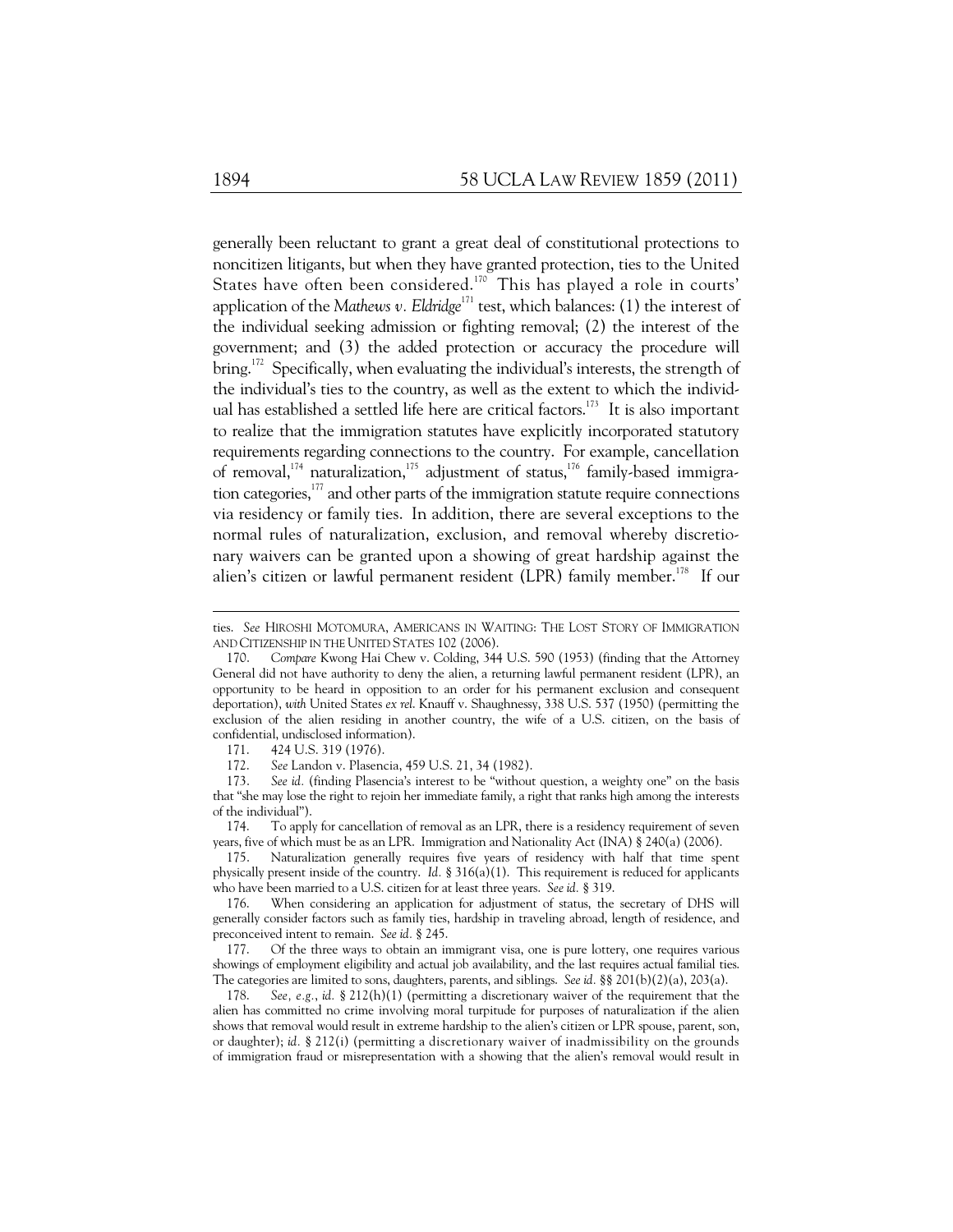immigration policy has built in an evaluation of community ties, it seems clear that this is intended to protect the U.S. citizen or LPR. In essence, the immigrant has implicit consent to join the community as a result of the connection they have to an existing member of the community. This is consistent with the policy of requiring an affidavit of support for immigrants who obtain their status through the family-based preferences.179 Under this requirement, the relative citizen or LPR is legally bound to provide for the immigrant financially.

An argument can be made that this form of community acceptance is based on the insurance against community costs for the immigrant. Along that rationale, moving toward a federalist system resonates with the desire to minimize the costs of immigration imposed on receiving communities. In many respects, the role that community plays in the federal immigration laws is similar to the English Poor Laws that restricted movement in the pre-1875 era of immigration law. Our immigration system should have more space for state and local control given that community acceptance plays such a large role in the admissions procedure.

2. The Federal Immigration Power in Conjunction With Local Zoning Powers

#### a. Modern-Day Examples

Since most of these neutral regulations have conceivably legitimate purposes, the commonality among these types of regulations is difficult to grasp without further, extensive research. When communities do enact these regulations, they will typically be linked to areas that fall under the state police power.<sup>180</sup> For instance, it is a generally accepted proposition of zoning and immigration law that there is an inherent right to control entrance of nonmembers into the community.181 One need not look any further than the 1

extreme hardship to the alien's citizen or LPR spouse or parent); *id.* § 212(a)(9)(B)(v) (permitting a discretionary waiver of inadmissibility on the grounds of unlawful presence with a showing that the alien's removal would result in extreme hardship to the alien's citizen or LPR spouse or parent); *id.* § 240A(b) (permitting discretionary cancellation of removal for noncitizens with a showing of exceptional and extremely unusual hardship to the alien's citizen or LPR spouse, parent, or child upon removal).

 <sup>179.</sup> Immigrants in the family-based preference categories must have a sponsor who can support them financially. *See id.* § 213A.

 <sup>180.</sup> Taxes, quality of life, and access to various services like education and health care are often connected to community citizenship. *See* Su, *supra* note 17, at 396; *see also* Martinez v. Bynum, 461 U.S. 321 (1983) (permitting the exclusion of a U.S. citizen from a school district because he failed to meet the district's residency requirements).

 <sup>181.</sup> *See, e.g.*, Chae Chan Ping v. United States (*The Chinese Exclusion Case*), 130 U.S. 581, 609 (1889) (stating that the right of exclusion from admission is an incident of sovereignty).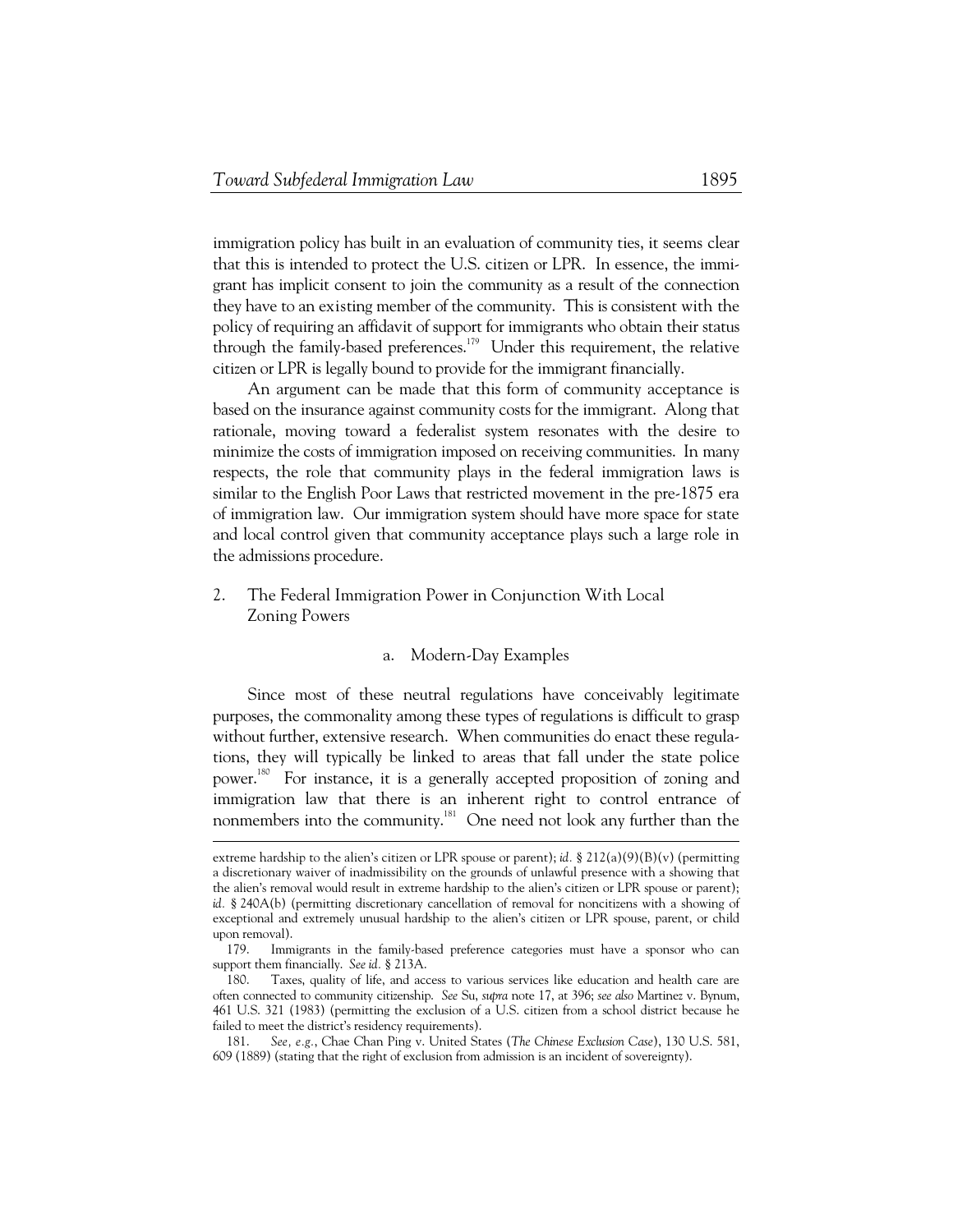suburbanization of American cities following World War II. When services like public education and policing came under control of cities, suburban residents sought to separate themselves from the cities and insulate their suburban communities from sharing the costs of the cities' social programs.<sup>182</sup> Similar practices are present today, and communities commonly filter potential entrants using ordinances like minimum lot sizes, zoning restrictions against multifamily housing units, anti-loitering statutes, and so forth.<sup>183</sup>

b. Historical Development of the Zoning and Immigration Powers

One way that local governments might be able to achieve immigrationrelated goals is through zoning regulations. Regulation over the movement of people in the pre-1875 era discussed above might be viewed analogously to modern-day zoning efforts. They are both thought to function as mechanisms of self-definition and identification for local communities.184 But while local communities' zoning power is given great deference and flexibility, direct immigration regulation at the local level is impermissible. If subfederal governments can obtain their immigration goals through state powers like zoning, then these governments can circumvent the federal immigration power altogether. Since zoning and immigration admissions controls roughly parallel each other in their development and purpose, it is puzzling that zoning is presumptively valid under the police power doctrine, but immigration-related regulations can be preempted by the federal immigration scheme. Both mechanisms can be articulated under the rationale of local autonomy, control, and safety. In fact, many of the pre-1875 laws were enacted on the basis of the states' police powers. The rationale for having a federally exclusive immigration system seems to be frustrated and undermined by the fact that local governments are able to achieve these ends using alternative routes. Cases allowing for broader state and local participation in immigration regulation may be a reflection of the courts' implied acknowledgment that the local governments should, and might already have, the power to engage in such forms of regulation.<sup>185</sup>

 <sup>182.</sup> *See generally* ALAN RABINOWITZ,URBAN ECONOMICS AND LAND USE IN AMERICA (2004).

 <sup>183.</sup> *See* Su, *supra* note 17, at 380.

 <sup>184.</sup> For an in-depth analysis of the relationship between federal immigration laws and local land ordinances, see generally *id.*

 <sup>185.</sup> Consider how the court in *CPLC* rejects a U.S. Supreme Court statement from *Hoffman* that employment of unauthorized workers was within the scope of federal immigration law in order to declare the power to regulate the employment of unauthorized workers as within the state police power. Chicanos Por La Causa, Inc. v. Napolitano (*CPLC*), 544 F.3d 976, 983–84 (9th Cir. 2008), *aff'd sub nom.* Chamber of Commerce v. Whiting, 131 S. Ct. 1968 (2011).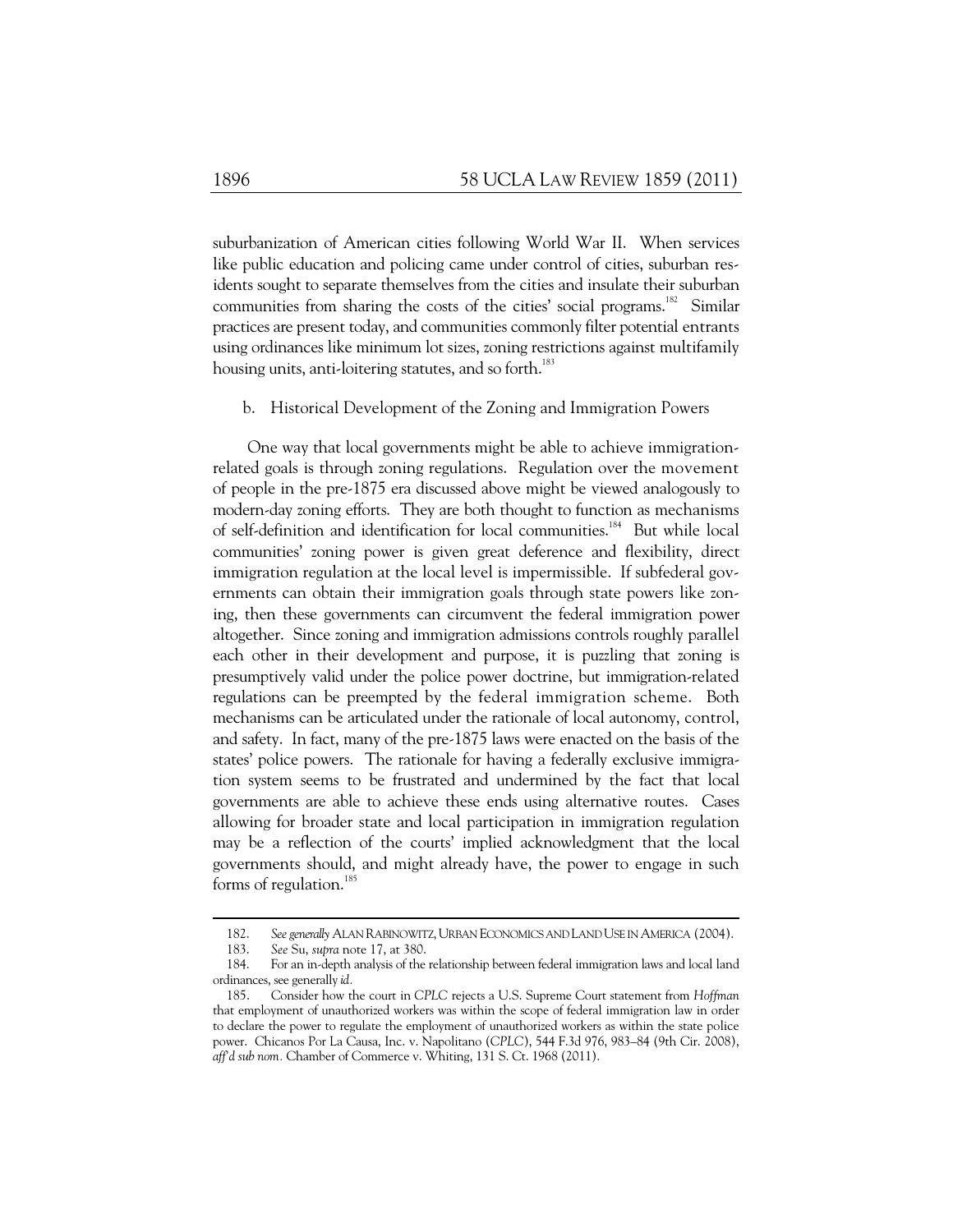Under the state police power doctrine, states retain "powers not delegated to the United States by the Constitution, nor prohibited by it to the states."<sup>186</sup> The police powers are often commonly described as encompassing public welfare, security, health, and safety. In the context of community organization, these powers allow states and localities to enact zoning laws and set spatial controls.187 While the courts have found a host of reasons to legitimize the practice of zoning,<sup>188</sup> it is undoubtedly true that zoning reflects a desire to exert control over the quality and character of the community. Many authors have consequently drawn parallels between local land controls like zoning and federal admissions regulation in that both are designed to keep certain people out.<sup>189</sup> Recall that the first federal immigration regimes did not enter the picture until around 1875,<sup>190</sup> and zoning regulations did not gain popularity until around the 1920s.<sup>191</sup> The country was involved in western settlement and urbanization during these times. The country was balancing promoting growth via migration and settlement into the western part of the country, while at the same time trying to exert control over the organization of the new communities. As a result of these concurrent debates, many people viewed the battles over local community organization and federal admissions controls as inseparable.<sup>192</sup> Moreover, local spatial controls may have been viewed as a means to complement federal immigration by extending federal admissions objectives into the local context.<sup>193</sup> This is contrasted with the contemporary view that immigration is a field left exclusively to the federal government. Reimagining the federal–local relationship as cooperative rather than oppositional speaks to a possible resolution to the current problems in the immigration regulation scheme. Namely, the costs and pressures imposed on local communities by the emergence of large immigrant communities.

 <sup>186.</sup> U.S. CONST. amend. X.

 <sup>187.</sup> *See generally* Village of Euclid v. Ambler Realty Co., 272 U.S. 365 (1926).

 <sup>188.</sup> *See, e.g.*, Village of Arlington Heights v. Metro. Hous. Dev. Corp., 429 U.S. 252 (1977) (justifying the zoning power based on a commitment to single-family homes); Young v. Am. Mini Theatres, 427 U.S. 50 (1976) (justifying the zoning power based on the need to protect neighborhoods from the deterioration that accompanies adult use businesses); Village of Belle Terre v. Boraas, 416 U.S. 1 (1974) (justifying the zoning power based on the importance of creating zones with family values and youth values).

 <sup>189.</sup> *See, e.g.*, Su, *supra* note 17, at 372.

 <sup>190.</sup> The first restrictive federal immigration law in the United States was the Page Act of 1875. Adam B. Cox, *Immigration Law's Organizing Principles*, 157 U. PA. L. REV. 341, 346 (2008).

 <sup>191.</sup> *See generally Euclid*, 272 U.S. 365.

 <sup>192.</sup> *See* Su, *supra* note 17, at 384.

 <sup>193.</sup> *See id.* ("[T]he immigration dilemmas of the day were not being discussed solely through the lens of federal immigration restrictions; reformers looked to local spatial controls as well, and often conceived of the national and local components as parts of a comprehensive regulatory regime.").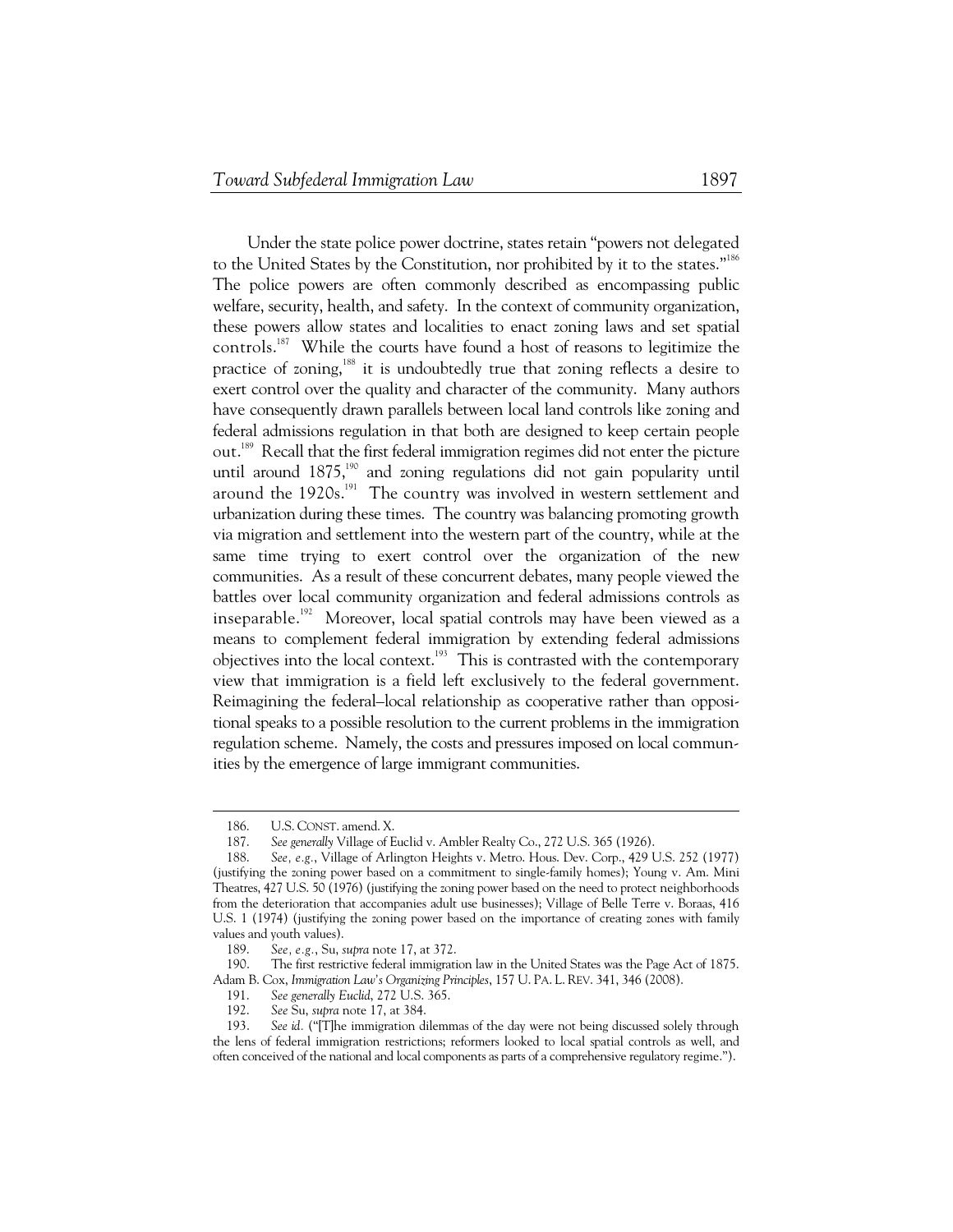Many of the first attempts to regulate immigration at the federal level began with restrictions on the immigration of Chinese nationals. This is a particularly salient example of the federal–subfederal relationship because, in large part, the introduction of the Chinese Exclusion  $Act^{194}$  was a response to the severe backlash against the Chinese community in the western states. In fact, there is some evidence that California placed pressure on the federal government to address the perceived threat of Chinese migrant workers because the state realized it did not have the legal abilities necessary to accomplish its goals.<sup>195</sup> If Chinese exclusion was the federal response, then ordinances such as the permit requirement in *Yick Wo* were the local attempts to interface with the federal anti-Chinese sentiment. As Sam Warner observed, "The standard zoning ordinance of American cities was originally conceived from a union of two fears—fear of the Chinese and fear of skyscrapers."<sup>196</sup> Additionally, there were other efforts to stunt the growth of the Chinese community such as the prohibition on operating laundries in certain districts or constraining Chinese residential and business operations to designated districts.<sup>197</sup> Read together, these regulations form a narrative of a cooperative system directed toward achieving the same goal. While certainly the history of anti-Chinese legal treatment is neither celebrated nor viewed as constitutional, the various laws and schemes in place were considered perfectly legal when they were enacted. In that vein, the federal Chinese Exclusion Act read in conjunction with the various subfederal efforts to control the population of Chinese residents illustrates a system that historically represented a federalist approach.

Recognizing the role that local communities already play via zoning unveils some of the arguments supporting local governments' involvement in immigration regulation. By understanding that in the past zoning might have been used to complement federal immigration regulation, it is possible to identify the space where local governments can participate in regulatory efforts. But if the rationale is to afford local governments a certain degree of autonomy and self-definition, then the line drawn between zoning and indirect regulation seems to be a rather tenuous one. If the intentions and end results are fairly similar, then where do we limit local government intervention and under what rationale?

 <sup>194.</sup> Act of May 6, 1882, 22 Stat. 58.

 <sup>195.</sup> *See* MOTOMURA, *supra* note 169, at 23–25.

 <sup>196.</sup> SAM BASS WARNER, JR., THE URBAN WILDERNESS: A HISTORY OF THE AMERICAN CITY 28 (1972).

 <sup>197.</sup> *See* Su, *supra* note 17, at 386.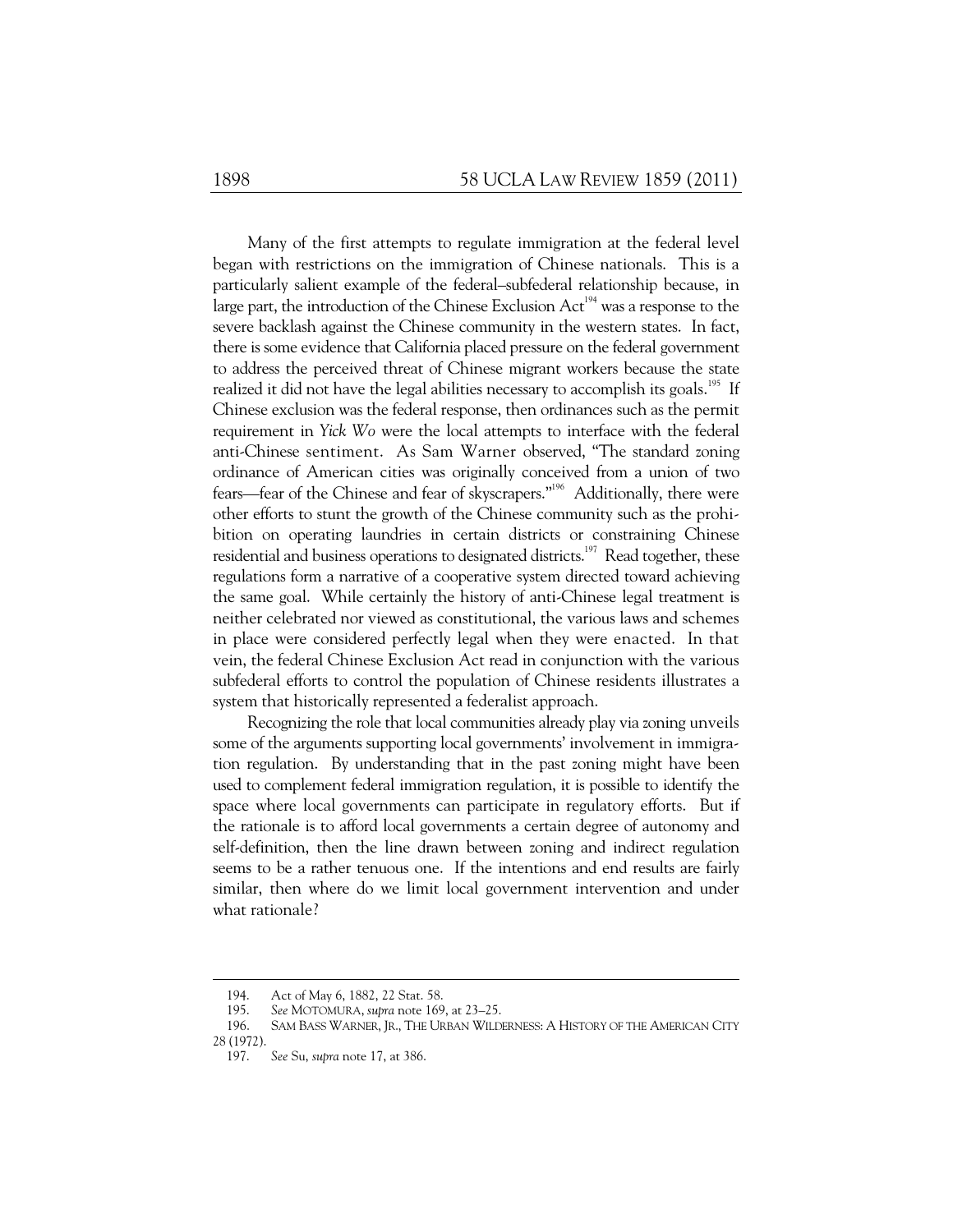## B. "Direct" Subfederal Regulation

Although it is well settled that the federal government formally has exclusive power in the field of immigration, some states and localities have made affirmative efforts to help or frustrate enforcement of federal law.<sup>198</sup> These types of direct measures are relatively uncommon because of their arguable unconstitutionality. However, it is precisely this constitutional uncertainty that makes these drastic regulations the most illustrative of local concerns.<sup>199</sup> Proposals and enactments of these types of laws demonstrate that cities and towns have "begun considering what direct role, if any, they should assume in the federal government's immigration enforcement efforts."<sup>200</sup> Part of this confusion stems from the lack of clarity from the federal government itself. For example, a 1996 Department of Justice (DOJ) memorandum concluding that state and local police "lack recognized legal authority to arrest or detain aliens solely for purposes of civil deportation proceedings"<sup>201</sup> was expressly overruled by a 2002 memorandum finding that "[t]he Office's 1996 advice that federal law precludes state police from arresting aliens on the basis of civil deportability was mistaken."<sup>202</sup>

These memoranda almost certainly pertain to section 287(g) of the INA.<sup>203</sup> Under section 287(g), state and local governments can enter into agreements with the Department of Homeland Security to obtain express authorization to enforce federal immigration laws. While only a small number

 <sup>198.</sup> *Compare* Chicanos Por La Causa, Inc. v. Napolitano (*CPLC*), 544 F.3d 976 (9th Cir. 2008) (upholding Arizona state law requiring mandatory participation in E-Verify in a way that was considered participation in immigration regulation in the *Lozano* case), *aff'd sub nom.* Chamber of Commerce v. Whiting, 131 S. Ct. 1968 (2011), *with* Rodríguez, *supra* note 9, at 591 (explaining that local government concerns have in some cases led to adoption of noncooperation laws, which can be "characterized as facilitating illegal immigration and thus as inconsistent with federal policy").

 <sup>199.</sup> *See* Su, *supra* note 147, at 1634; *see also* Rodríguez, *supra* note 9, at 594 ("Whether the issue is day laborers congregating on street corners, the perception of overburdened public hospitals, or the dramatic rise of non-English-speaking students in local schools, localities are reaching for ways to handle what many people perceive to be threats to their way of life.").

 <sup>200.</sup> *See* Su, *supra* note 147, at 1634.

 <sup>201.</sup> Memorandum From Teresa Wynn Roseborough, Deputy Assistant Att'y Gen., Office of Legal Counsel, to U.S. Att'y for S. Dist. Cal. on Assistance by State and Local Police in Apprehending Illegal Aliens (Feb. 5, 1996), *available at* http://www.justice.gov/olc/immstopo1a.htm.

 <sup>202.</sup> Memorandum From Jay S. Bybee, Assistant Att'y Gen., Office of Legal Counsel, to the Att'y Gen. on Non-Preemption of the Authority of State and Local Law Enforcement Officials to Arrest Aliens for Immigration Violations (Apr. 3, 2002), *available at* http://www.aclu.org/files/FilesPDFs/ ACF27DA.pdf.<br>203. Con

 <sup>203.</sup> Congress passed a series of measures in 1996 to enable and encourage more local participation in federal enforcement efforts, the most prominent of which was section 287(g). The section was largely ignored in the years after its passage, until Florida reached an agreement in 2002. Since then, more than forty states and localities have entered into a 287(g) agreement. *See* Su, *supra* note 147, at 1635.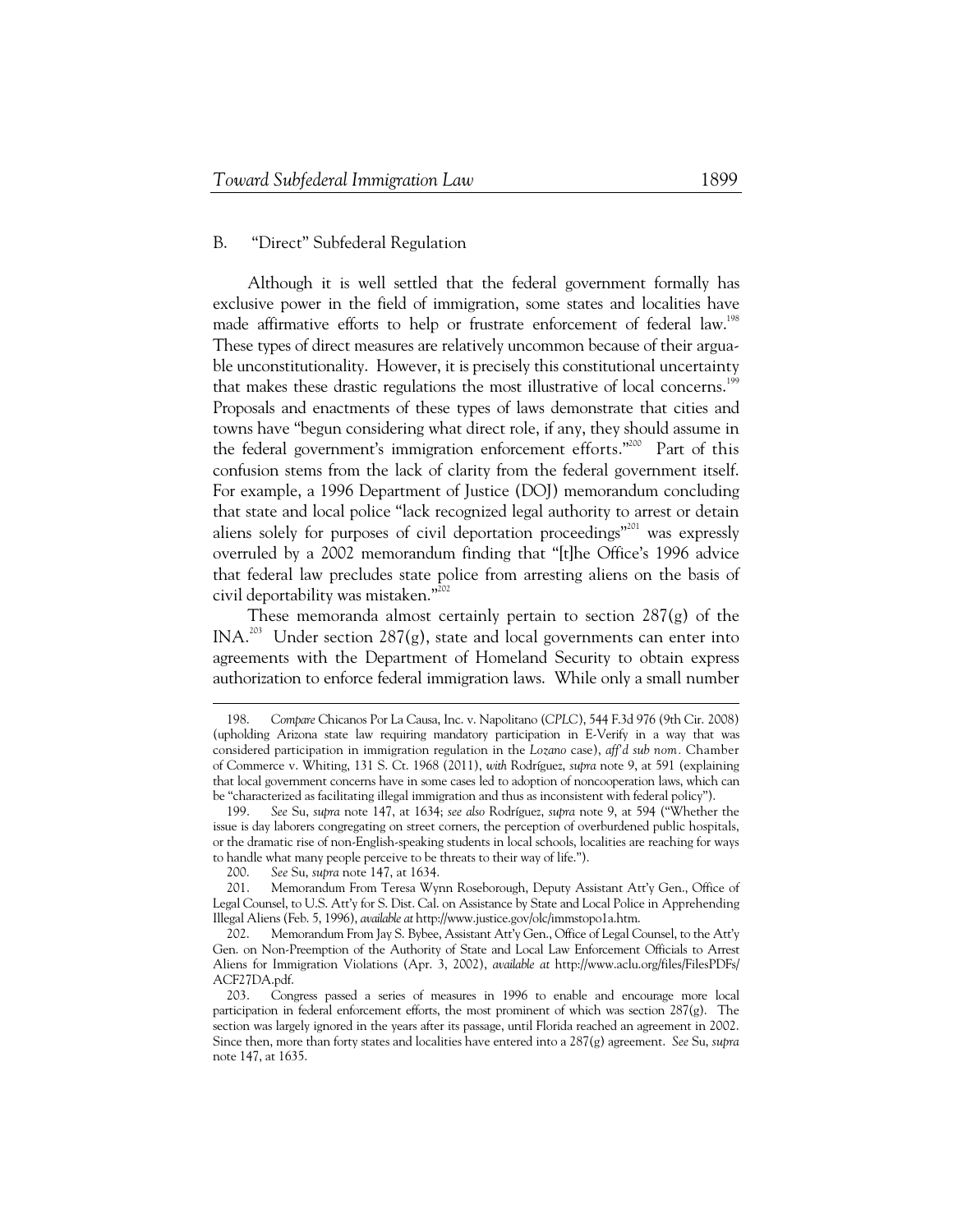of governments have entered into such agreements, $^{204}$  their mere existence has sent a message of federal invitation and encouragement of local participation in immigration regulation. When section  $287(g)$  is read in conjunction with the 2002 DOJ memorandum, there is an even stronger case for federal recognition of the presumed validity of subfederal enforcement. Following that line of thought, some local police agencies have engaged in federal enforcement absent such agreements, perhaps on the basis that the existence of 287(g) agreements implies an inherent authority for local immigration enforcement.<sup>205</sup>

On the opposite end of the spectrum, noncooperation policies and sanctuary laws may be seen as the foil to direct local enforcement. In 1996, Congress prohibited local governments from enacting ordinances that barred the conveyance of information regarding immigration status.<sup>206</sup> The federal government sought to remove these types of ordinances because they hindered federal enforcement of immigration laws.<sup>207</sup> However, the cities affected by this legislation maintained that federal preemption would be an unconstitutional intrusion into the cities' sovereign powers.208 The courts suggested that cities could adopt generally applicable confidentiality policies that could avoid federal preemption on the grounds that they were enacted in furtherance of legitimate municipal functions,<sup>209</sup> and ultimately New York City adopted such a policy.<sup>210</sup> The tension between the 1996 federal reforms and city noncooperation ordinances illustrates how the federal government strives to limit local interference with federal enforcement while the local governments try to promote policies beneficial to the general community. The ruling on New York

 <sup>204.</sup> *See* Motomura, *supra* note 13, at 2058 n.98 (stating that as of February 2008, thirty-seven state and local governments had entered into 287(g) agreements).

 <sup>205.</sup> For example, Sheriff Joe Arpaio vowed to arrest individuals present in the United States outside of the law whether or not he was acting under the authority of a 287(g) agreement. *See* Penny Starr, *Arizona Sherriff Vows to Enforce Immigration Law Whether 'Feds' Like It or Not*, CSN NEWS, Oct. 08, 2009, http://cnsnews.com/node/55199.

 <sup>206.</sup> *See* Welfare Reform Act § 434, 8 U.S.C. § 1644 (2006); Illegal Immigration Reform and Immigrant Responsibility Act § 642, 8 U.S.C. § 1373.

 <sup>207.</sup> *See* Rodríguez, *supra* note 9, at 601–02.

 <sup>208.</sup> In response to the federal reforms, New York City and Mayor Rudolph Giuliani filed a suit claiming that the provisions violated the Tenth Amendment and the Guarantee Clause of the Constitution by infringing on the city's right to pass laws and otherwise determine city policy and usurping the administration of core local government functions such as regulation of the workforce and police protection. *See* City of New York v. United States, 971 F. Supp. 789 (S.D.N.Y. 1997) (holding that the federal statutes' interference with the city's Executive Order is permissible and does not alter the form of New York City's government), *aff'd*, 179 F.3d 29 (2d Cir. 1999).

 <sup>209.</sup> *See City of New York*, 179 F.3d at 37 ("Whether these Sections would survive a constitutional challenge in the context of generalized confidentiality policies that are necessary to the performance of legitimate municipal functions and that include federal immigration status is not before us and we offer no opinion on that question.").

 <sup>210.</sup> *See* Rodríguez, *supra* note 9, at 604.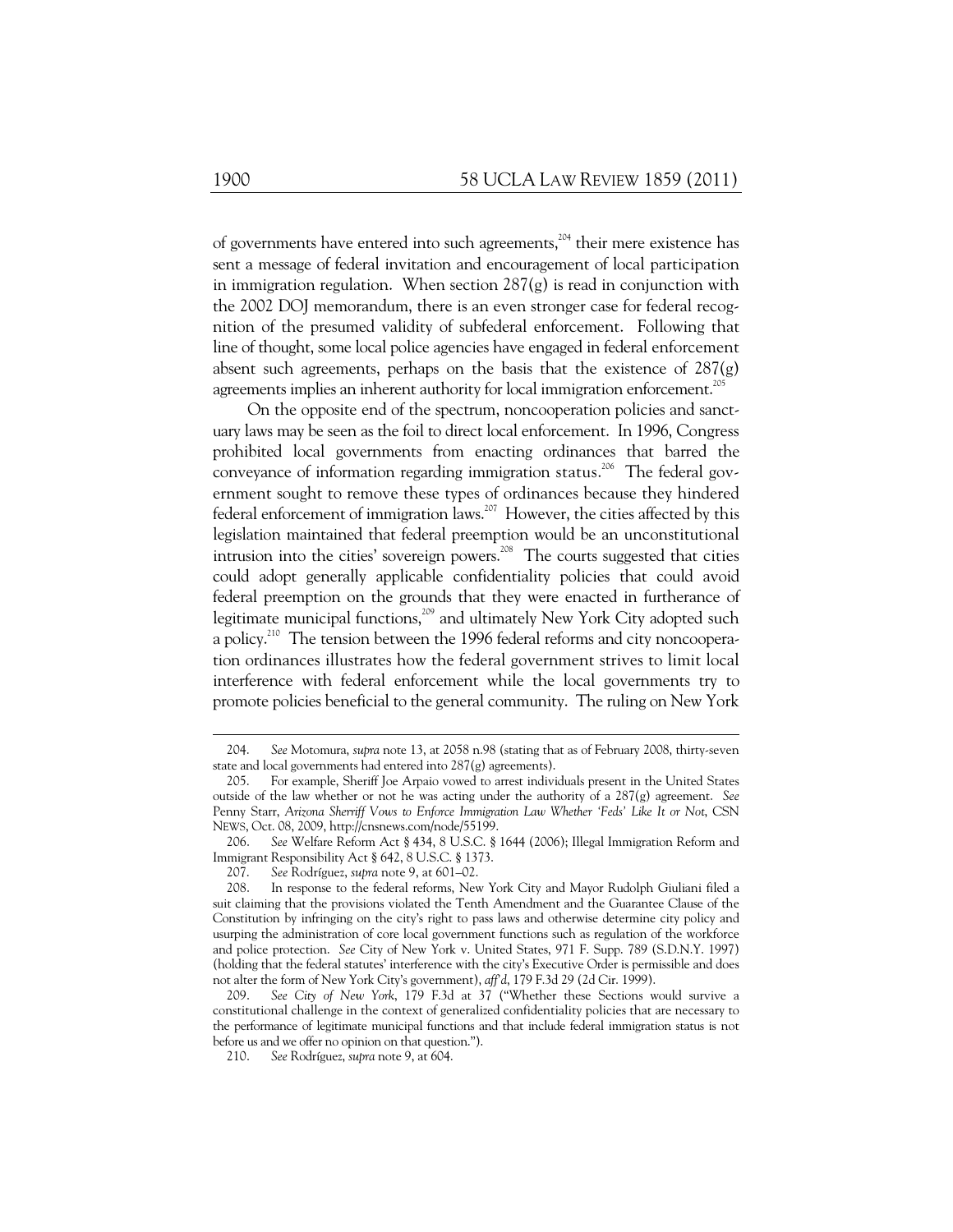City's policy exemplifies that courts are more concerned with the formal means used to accomplish these regulations rather than their functional effects. In that sense, the subconstitutional approach is a way out of balancing federal and subfederal interests. The result is that policies like sanctuary laws might be seen as attempts to directly frustrate federal enforcement of its immigration policy, but they can survive preemption if they are justified on alternative grounds related to areas traditionally occupied by local governments. This is just one of many loopholes in our current system that illustrates the disconnected nature of our immigration system. Behind these legislative efforts is a belief that the current immigration system cannot meet the needs of the local communities, making subfederal intervention necessary. These problems are inevitable because subfederal regulation will continue to play a role in our immigration policy as long as the federal scheme fails to address the functional necessities of integration and participation of immigrant communities at the local level.<sup>211</sup>

Also reflected in these attempts of direct regulation is the desire to have autonomy over the makeup of the community. Clearly, different communities imagine different roles for immigrants. The juxtaposition of  $287(g)$  agreements with sanctuary cities illustrates the potential problems of uniformity and consistency with complete localization of immigration regulation. Factors such as the need for immigrant labor and the existing concentration of immigrants in the community will affect the policies that will emerge in different areas of the country.212 To draw back on Arizona's SB 1070, for example, Arizona is one of the main points of entry along the U.S.–Mexico border and will necessarily face different immigration issues than a state like Minnesota.<sup>213</sup> Clearly, the effects of immigration are felt unevenly across the nation and are likely to evoke different responses. Consider that there are those who are fervently in favor of strict enforcement of federal immigration laws,<sup>214</sup> and there are also

 <sup>211.</sup> Also consider the argument that direct participation through cooperation agreements could be a more effective tool for balancing the needs of the community and the enforcement interests of the federal government. Either way, it seems that there is direct subfederal involvement adapting to the community needs. *See* Su, *supra* note 147, at 1640.

 <sup>212.</sup> *See* Rodríguez, *supra* note 9, at 577.

 <sup>213.</sup> The number of undocumented immigrants in Arizona is around 400,000, and the state suffers from the presence of many drug smugglers and human traffickers. *See* Christie, *supra* note 6.

 <sup>214.</sup> One prominent example is Sherriff Joe Arpaio of Maricopa County, Arizona, who has gained the reputation as the "toughest sheriff in America." Arpaio entered into a 287(g) agreement with the federal government and has gained national attention for his hardline stance on immigration control. Arpaio has since had his power revoked by the federal government because of possible discrimination. Nevertheless, the voters of Maricopa County have demonstrated their approval, as Arpaio was reelected in 1996, 2000, 2004, and 2008. *See, e.g.*, Randy James, *Sheriff Joe Arpaio*, TIME, Oct. 13, 2009, http://www.time.com/time/nation/article/0,8599,1929920,00.html.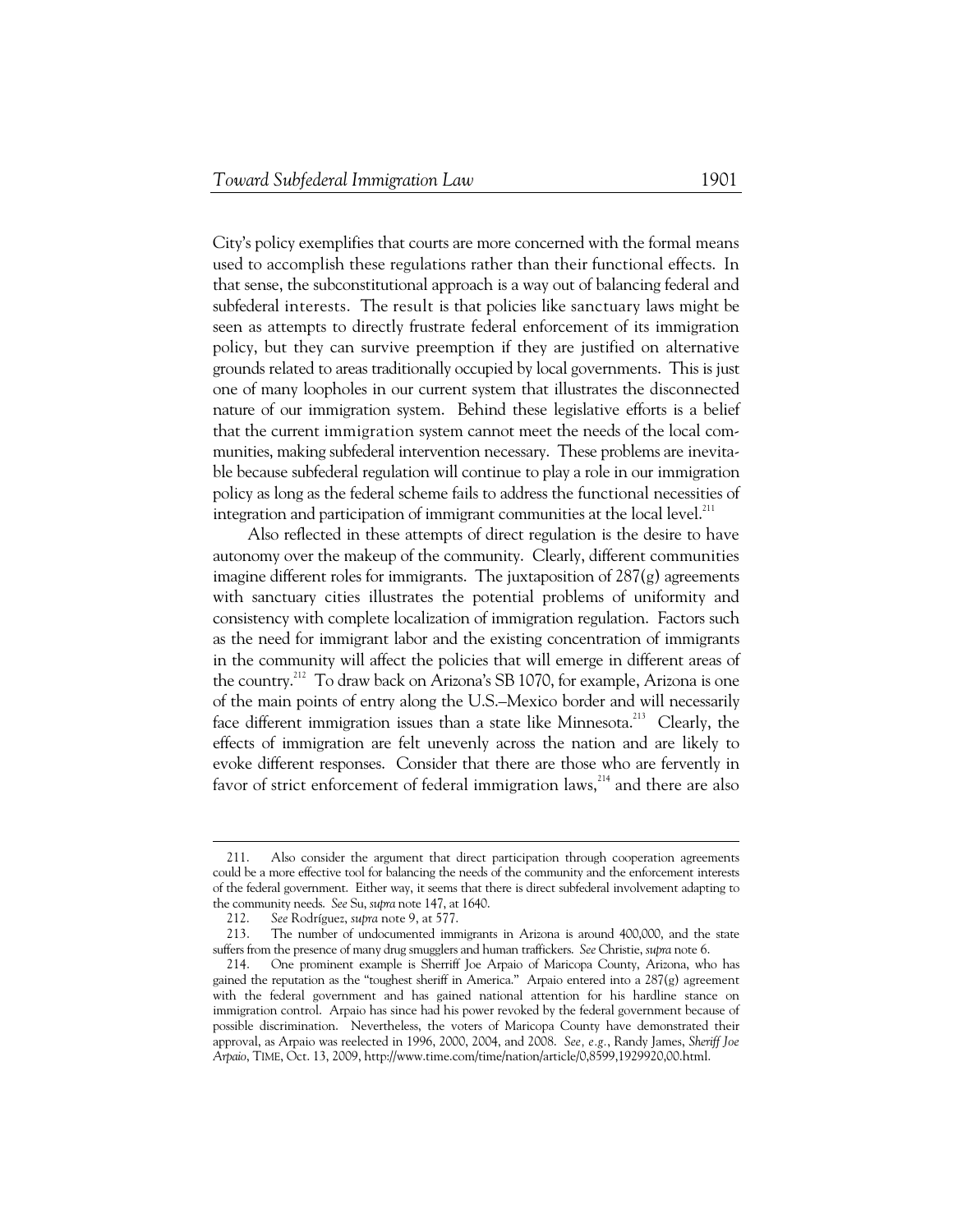communities staunchly in support of protecting immigrants.<sup>215</sup> One can imagine that such a strong difference in opinion, when extended to a nationwide issue, would lead to a fractured, incomprehensible immigration system. In addition, since there really is no uniform opinion on the role of unauthorized immigrants in the community, a uniform federal policy is an incongruous fit.

C. "Indirect" Subfederal Regulations That Implicate the Federal Immigration Scheme

To try and circumvent the preemption issue, localities have also enacted regulations that rely on federal immigration statuses and laws but do not directly deal with federal enforcement efforts. Recall that much of the recently enacted subfederal legislation deals with areas of state control.<sup>216</sup> If legislation is aimed at regulating areas traditionally reserved for state control, courts are likely to find that the regulation falls under the police power of public welfare and to adopt a presumption against preemption.<sup>217</sup> Nevertheless, the ultimate goal still remains exerting local control over immigration.<sup>218</sup> The difference between direct and indirect regulations may be more a matter of name than a matter of function. In the end, the courts are essentially making decisions about how much power localities should be granted and where that line should be drawn. Rather than explicitly recognizing this decision, the courts must use indirect methods to find that these regulations do not deal with immigration directly such that federal law preempts them.

Indirect regulations are advantageous for subfederal entities as compared to direct regulations because they are often designed to promote noncitizen self-removal by depriving them access to valuable or necessary community resources.219 Rather than expending the costs to obtain physical removal by force, communities can target specific groups of individuals they wish to discourage from remaining in the community by denying them certain benefits

 <sup>215.</sup> For example, the cities of New Haven and San Francisco have adopted plans to create a city identification card that would essentially grant certain benefits and protections to noncitizens as well as citizens in order to improve the overall community's quality of life. *See* Motomura, *supra* note 13, at 2078–79.<br>216. See s

See *supra* note 15.

 <sup>217.</sup> This is apparent even in cases such as *CPLC*, where the legislation is aimed at areas directly involving immigration as a result of the emphasis on the areas traditionally left to state control. Chicanos Por La Causa, Inc. v. Napolitano (*CPLC*), 544 F.3d 976 (9th Cir. 2008), *aff'd sub nom.* Chamber of Commerce v. Whiting, 131 S. Ct. 1968 (2011).

 <sup>218.</sup> Recall the New York sanctuary policy discussed above that survived when justified along the lines of municipal functions rather than immigration status. *See supra* notes 208–210 and accompanying text.

 <sup>219.</sup> *See* Su, *supra* note 147, at 1644.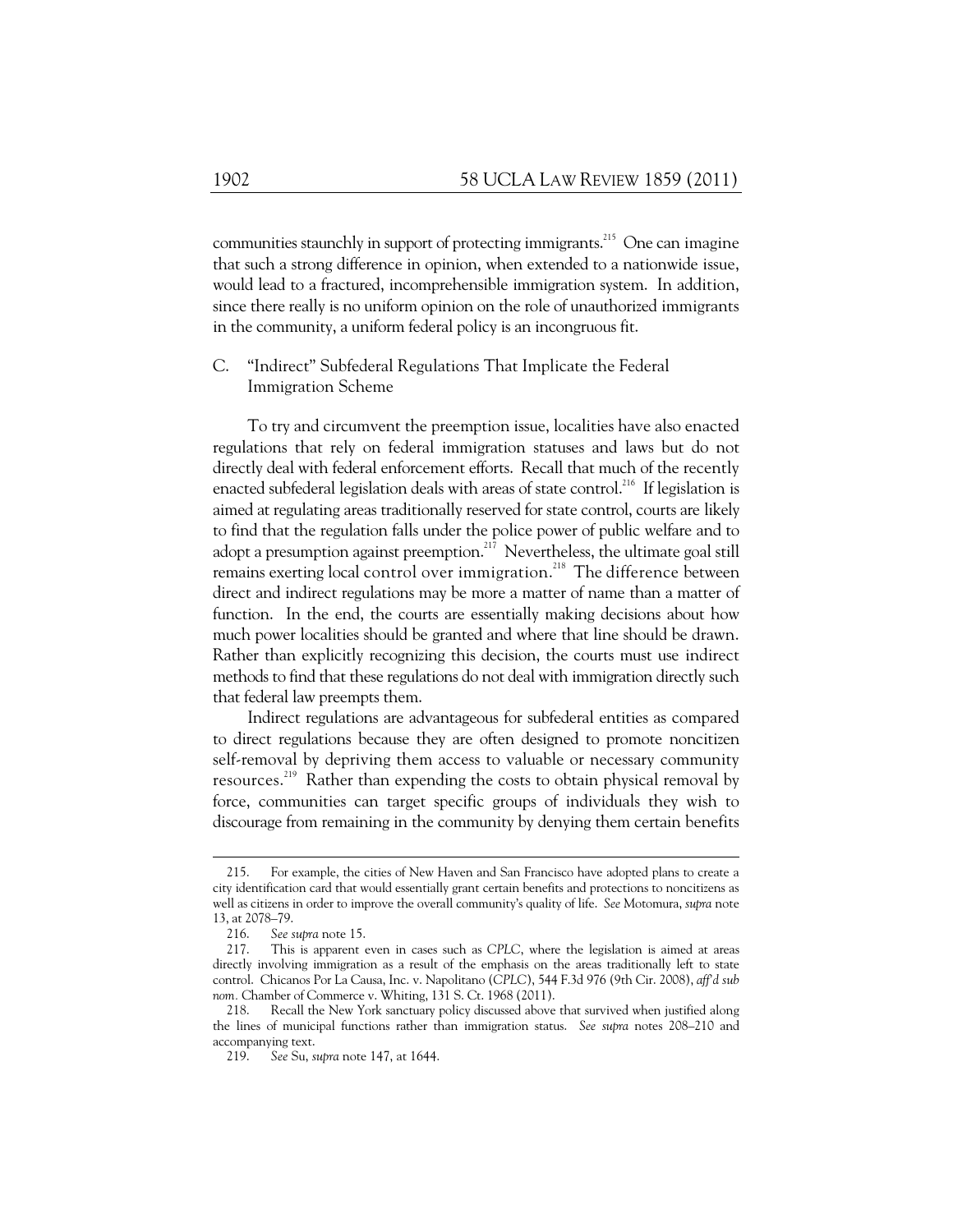and protections.<sup>220</sup> Communities are thus able to disincentivize unwanted individuals from moving or remaining in the community, presumably with the added bonus of reaping the benefits of the labor of those who are deemed acceptable. This gives local governments a way to address the perceived costs of immigration without being confined by the limits of federal immigration standards.

These types of regulations are perhaps the crux of the battle between federal and subfederal powers. Unlike their neutral or direct counterparts, these regulations are not as clearly associated or dissociated from the federal immigration power. They implicate the immigration regime, but they reflect a mixed motive on the surface. By exercising control in legitimate areas of state and local interests, subfederal entities can exert control over immigration using causal links to achieve their desired outcomes.

#### 1. Immigration Regulation Through Education Regulation

One prominent example of states' attempts to indirectly regulate immigration is in the field of education.<sup>221</sup> Education is clearly correlative to the future prospects of success in this country, so denial of public education could essentially amount to a de facto deportation. The right to receive an education is not considered a fundamental right, $22$  but is still recognized as a very strong one. But because education is paid for via state funding, it is also logical to conclude that states deserve a fair degree of latitude in determining the substantive content and terms for granting public education.

In 1975, Texas passed legislation allowing school districts to deny public schools enrollment to children not legally admitted into the country.<sup>223</sup> In a 1982 Supreme Court case, *Plyler v. Doe*,<sup>224</sup> the Court held that Texas could not use immigration status as a basis to deny a public school education to children located within that state's borders.<sup>225</sup> While the Court paid much attention to the idea that the Texas statute relied on federal immigration status,

 <sup>220.</sup> *See id.*

 <sup>221.</sup> Though this Subpart focuses on children's education, the debate surrounding educational rights of undocumented immigrants has extended into higher education as well. For example, there are many points of view concerning the DREAM Act and the availability of in-state tuition for undocumented immigrants.

 <sup>222.</sup> *See, e.g.*, San Antonio Indep. Sch. Dist. v. Rodriguez, 411 U.S. 1, 37 (1973) (finding that education is not a fundamental right in upholding state funding law).

 <sup>223.</sup> *See* TEX. EDUC. CODE ANN. § 21.031 (West Supp. 1981).

<sup>457</sup> U.S. 202 (1982).

 <sup>225.</sup> *See id*. at 230.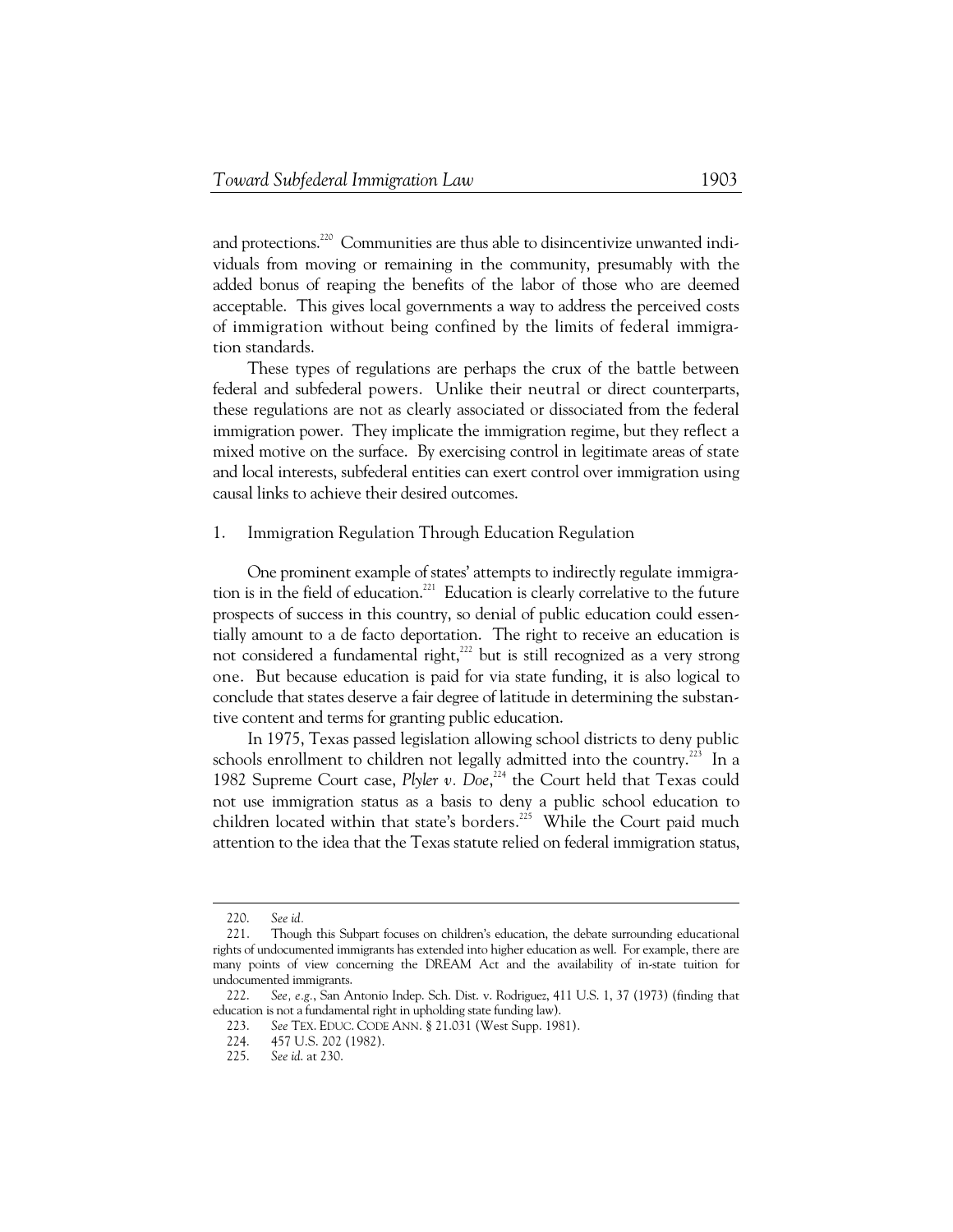the Court explicitly avoided addressing the preemption issue in the case.<sup>226</sup> The avoidance of the preemption analysis most likely reflects the Court's recognition that denying access to public schools would have the practical effect of crippling the children's futures in the country. At the same time, the Court tried to ensure that proper weight was given to state control over the operation of schools.<sup>227</sup>

In Martinez v. Bynum,<sup>228</sup> a case decided one year after *Plyler*, the Court held that the Constitution permits a state to restrict public education to its bona fide residents.229 In *Bynum*, a U.S. citizen born in Texas to immigrant parents was denied enrollment in a local school.<sup>230</sup> The Court justified its decision on the basis that the school district required a bona fide residency requirement and that localities were explicitly allowed to give preference to their own residents.<sup>231</sup> Because he did not live with his legal guardian, the petitioner in *Bynum* failed to meet the residency requirement, as he was deemed to be present in the school district for the primary purpose of attending public schools in the United States. $^{232}$  Denying a citizen access to a public education was permissible in spite of the fact that "[a]t least one of the legislative purposes behind [the relevant section of the statute] was to inhibit the migration of persons residing in Mexico to attend schools in the United States."<sup>233</sup>

By deciding *Bynum* on the heels of *Plyler*, the Court essentially limited the *Plyler* decision to its constitutional equal protection grounds. Where *Plyler* stood for the proposition that federal immigration status was not a legitimate reason to punish innocent children, *Bynum* pushed back by asserting that national citizenship does not grant a guarantee to a public education. Rather, access to education is dependent upon the local ordinances because education is an area traditionally left to subfederal control. In the context of *Plyler*, local laws that discriminate on the basis of immigration status are unjustified

-

 <sup>226.</sup> *See id.* at 210 n.8; Motomura, *supra* note 13, at 2042 ("Although the Court's equal protection analysis relied heavily on the distinction between state and federal statutes, in a footnote the Court declined to address whether the Texas statute was preempted by federal law.").

 <sup>227.</sup> *See, e.g.*, Milliken v. Bradley, 418 U.S. 717, 741–42 (1974) ("No single tradition in public education is more deeply rooted than local control over the operation of schools; local autonomy has long been thought essential both to the maintenance of community concern and support for public schools and to quality of the educational process.").

<sup>228</sup>*.* 461 U.S. 321 (1983).

 <sup>229.</sup> *See id*. at 333 (finding the statute permissible because it could be satisfied so long as it was not the sole purpose of the child's residency to attend school).

 <sup>230.</sup> *Id.* at 322–23.

 <sup>231.</sup> *See id.* at 332–33.

 <sup>232.</sup> *Id.* at 323–24.

 <sup>233.</sup> *See* Arredondo v. Brockette, 482 F. Supp. 212, 216 (S.D. Tex. 1979); *see also* Su, *supra* note 17, at 420–21.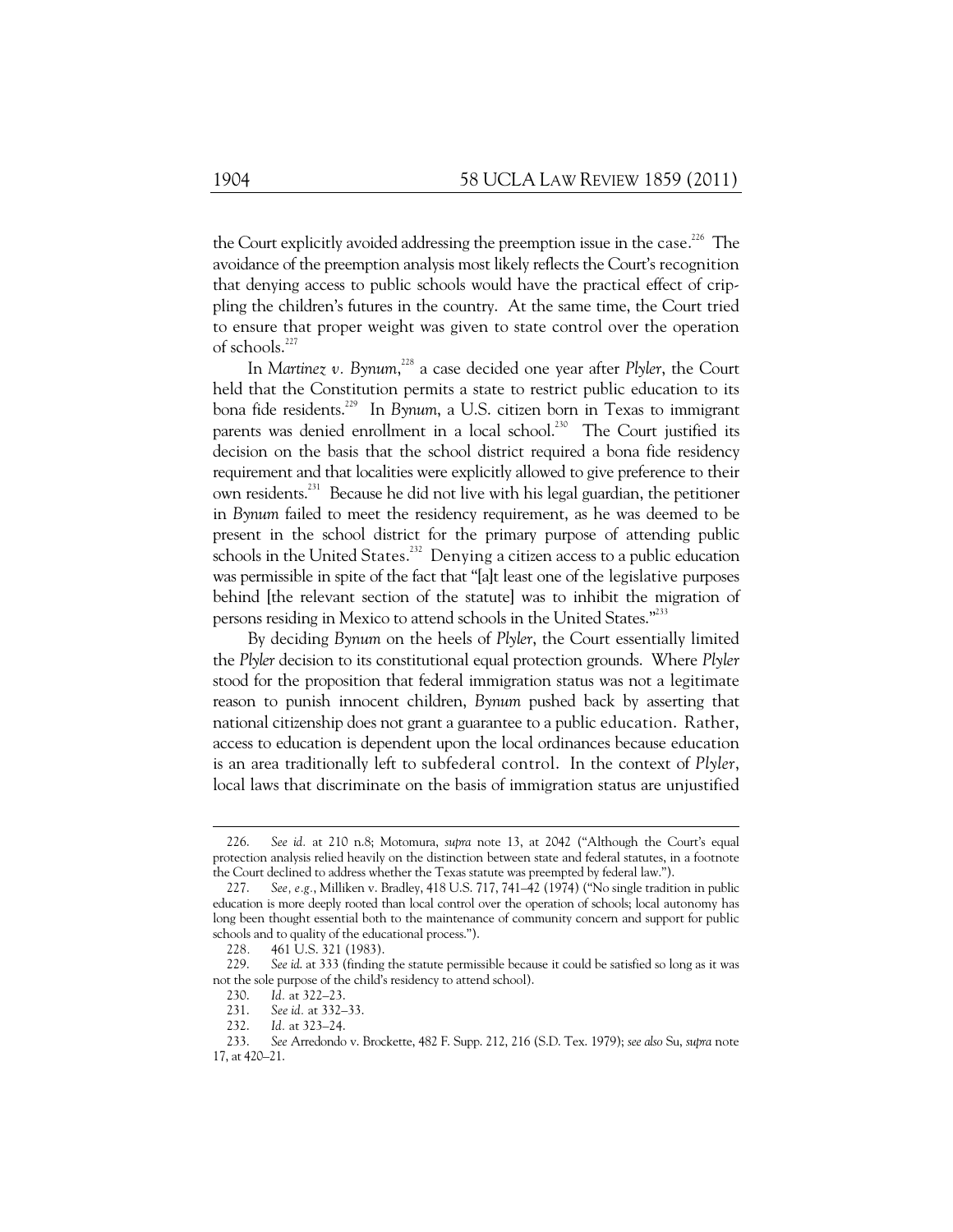because they do not advance a substantial state interest. But *Bynum*, while not directly on the issue of federal immigration status, is an affirmation that states and localities can still indirectly influence immigration policies so long as the criteria used does not violate equal protection. Thus, if *Plyler* and *Bynum* are thought to be striving to reach similar goals, the Court's decisions in the cases illustrate that the goal is legitimate, it is only the form used to reach that end that concerns the Court.

# D. Understanding Our System as an Integration of Federal and Subfederal Powers

Through the use of regulations, it is clear that states and localities are moving toward an express incorporation of immigration issues into their decisions. Whatever the criticism, it is clear that subfederal regulatory schemes have arisen as a result of the social and economic pressures placed on the immigrant-receiving communities. Indeed, states and localities do have some flexibility to deal with these pressures through the police power. And as discussed above, most of these ordinances will be able to successfully withstand constitutional challenges. Nevertheless, there is still a question as to the extent to which states and localities can rely on and enforce federal immigration standards.

There is already a built-in tolerance for subfederal immigration controls in our current system. But this tolerance seems to reflect the courts' rationalization that granting local governments the authority to engage in immigration control is necessary. In moving forward, it is helpful to think about how the three regulatory categories are conceptually distinct from each another and how the different rationales of allowing or disallowing those types of regulations can play a role in setting up a more coherent analytical model. At the same time, the fluidity between the categories also exemplifies the problems with the current judicial approach. Rather than establishing a policy that strikes a balance between federal and subfederal powers, courts are using subconstitutional arguments to achieve temporary fixes to the overarching problem. What is left over is a broken system that yields no predictability and in practice makes arbitrary distinctions between regulations that share similar goals. The increasing amount of subfederal legislation dealing with immigration and a growing dissatisfaction with the federal immigration system demands a solution to the problem.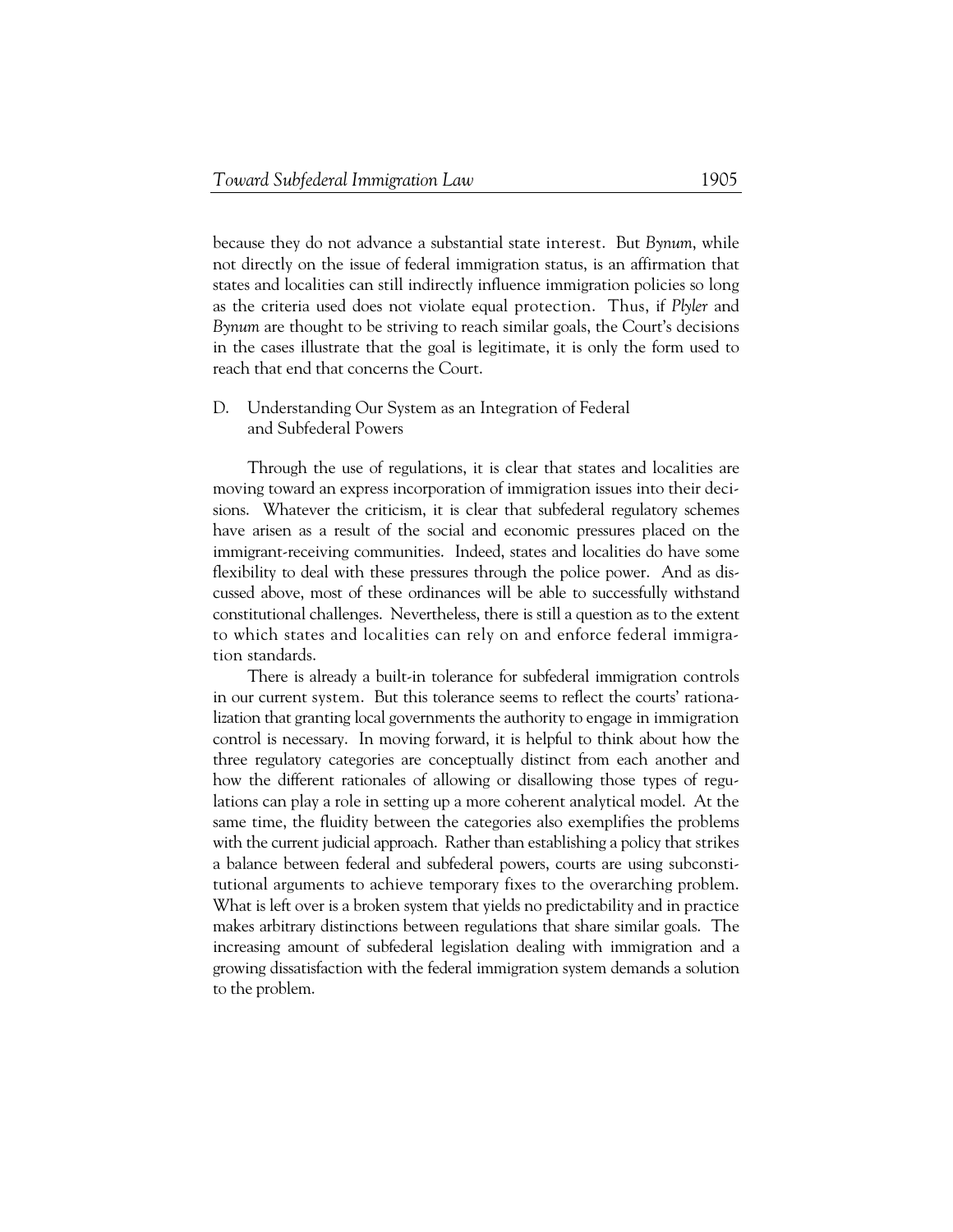## IV. A NEW ANALYTICAL FRAMEWORK

This Comment illustrates the conflict by identifying the consequences of the current immigration setup, tracking the evolution of immigration law from a local power to the federal regime we have today, and examining the reemergence of subfederal regulations. All of this points to a narrative that departs from the traditional system of presumed federal supremacy over immigration regulation. Examination of the rich history of immigration laws in this country reveals that a rationale favoring subfederal control was once the norm. This is especially pertinent because the articulation of subfederal control has often been associated with ideas of community identity and the state police power. While much has changed in the ensuing century, these two concepts are still relevant today and are often used as justifications for allowing indirect and neutral immigration regulations. The recent E-Verify cases exemplify this judicial move as well, as it appears that the courts are relying on subconstitutional mechanisms to uphold subfederal regulation.

This Part argues for a modified system that better addresses the real costs that local communities face when receiving immigrants. Regardless of political views and agendas, it remains clear that there is no consensus on how to approach immigration regulation and what role unauthorized immigrants should play in the community.<sup>234</sup> Because most of the immigration pressures are felt at the local level, lawmakers are forced to engage in a delicate balancing act—responding to these pressures without encroaching upon the realm of federal exclusivity. There also remains the argument that local controls are a critical part of how we have historically balanced the competing interests of immigration, and they may have made our immigration regime acceptable and workable.<sup>235</sup> Thus, this Comment argues that not only is there room for federalism in the immigration context, a federalist approach is necessary. The challenge is to define the scope of the power delegated to each side.

As shown by the employment of unauthorized workers, a vital starting point is defining the scope of what constitutes immigration regulation. To do this, we first need to answer the more fundamental question of what is at stake for the parties involved. The federal interest in control over immigration regulation can essentially be boiled down to making substantive determinations of who may and may not be admitted to the country. As Christina Rodríguez points out, efficiency and uniformity require federal control over the formal

-

 <sup>234.</sup> Contrast the enactment of sanctuary laws with 287(g) enforcement agreements. *See supra*  Part III.B.

 <sup>235.</sup> *See* Su, *supra* note 17, at 430.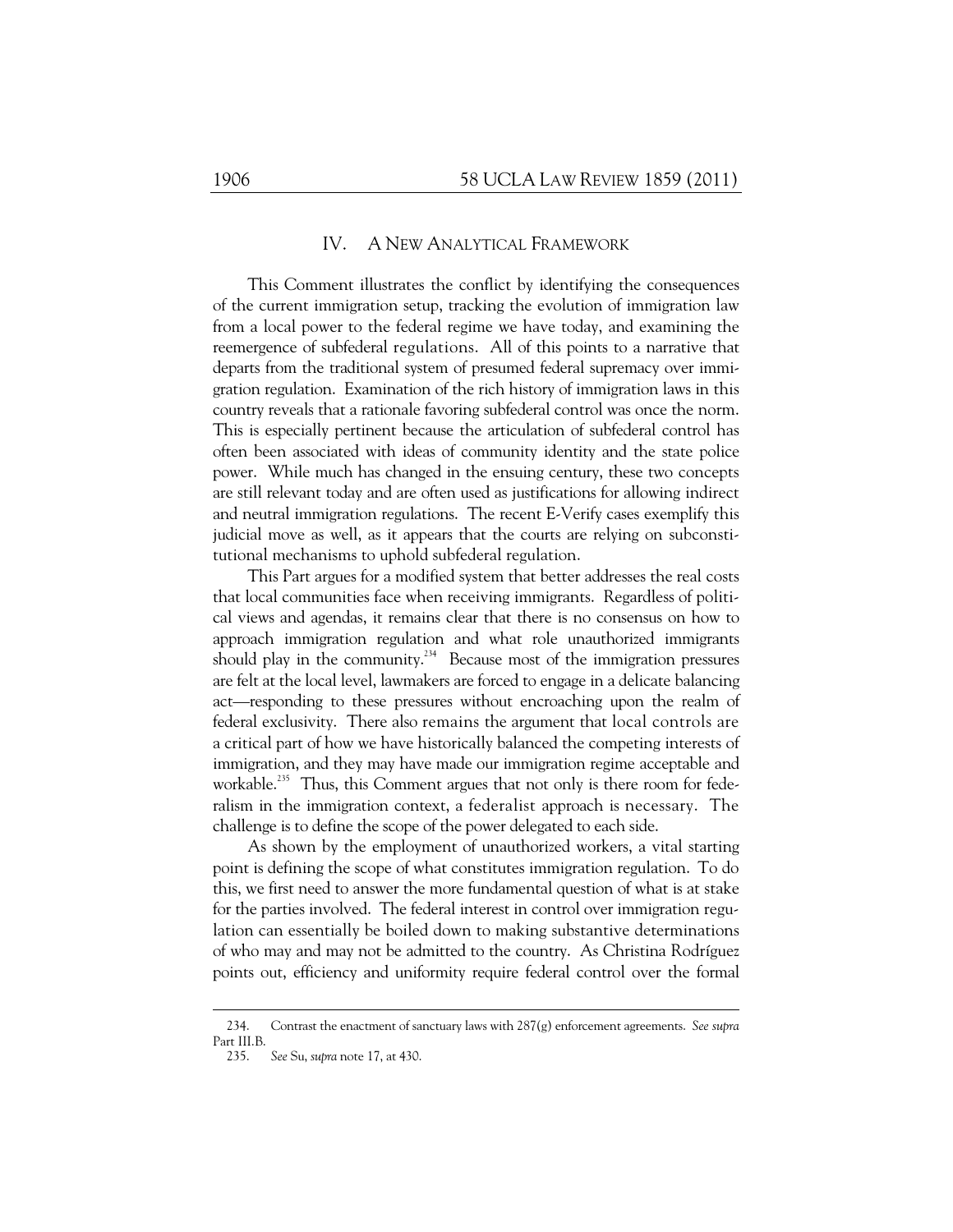admissions and removal process.<sup>236</sup> On the subfederal side, local governments have an interest in finding an optimal balance between the benefits and consequences of an immigrant's presence in the community. To the extent that striking this balance can result in discriminatory practices or place undue externalities onto neighboring communities, the federal government also has an interest in mitigating these consequences. It is for these reasons that this Comment advocates adopting the *De Canas* definition of immigration regulation as a formal determination of who may be admitted and who may remain in the country.<sup>237</sup> Regulations that fall under this category should be presumed to be preempted by federal laws.

The advantage to this approach is that it adheres to Supreme Court precedent without making any dramatic modifications of the well-established rules of immigration. It provides a narrow scope for the category of regulations that would be presumptively preempted. In this vein, this Comment argues that the political branches' plenary authority should be limited to determinations of admissions. This would remove the ambiguity concerning whether preemption should apply to indirect or neutral regulations and would theoretically create space for subfederal regulations within the immigration regime. This approach would preserve the federal interest in making substantive decisions on admission. Having a narrow definition of immigration regulation would also allow local governments to enact legislation to exercise their rights of selfdetermination, and strike the communities' desired balance between the benefits and consequences of an undocumented presence. The question would then turn to what extent local governments would be limited in their engagement with immigration regulation.

With the plenary power limited to the *De Canas* definition of immigration regulation, space would open for states to operate under their police power. States that promulgated rules in pursuit of their traditional police powers should be bolstered with a presumption against preemption. Since most regulations will be able to put forth justifications based on public welfare, most forms of subfederal regulation will fall under the state police power. Given that there is no express immigration power found in the Constitution, it is even arguable that immigration should be viewed as a power reserved to the states. This Comment does not go that far. But the Tenth Amendment argument coupled with the historical pre-1875 state immigration controls and the racially driven

 <sup>236.</sup> *See* Rodríguez, *supra* note 9, at 572.

<sup>237. &</sup>quot;The fact that aliens are the subject of a state statute does not render it a regulation of immigration, which is essentially a determination of who should or should not be admitted into the country, and the conditions under which a legal entrant may remain."De Canas v. Bica, 424 U.S. 351, 355 (1976).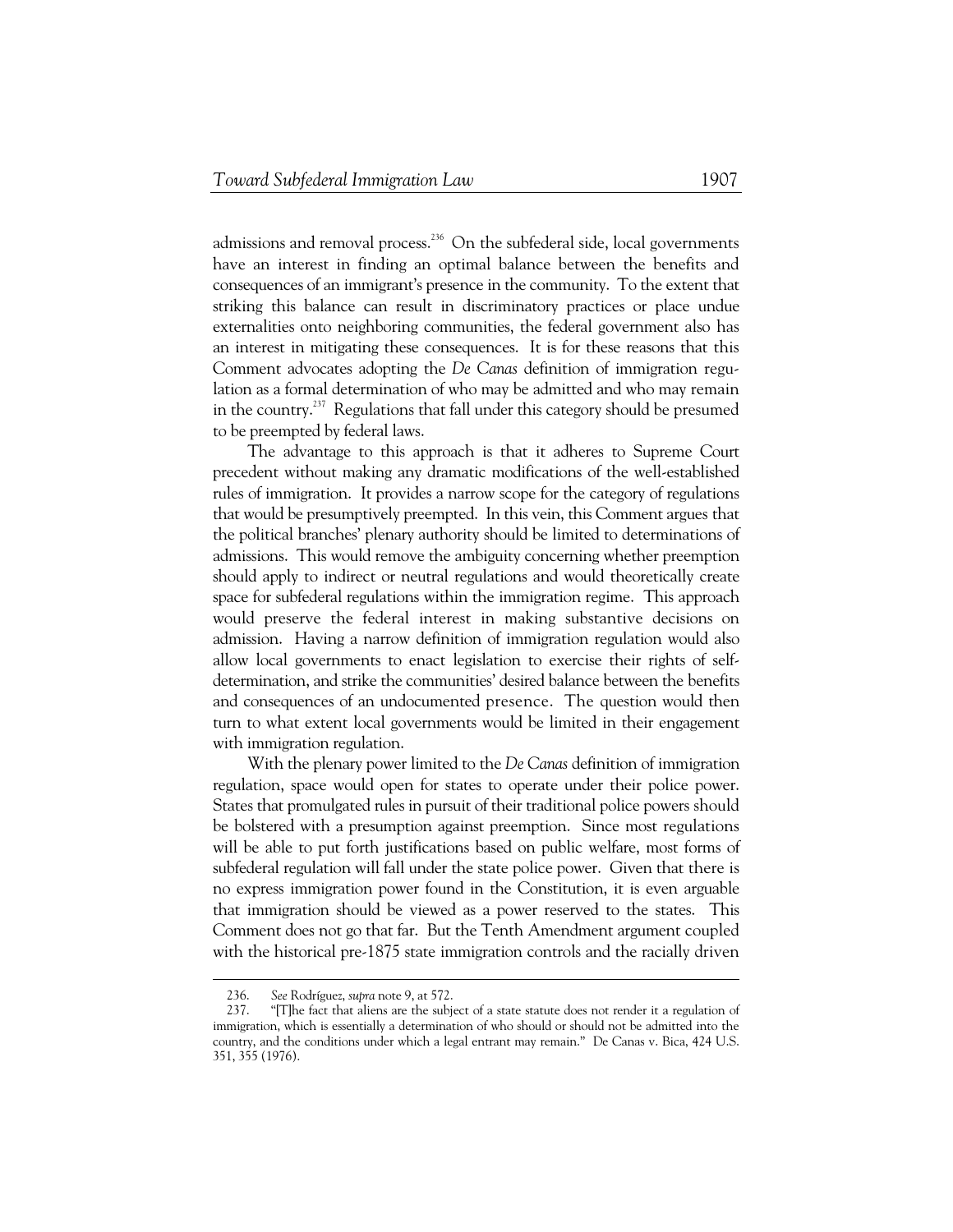history of the evolution of the federal immigration power help push back against the idea that the federal government's immigration power is inherently broad and expansive. In applying this framework to immigration regulation analyses, the courts would not be required to depart from their normal approach to questions of preemption. Rather, the delineation between what is immigration regulation and presumptively federally controlled is made clearer. Regulations that can be identified under areas of traditional state control would no longer fall in between federal and subfederal control but rather be maintained as an area of state control. This reflects the same rationale found in the cases preserving the state quarantine and public health laws<sup>238</sup> and is also essentially the argument present in the pro-localization E-Verify decisions.<sup>239</sup>

The presumption against preemption will grant greater latitude to subfederal governments seeking to address problems at the local level. Subfederal governments would have the ability and the authority to strike their own balances between the costs and benefits of immigration. Because the political branches will still retain plenary authority over the substantive categories of admission and removal, subfederal regulations will only be able to control areas found to fit under the state's police power. However, as the presumption against preemption would grant a great degree of power to local governments, there must be additional safeguards to combat against discriminatory regulations and displacement of externalities. As Rick Su points out, any approach to fragmentation of the immigration regime will ultimately lie in the details. We have to be cognizant about how we address the exclusionary consequences while enabling communities the right of distinction and selfdetermination.<sup>240</sup> We must be aware of what weight we give to efficiency and proficiency when it potentially comes at the cost of a genuine commitment to participatory democracy.<sup>241</sup>

In the context of this discussion, one might wonder why a purely local system is not ideal. To start, a strong federal immigration regime is necessary for the sake of efficiency and uniformity.<sup>242</sup> Also weighing against localized control are fears of discrimination<sup>243</sup> and placement of externalities on neighboring

1

242. *See supra* notes 105–108 and accompanying text.

 <sup>238.</sup> *See supra* notes 134–137 and accompanying text.

 <sup>239.</sup> *See* Chicanos Por La Causa, Inc. v. Napolitano (*CPLC*), 544 F.3d 976 (9th Cir. 2008), *aff'd sub nom.* Chamber of Commerce v. Whiting, 131 S. Ct. 1968 (2011); Gray v. City of Valley Park, 2008 U.S. Dist. LEXIS 7238 (E.D. Mo. Jan. 31, 2008), *aff'd*, 2009 U.S. App. Lexis 12075 (8th Cir. June 5, 2009).

 <sup>240.</sup> *See* Su, *supra* note 17, at 433–34.

 <sup>241.</sup> *See id.* at 434.

 <sup>243.</sup> As previously discussed in note 214 *supra*, Sheriff Arpaio had his 287(g) agreement revoked and was placed under investigation by Congress for allegations of racial discrimination in over-targeting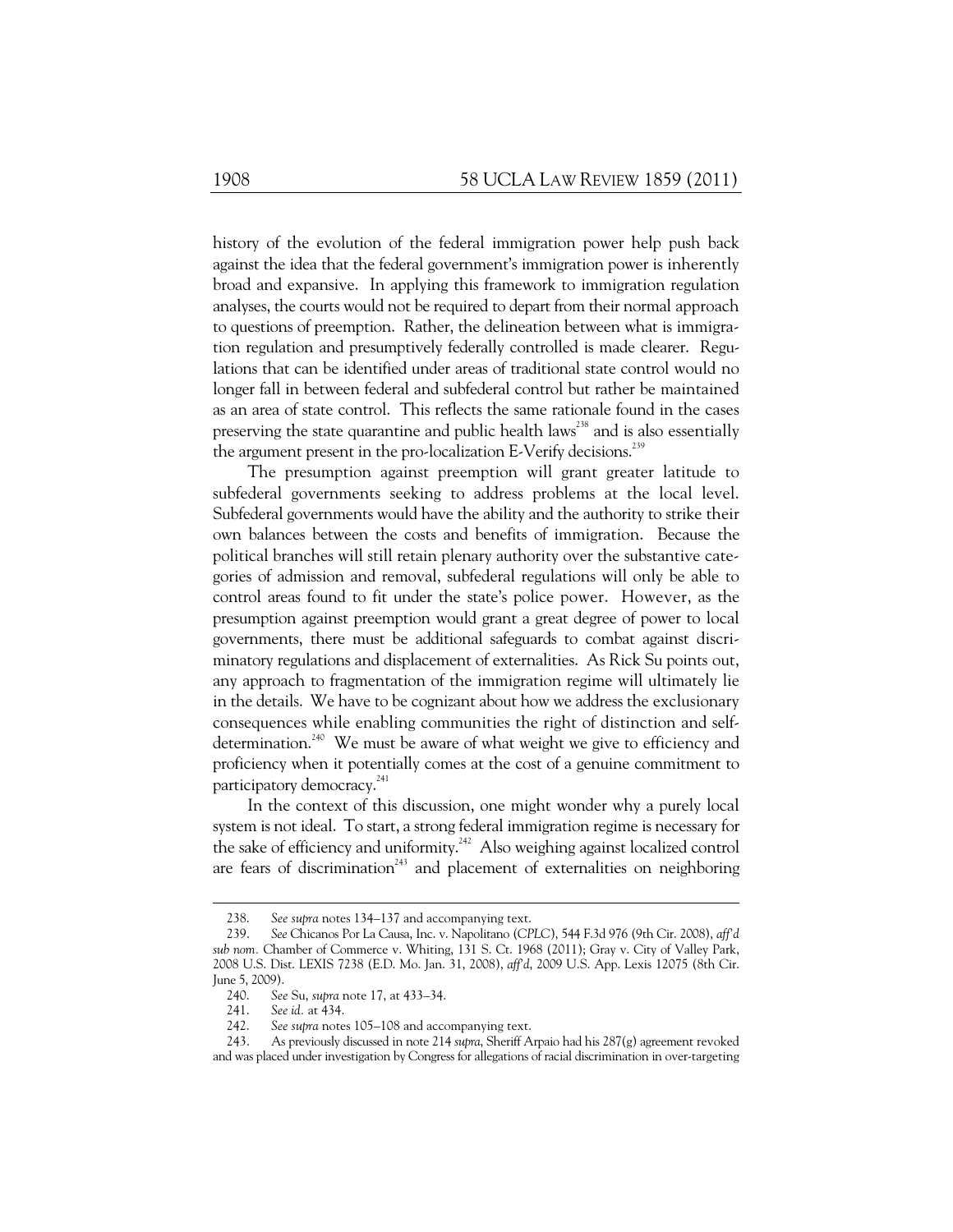1

communities.<sup>244</sup> A system that relies purely on local enforcement and regulation would not be practicable for many reasons, but as demonstrated by 287(g) agreements and sanctuary laws, there is definitely space for such controls. Additionally, one might expect that without a federal baseline, neighboring communities might participate in a race to the bottom, whereby each community will try to displace their burdens on outside actors by passing overly restrictive laws.

In order to protect against the dangers of discrimination and externalities, the courts should then adopt a pretext inquiry,<sup>245</sup> specifically tailored to the immigration context to ensure that equal protection is not violated. For example, Arizona's SB 1070 is problematic because of the potential racial profiling component of the law. Plaintiffs could create a prima facie case by offering evidence that there was a disparate impact on either immigrants or specific racial groups. The burden would then be placed on the enacting government to rebut this showing. In the context of SB 1070, the disparate impact is clear because it opens the door to use skin color as a proxy for probable cause.<sup>246</sup> Also, when read in conjunction with the accompanying measures passed in Arizona, a discriminatory intent can be inferred in the aggregate.<sup>247</sup>

While the impacted class would affect the level of scrutiny, the baseline scrutiny should be intermediate. Intermediate scrutiny is appropriate because it best reflects the policy rationale of striking a balance between local and national interests.248 Consider that most purposes behind immigration regulation could pass rational basis, in that they preserve the public safety, health, and general

Latinos. *See* Press Release, House Judiciary Comm., Judiciary Committee Members Call for Investigation of Sheriff Arpaio's Disregard for Rights of Hispanic Residents (Feb. 13, 2009), *available at*  http://judiciary.house.gov/news/090212.html.

 <sup>244.</sup> For example, in order to combat this, the New Jersey Supreme Court announced the Mount Laurel Doctrine, which requires that municipalities use their zoning powers in an affirmative manner to provide a realistic opportunity for the production of housing affordable to low- and moderate-income households. S. Burlington Cnty. N.A.A.C.P. v. Twp. of Mount Laurel (*Mount Laurel I*), 336 A.2d 713 (N.J. 1975).

 <sup>245.</sup> The use of a "pretext inquiry" in this Comment refers to a process whereby courts would look behind the purported reasons despite their ability to make a prima facie showing that they were related to legitimate and legal goals.

 <sup>246.</sup> *But see* United States v. Brignoni-Ponce, 422 U.S. 873 (1975) (allowing the use of skin color as a basis to pull individuals over when close enough to the border).

 <sup>247.</sup> In the days following SB 1070, Arizona adopted an educational policy that banned ethnic studies classes and restricted the teaching of English classes on the basis of accent. *Arizona Ethnic Studies Classes Banned, Teachers With Accents Can No Longer Teach English*, HUFFINGTON POST, June 30, 2010, http://www.huffingtonpost.com/2010/04/30/arizona-ethnic-studies-cl\_n\_558731.html.

 <sup>248.</sup> This Comment recognizes the rare use of intermediate scrutiny but proposes this standard anyway for the pragmatic utility of such an approach, as opposed to basing the point of intervention on protected classes.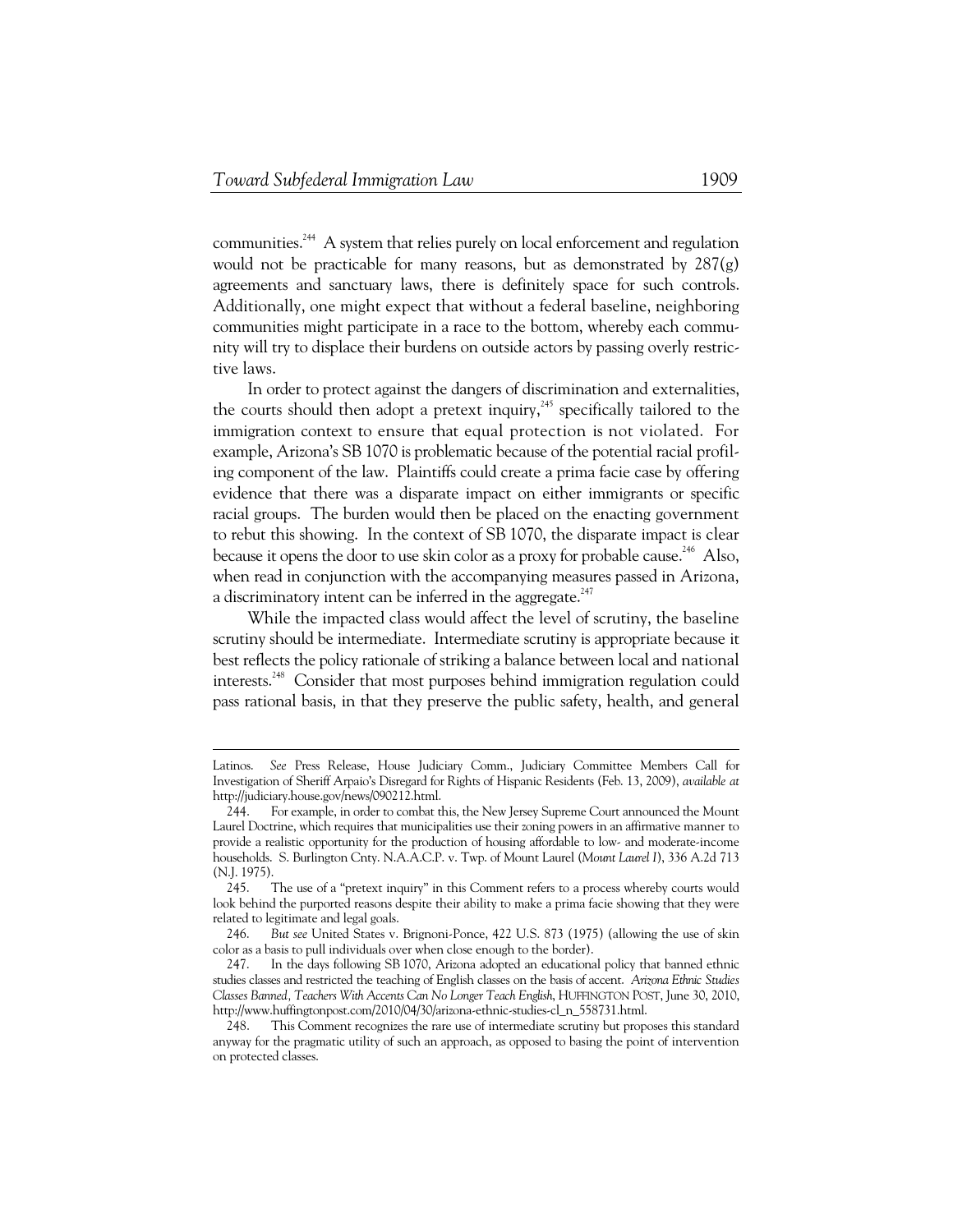welfare, thus resulting in too strong of a local power.<sup>249</sup> Alternatively, most ordinances would likely be unable to meet the narrowly tailored and least restrictive means standards, and thus be overly restrictive on subfederal power. In this sense, intermediate scrutiny may be the best way to allow for a proper weighing of issues without finding the laws presumptively valid or invalid. Intermediate scrutiny is also appropriate given that immigrant communities may properly be viewed as a class that should be protected, but the courts have refused to recognize them as a protected class deserving of strict scrutiny.<sup>250</sup>

In order to survive, it must be shown that the law or policy being challenged furthers an important government interest in a way that is substantially related to that interest.<sup>251</sup> This level of scrutiny is appropriate because the government interest should surpass the threshold of being important and the substantial relation will demonstrate that the purported purpose is actually being advanced, and not being merely offered as a pretext to discriminate. The elevated level of scrutiny would also require a purpose and relationship that would essentially justify the resulting externalities, since there is an overriding important governmental interest at stake. For SB 1070, the articulated interests might be prevention of crime such as drug and human trafficking. However, it would be difficult to show that all of the provisions are substantially related to that interest. Certainly, at least the parts of SB 1070 that allow police to verify immigration status on the basis of race are both overinclusive and underinclusive at the same time. On the one hand, it will necessarily implicate all identifiable racial minorities of Latino descent and trample on countless citizens' and LPRs' rights. At the same time, it could largely result in the exclusion of groups of undocumented immigrants from parts of the world such as Eastern Europe or individuals of Latino descent who can pass as white. In this regard, the proposed judicial approach would be able to filter out the parts of the law that result in discriminatory application and treatment.

There still remains a question as to why this cannot be accomplished more neatly through the legislative process. Christina Rodríguez, for example, proposes a framework that calls for federal and state lawmakers to restrain their impulses to preempt legislation by lower levels of government that can be obtained by creating incentives for cooperative ventures in regulation.<sup>252</sup> Under Rodríguez's proposal, Congress should recognize states' interest in adopting a range of integration measures that help states and local communities deal with

 <sup>249.</sup> *See supra* notes 134–137.

 <sup>250.</sup> *See* Plyler v. Doe, 457 U.S. 202 (1982).

 <sup>251.</sup> *See* Craig v. Boren, 429 U.S. 190, 197 (1976) ("[C]lassifications . . . must serve important governmental objectives and must be substantially related to the achievement of those objectives.").

 <sup>252.</sup> *See* Rodríguez, *supra* note 9, at 568.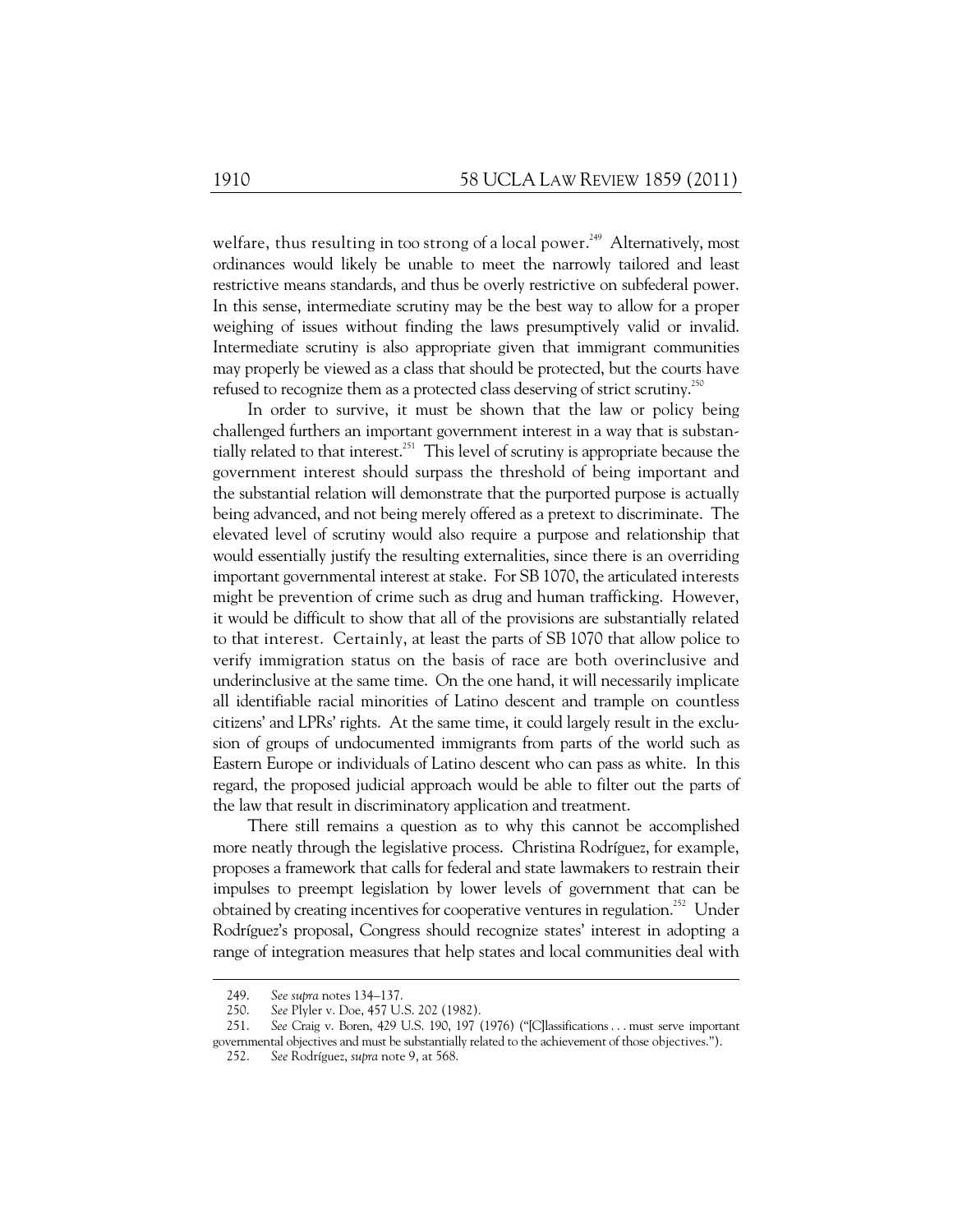the practical and human implications of immigration, and she points to employer sanctions as an example of how the INA already reflects a willingness to allow this. While Rodríguez's proposed framework would certainly help clarify the legislative context, it could still lead to conflicts in the court as demonstrated by the E-Verify cases. Further, cases like *CPLC* and *Gray* show that courts have already elected to use subconstitutional approaches to broaden local control. While it is an important first step for the legislative branch to recognize that the federal interests in immigration differ from the states' interests, it is imperative to resolve this tension in a way that is clear enough for the judiciary to apply. A narrow definition of immigration regulation and a system slanted in the direction of the state police power will at minimum allow for greater judicial clarity. But beyond that, it allows for the local governments to start reaching their own balances in efficient and responsible ways.

Finally, one might question whether this proposed system truly protects against discrimination and is a better alternative to the current framework. Shifting the balance to grant more express areas available for subfederal involvement increases the risk of laws similar to SB 1070 or possibly worse. The answer is that with subfederal governments already engaging in such a heavy amount of immigration regulation, this risk is already present. In this system, it is important that the pretext inquiry be applied strongly to monitor discriminatory action. Laws that encroach upon the area of admissions determinations could still be subjected to preemption and laws enacted for the purpose of discriminating against immigrants would have to pass intermediate scrutiny. However, subfederal entities would be permitted to design policies impacting the public health, safety, and welfare as opposed to the movement of individuals. In that regard, this system emphasizes practicality and places the onus of integration rather than admission on subfederal governments.

#### CONCLUSION

Despite the federal government's presumed exclusive power over immigration enforcement and regulation, subfederal governments engage in immigration as a matter of function. The federal and subfederal entities together form an integrated structure that regulates immigration to deal with the real economic and social consequences of immigrant flows.<sup>253</sup> Pragmatically, localities are best equipped to address the issue of integration and local immigration regulations represent a "natural extension of how the incentive structure of localism

 <sup>253.</sup> *Id.* at 571.